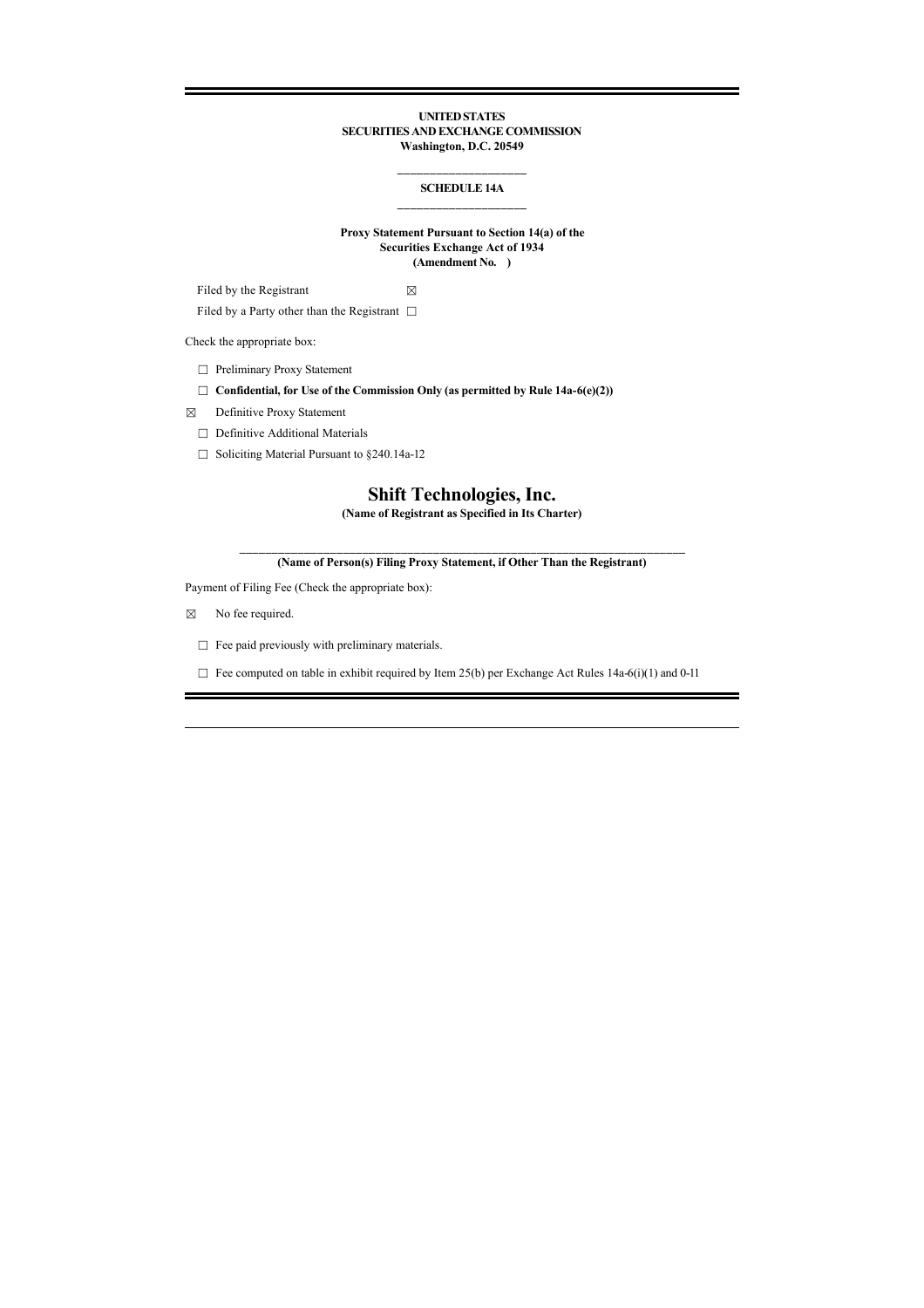

May 27, 2022

Dear Fellow Stockholders:

On behalf of the Board of Directors, I cordially invite you to attend the 2022 Annual Meeting of Stockholders (the "2022 Annual Meeting") of Shift Technologies, Inc., which will be held on Friday, July 8, 2022, at 2.00 p.m., Pacific Time. We will hold the 2022 Annual Meeting virtually on an online platform to provide a safe experience for our stockholders and employees. You will be able to attend the meeting on the Internet and submit your questions during the meeting by visiting *www.virtualshareholdermeeting.com/SFT2022*.

You can access our proxy materials online at *https://investors.shift.com/annual-meeting*. We will mail a notice containing instructions on how to access this proxy statement and our annual report on or about May 27, 2022, to all stockholders entitled to vote at the 2022 Annual Meeting. Stockholders who prefer to receive a paper copy of the proxy materials may request one on or before June 26, 2022, by following the instructions provided in the notice we will send.

Whether or not you plan to attend the meeting, your vote is important to us. You may vote your shares by proxy on the Internet, by telephone or by completing, signing and promptly returning a proxy card, or you may vote via the Internet at the 2022 Annual Meeting. We encourage you to vote by Internet, by telephone or by proxy card in advance even if you plan to attend the 2022 Annual Meeting. By doing so, you will ensure that your shares are represented and voted at the 2022 Annual Meeting.

On behalf of the Board of Directors and management, it is my pleasure to express our appreciation for your continued support.

Juange Orton

George Arison Chief Executive Officer and Chairman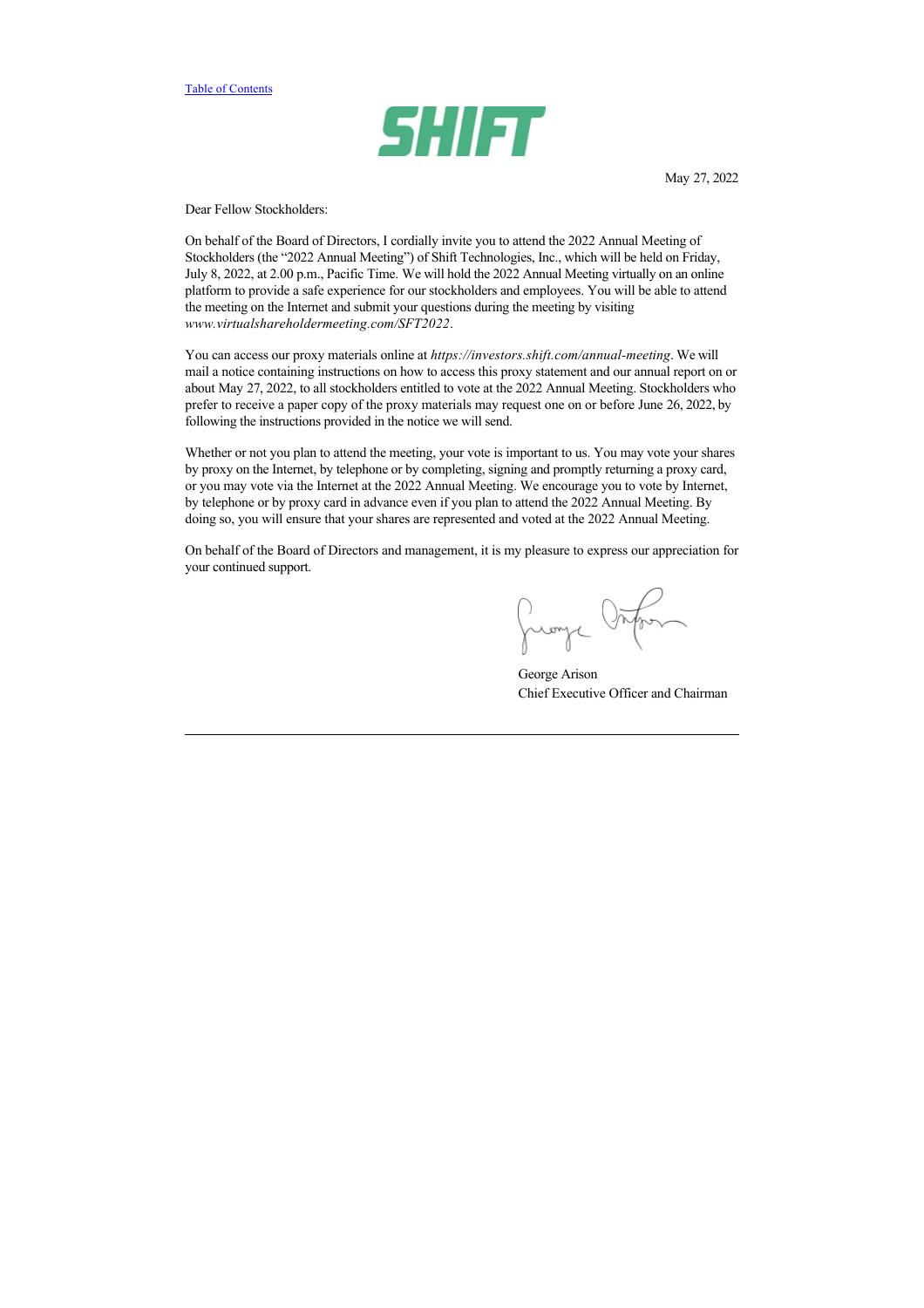## **SHIFT TECHNOLOGIES, INC. NOTICE OF ANNUAL MEETING OF STOCKHOLDERS**

**TIME** 2.00 p.m., Pacific Time, on Friday, July 8, 2022

**VIRTUAL LOCATION** You can attend the 2022 Annual Meeting online, vote your shares electronically and submit your questions during the 2022 Annual Meeting by visiting *www.virtualshareholdermeeting.com/SFT2022*. You will need to have your 16-Digit Control Number included on your Notice of Internet Availability of Proxy Materials and your proxy card.

**ITEMS OF BUSINESS** The 2022 Annual Meeting will be held for the following purposes:

1. To elect three Class II directors to serve for a term of three years or until their respective successors are duly elected and qualified.

2. To ratify the appointment of Deloitte & Touche LLP as Shift's independent registered public accounting firm for the fiscal year ending December 31, 2022.

3. To consider such other business as may properly come before the Annual Meeting and any adjournments or postponements thereof.

**RECORD DATE** You may vote at the 2022 Annual Meeting or any postponement or adjournment thereof if you were a stockholder of record at the close of business on May 20, 2022.

**VOTING BY PROXY** To ensure your shares are voted, you may vote your shares over the Internet, by telephone or by completing, signing and mailing your proxy card. Voting procedures are described on the following page and on the proxy card.

By Order of the Board of Directors,

Jumpe Onfor

George Arison Chief Executive Officer and Chairman

**IMPORTANT NOTICE REGARDING THE AVAILABILITY OF PROXY MATERIALS FOR THE ANNUAL MEETING OF STOCKHOLDERS TO BE HELD ON July 8, 2022**

**This Proxy Statement and the Company's Annual Report for 2021 are available at**  *https://investors.shift.com/annual-meeting*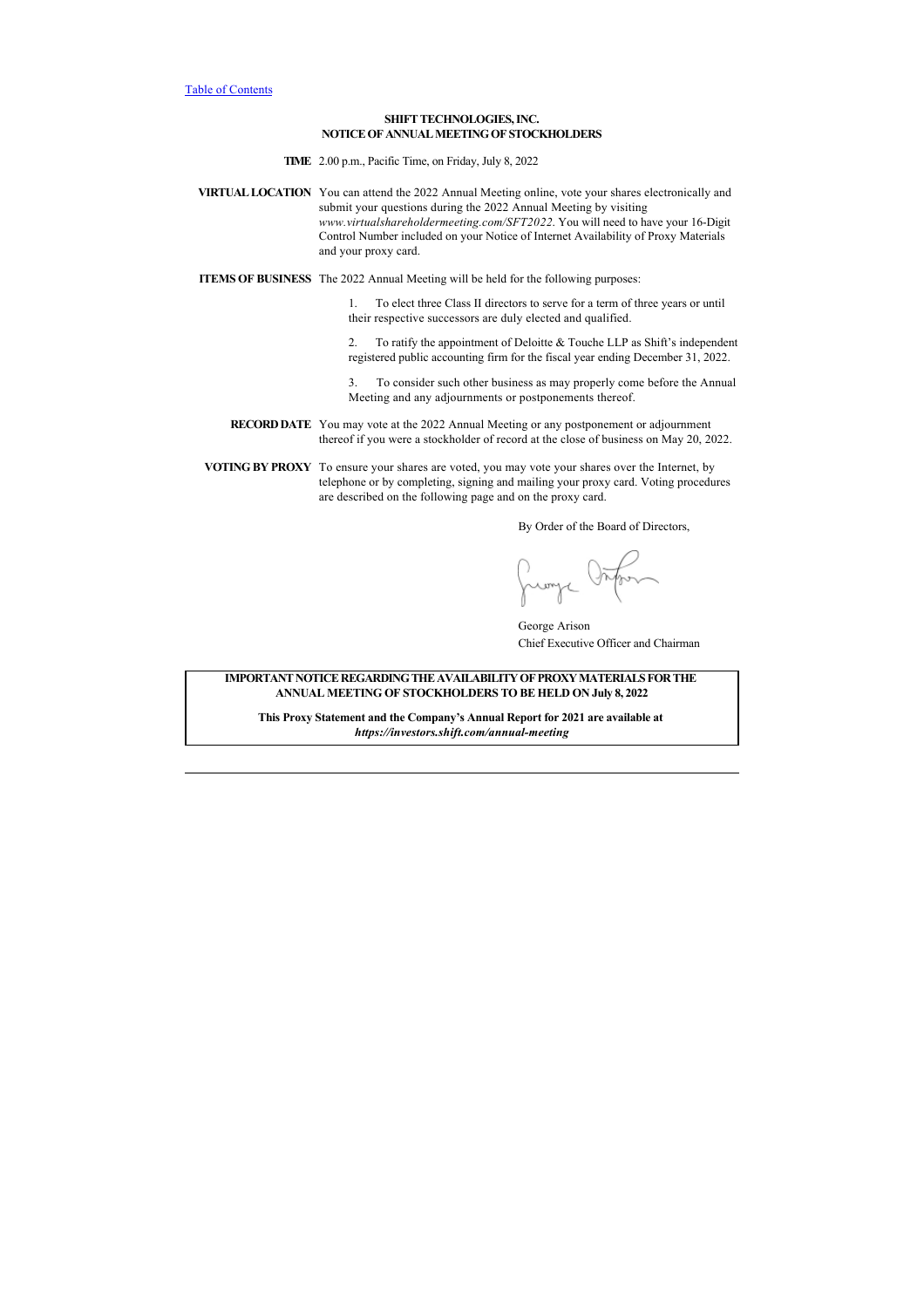## **PROXY VOTING METHODS**

If at the close of business on May 20, 2022, you were a stockholder of record you may vote your shares over the Internet at the 2022 Annual Meeting. If you were a stockholder of record, you may vote your shares in advance over the Internet, by telephone or by mail. You may also revoke your proxies at the times and in the manners described in the question entitled "Can I change my vote?" For shares held through a broker, bank or other nominee, you may submit voting instructions to your broker, bank or other nominee. Please refer to information from your broker, bank or other nominee on how to submit voting instructions.

To vote by proxy if you are a stockholder of record:

## **BY INTERNET**

- Go to the website *www.proxyvote.com* and follow the instructions, 24 hours a day, seven days a week.
- You will need the 16-digit number included on your proxy card to obtain your records and to create an electronic voting instruction form.

#### **BY TELEPHONE**

- From a touch-tone telephone, dial 1-800-690-6903 and follow the recorded instructions, 24 hours a day, seven days a week.
- You will need the 16-digit number included on your proxy card in order to vote by telephone.

# **BY MAIL**

- Mark your selections on the proxy card.
- Date and sign your name exactly as it appears on your proxy card.
- Mail the proxy card in the enclosed postage-paid envelope provided to you.

## **BY WEBCAST**

• During the virtual 2022 Annual Meeting, you may vote your shares at *www.virtualshareholdermeeting.com/SFT2022.*

# **YOUR VOTE IS IMPORTANT TO US. THANK YOU FOR VOTING.**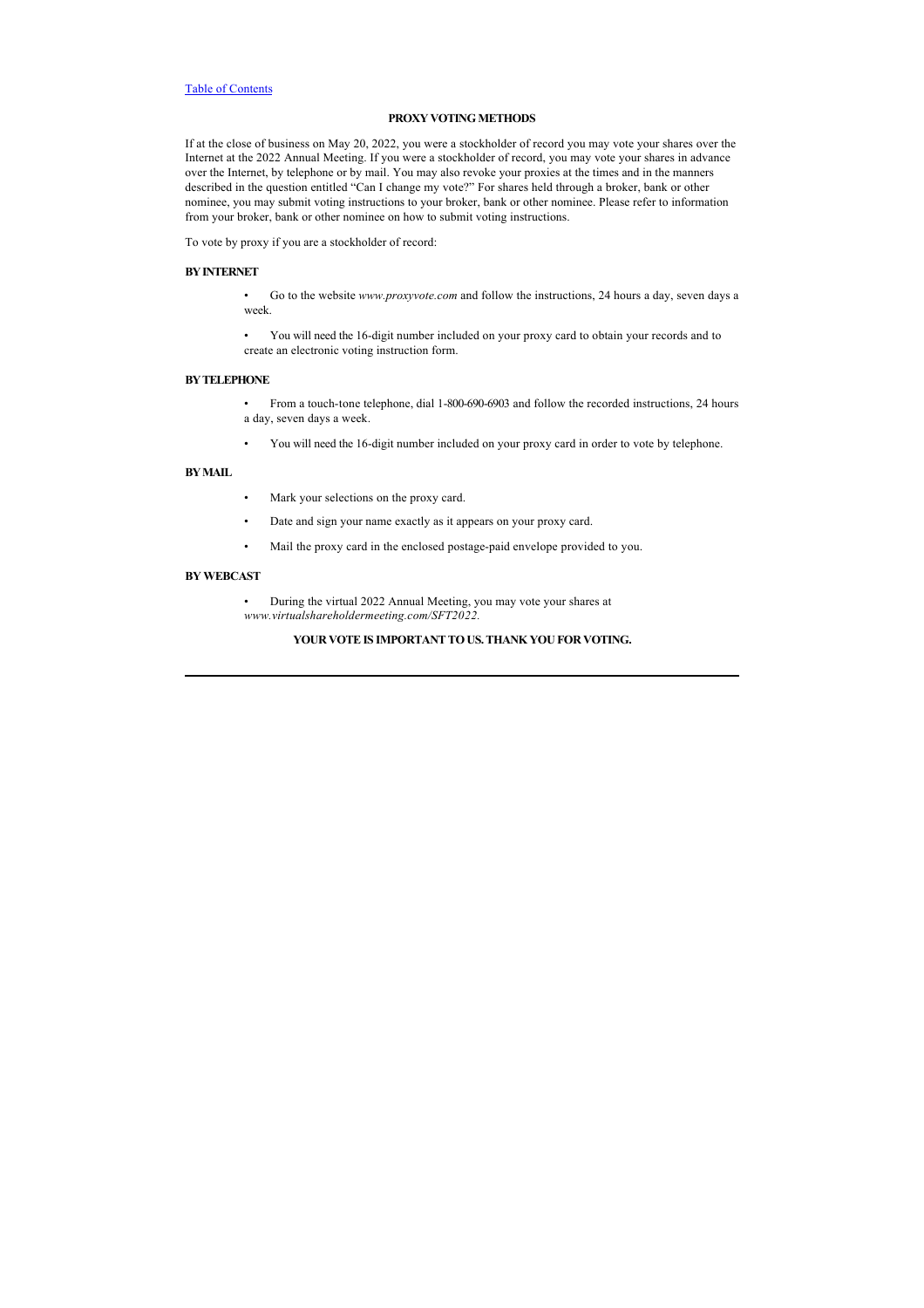# <span id="page-4-0"></span>**TABLE OF CONTENTS**

|                                                                                                     | Page         |
|-----------------------------------------------------------------------------------------------------|--------------|
| <b>QUESTIONS AND ANSWERS ABOUT THE 2021 ANNUAL MEETING AND PROCEDURAL</b><br><b>MATTERS</b>         | $\mathbf{1}$ |
| <b>PROPOSAL 1 - ELECTION OF DIRECTORS</b>                                                           | 6            |
| General                                                                                             | 6            |
| <b>Nominees for Class II Directors</b>                                                              | 6            |
| <b>Information Regarding the Board of Directors and Director Nominees</b>                           | 6            |
| <b>CORPORATE GOVERNANCE</b>                                                                         | 10           |
| Board Role in Risk Oversight                                                                        | 10           |
| <b>Board Leadership Structure</b>                                                                   | 10           |
| Director Independence                                                                               | 10           |
| <b>Board Committees</b>                                                                             | 11           |
| <b>Board and Committee Meetings and Attendance</b>                                                  | 12           |
| <b>Director Nominations</b>                                                                         | 12           |
| Compensation Committee Interlocks and Insider Participation                                         | 13           |
| Code of Business Conduct and Ethics                                                                 | 13           |
| <b>Stock Transactions</b>                                                                           | 13           |
| Contacting the Board of Directors                                                                   | 13           |
| <b>EXECUTIVE OFFICERS</b>                                                                           | 14           |
| <b>EXECUTIVE COMPENSATION</b>                                                                       | 16           |
| Overview                                                                                            | 16           |
| Summary Compensation Table – 2021                                                                   | 16           |
| <b>Employment Agreements</b>                                                                        | 17           |
| <b>Retirement Benefit Programs</b>                                                                  | 22           |
| Outstanding Equity Awards at 2021 Fiscal Year-End                                                   | 23           |
| <b>Compensation of Directors</b>                                                                    | 24           |
| CERTAIN RELATIONSHIPS AND RELATED PARTY TRANSACTIONS                                                | 26           |
| <b>Review of Related Party Transactions</b>                                                         | 26           |
| <b>Related Party Transactions</b>                                                                   | 26           |
| <b>OWNERSHIP OF SECURITIES</b>                                                                      | 30           |
| PROPOSAL 2 - RATIFICATION OF APPOINTMENT OF INDEPENDENT REGISTERED<br><b>PUBLIC ACCOUNTING FIRM</b> | 32           |
| General                                                                                             | 32           |
| Change in Independent Registered Accounting Firm                                                    | 32           |
| <b>Principal Accounting Fees and Services</b>                                                       | 33           |
| <b>Pre-Approval Policies and Procedures</b>                                                         | 33           |
| <b>Board Recommendation</b>                                                                         | 33           |
| <b>AUDIT COMMITTEE REPORT</b>                                                                       | 34           |
| <b>OTHER MATTERS</b>                                                                                | 35           |

i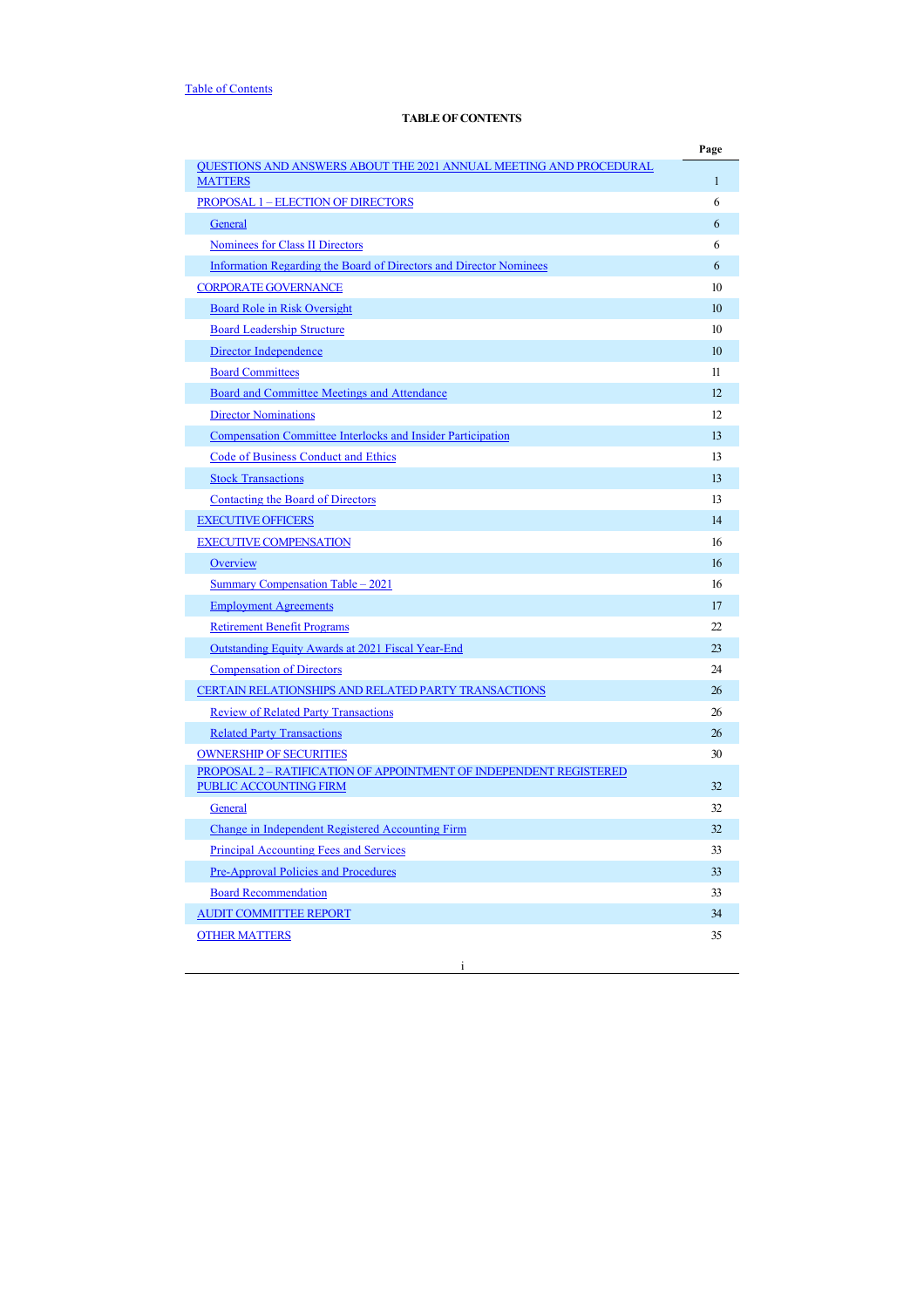## **SHIFT TECHNOLOGIES, INC. 290 Division Street, Suite 400 San Francisco, California 94103 (855) 575-6739**

## **PROXY STATEMENT FOR 2022 ANNUAL MEETING OF STOCKHOLDERS**

This proxy statement (this "Proxy Statement") is being made available to the stockholders of Shift Technologies, Inc. in connection with the solicitation of proxies on behalf of the board of directors (the "Board of Directors") of Shift Technologies, Inc. in connection with our 2022 annual meeting of stockholders (the "2022 Annual Meeting"). The 2022 Annual Meeting will be held virtually on Friday, July 8, 2022, at 2:00 p.m., Pacific Time. There will be no physical meeting location and the meeting will only be conducted via audio webcast.

The Notice of Internet Availability with respect to the 2022 Annual Meeting is being mailed on or about May 27, 2022 to stockholders of record as of May 20, 2022, and this Proxy Statement and our annual report for the year ended December 31, 2021 have been made available to you on the Internet on or about May 27, 2022. You may request a physical copy of this Proxy Statement and the annual report by writing to Shift Technologies, Inc., 290 Division Street, Suite 400, San Francisco, California 94103 Attn: Investor Relations.

As used herein, the terms "Company," "Shift," "we," "us," or "our" refer to Shift Technologies, Inc. and its consolidated subsidiaries unless otherwise stated or the context otherwise requires. The Company was a special purpose acquisition company called Insurance Acquisition Corp. prior to the closing of the transactions contemplated by the Agreement and Plan of Merger (the "Merger Agreement"), dated as of June 29, 2020, as amended, by and among the Company, IAC Merger Sub, Inc., and Shift Technologies, Inc. (the "Merger"). As a result of the Merger, Shift Technologies, Inc. changed its name to Shift Platform, Inc. and the Company changed its name to Shift Technologies, Inc.

# <span id="page-5-0"></span>**QUESTIONS AND ANSWERS ABOUT THE 2021 ANNUAL MEETING AND PROCEDURAL MATTERS**

## **Q: Why am I receiving these proxy materials?**

A: The Board of Directors is soliciting your proxy to vote at our 2022 Annual Meeting (or at any postponement or adjournment of the meeting). Stockholders who own shares of our common stock as of the record date, May 20, 2022, are entitled to vote at the 2022 Annual Meeting. You should review these proxy materials carefully as they give important information about the items that will be voted on at the 2022 Annual Meeting, as well as other important information about Shift.

## **Q: What am I voting on?**

A: You will be asked to vote on the following proposals at the 2022 Annual Meeting:

1. **Proposal 1**:Election of three Class II directors to serve for a term of three years or until their respective successors are duly elected and qualified.

2. **Proposal 2**:Ratification of the appointment of Deloitte & Touche LLP as Shift's independent registered public accounting firm for the fiscal year ending December 31, 2022.

3. **Proposal 3**:Consideration of such other business as may properly come before the 2022 Annual Meeting and any adjournments or postponements thereof.

## **Q: Who is entitled to vote at the 2022 Annual Meeting?**

A: Stockholders as of the close of business on May 20, 2022 (the "Record Date") may vote at the 2022 Annual Meeting or any postponement or adjournment thereof. As of that date, there were 84,746,109 shares of our common stock outstanding. We have no other class of voting securities issued and outstanding.

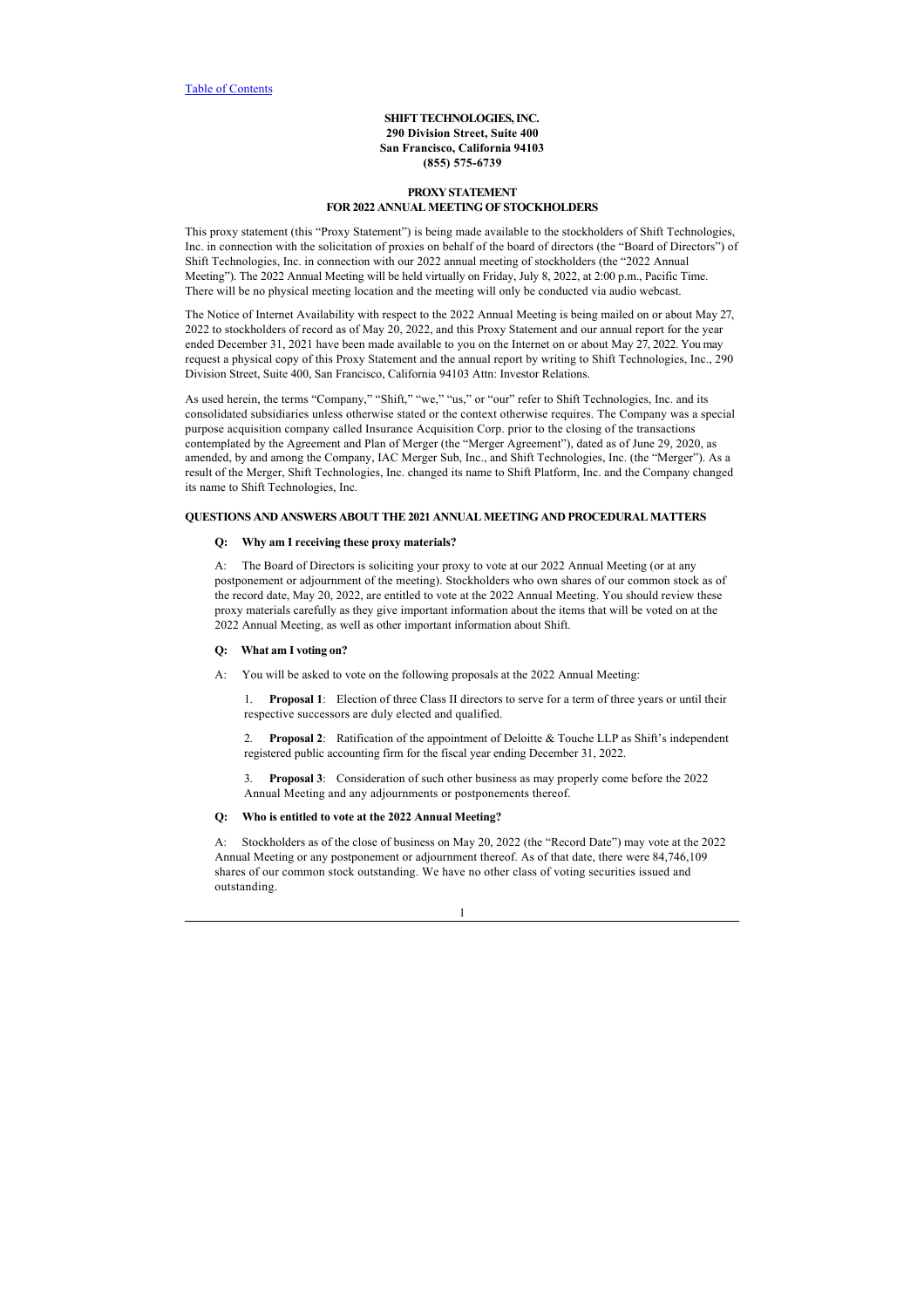## **Q: What is the difference between holding shares as a stockholder of record or as a beneficial owner?**

A: You are the "stockholder of record" of any shares that are registered directly in your name with our transfer agent, Continental Stock Transfer & Trust Company. As a stockholder of record, you may grant your voting proxy directly to Shift or to a third party, or vote virtually at the 2022 Annual Meeting.

 You are the "beneficial owner" of any shares (which are considered to be held in "street name") that are held on your behalf by a broker, bank or another intermediary that is the stockholder of record for those shares. To vote your shares, please refer to the materials forwarded to you by your broker, bank or other intermediary.

## **Q: How do I vote if I am a record holder?**

A: You can vote by attending the 2022 Annual Meeting and voting in person exclusively via live webcast at *www.virtualshareholdermeeting.com/SFT2022,* or you can vote by proxy. If you are the record holder of your stock, you can vote in the following three ways:

• **By Internet:** You may vote by submitting a proxy over the Internet. Please refer to the notice, proxy card or voting instruction form provided to you by your broker for instructions of how to vote by Internet.

**Before the Annual Meeting** — You may submit your proxy online via the Internet by following the instructions provided on the enclosed proxy card. Internet voting facilities will be available 24 hours a day and will close at 11:59 p.m., Eastern Time, on July 7, 2022.

• **During the Annual Meeting** — You may attend the meeting via the Internet at *www.virtualshareholdermeeting.com/*SFT2022 and vote during the meeting by following the instructions provided on the enclosed proxy card.

• **By Telephone:** Stockholders located in the United States may vote by submitting a proxy by telephone by calling the toll-free telephone number on the notice, proxy card or voting instruction form and following the instructions.

• **By Mail:** If you received proxy materials by mail, you can vote by submitting a proxy by mail by marking, dating, signing and returning the proxy card in the postage-paid envelope.

#### **Q: How do I vote if my common stock is held in "street name"?**

A: If you hold your shares beneficially in street name through a broker, bank or other intermediary, you may be able to complete your proxy and authorize your vote by proxy by telephone or the Internet as well as by mail. You should follow the instructions you receive from your nominee to vote these shares.

 **If you do not provide voting instructions to your bank, broker, trustee or other nominee holding shares of our common stock for you, your shares will not be voted with respect to Proposals 1 and 3 as we do not believe such proposals qualify for discretionary voting treatment by a broker. We therefore encourage you to provide voting instructions on a proxy card or a provided voting instruction form to the bank, broker, trustee or other nominee that holds your shares by carefully following the instructions provided in their notice to you.**

#### **Q: How many shares must be present or represented to conduct business at the 2022 Annual Meeting?**

A: The stockholders of record of a majority of the shares entitled to vote at the 2022 Annual Meeting must either (1) be present at the 2022 Annual Meeting or (2) have properly submitted a proxy in order to constitute a quorum at the 2022 Annual Meeting. Under the General Corporation Law of the State of Delaware, abstentions and broker "non-votes" are counted as present and entitled to vote, and therefore are included for the purposes of determining whether a quorum is present at the 2022 Annual Meeting.

## **Q: What is the voting requirement to approve each of the proposals?**

A: For Proposal 1, directors are elected by a plurality vote, which means that the director nominees with the greater number of votes cast, even if less than a majority, will be elected. There is no cumulative voting.

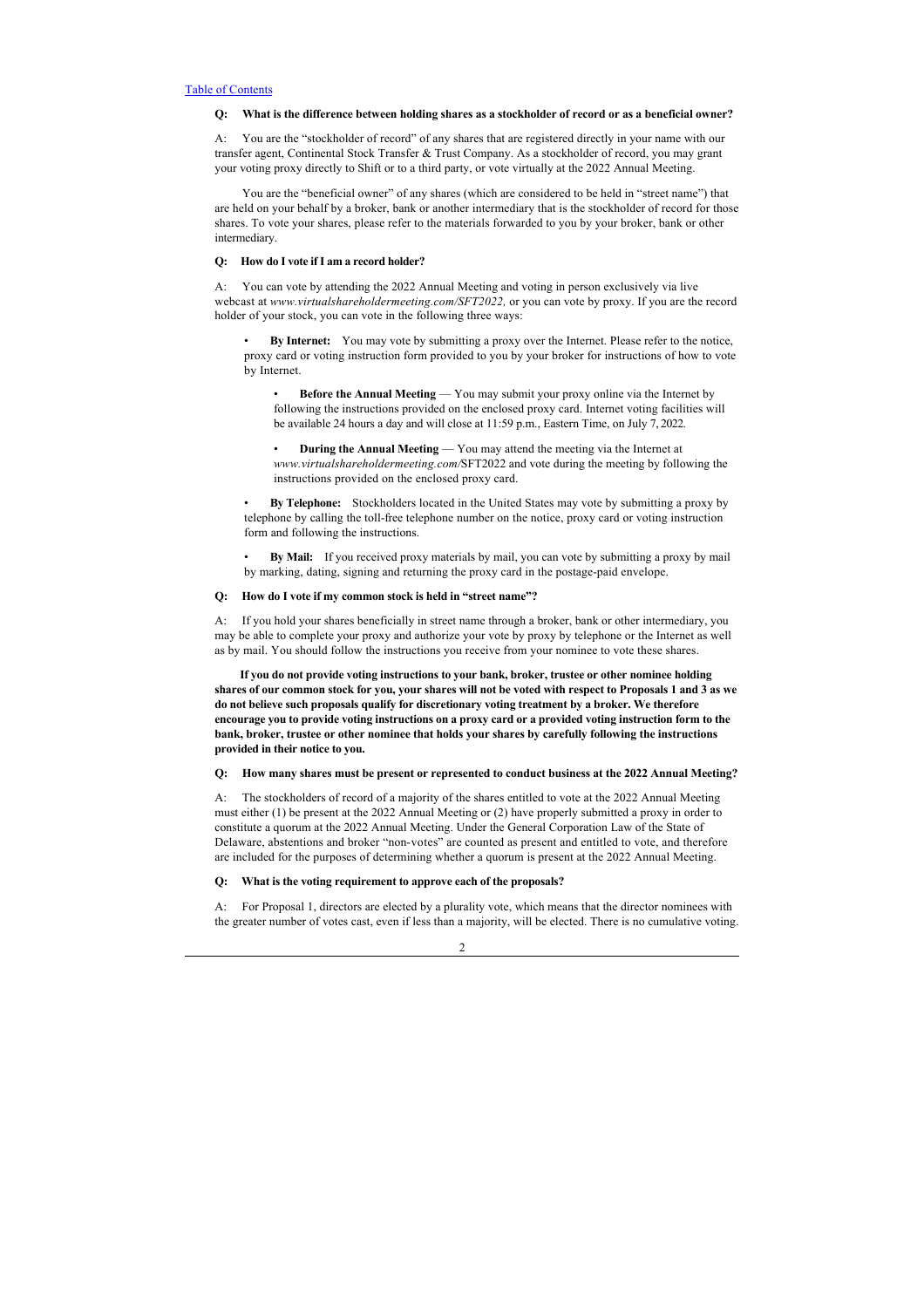For Proposal 2, approval of the proposal requires a majority of the voting power of the shares of stock present in person or represented by proxy and entitled to vote on the proposal.

The proposal to ratify the appointment of Deloitte & Touche LLP as our independent registered public accounting firm for fiscal year ending December 31, 2022 is non-binding and advisory. While the ratification of Deloitte & Touche LLP as our independent registered public accounting firm is not required by our Second Amended and Restated Bylaws or otherwise, if our stockholders fail to ratify the selection, we will consider it notice to the Audit Committee to consider the selection of a different firm.

#### **Q: How are votes counted?**

A: All shares entitled to vote and that are voted at the 2022 Annual Meeting will be counted, and all shares represented by properly executed and unrevoked proxies received prior to the 2022 Annual Meeting will be voted at the 2022 Annual Meeting as indicated in such proxies.

For Proposal 1, you may vote "FOR" or "WITHHOLD" with respect to each of the nominees for election as director. "WITHHOLD" votes, abstentions and broker non-votes will not be counted toward such nominee's achievement of a plurality, but will be counted for quorum purposes.

For Proposal 2, you may vote "FOR," "AGAINST" or "ABSTAIN." Abstentions will be counted as a vote "AGAINST" Proposal 2.

## **Q: What is the effect of not casting a vote or if I submit a proxy but do not specify how my shares are to be voted?**

A: If you are the stockholder of record and you do not vote by proxy card or virtually at the 2022 Annual Meeting, your shares will not be voted at the 2022 Annual Meeting. If you submit a proxy, but you do not provide voting instructions, your shares will be voted as recommended by the Board of Directors.

If you are a beneficial owner and you do not provide the organization that is the stockholder of record for your shares with voting instructions, the organization will determine if it has the discretionary authority to vote on the particular matter. Under applicable regulations, brokers and other intermediaries have the discretion to vote on routine matters such as Proposal 2 but do not have discretion to vote on non-routine matters such as Proposal 1. Therefore, if you do not provide voting instructions to that organization, it may vote your shares only on Proposal 2 and any other routine matters properly presented for a vote at the 2022 Annual Meeting.

## **Q: What is the effect of a broker non-vote?**

A: A broker non-vote occurs when a broker, bank or other intermediary that is otherwise counted as present in person or represented by proxy does not receive voting instructions from the beneficial owner and does not have the discretion to vote the shares. A broker non-vote will be counted for purposes of calculating whether a quorum is present at the 2022 Annual Meeting, but will not be counted for purposes of determining the number of votes present in person or represented by proxy and entitled to vote with respect to a particular proposal as to which that broker non-vote occurs.

## **Q: How does the Board of Directors recommend that I vote?**

A: The Board of Directors recommends that you vote your shares:

• "**FOR**" the three nominees for election as directors (Proposal 1); and

• "**FOR**" the ratification of the appointment of Deloitte & Touche LLP as Shift's independent registered public accounting firm for the fiscal year ending December 31, 2022 (Proposal 2).

## **Q: What happens if additional matters are presented at the 2022 Annual Meeting?**

A. If any other matters are properly presented for consideration at the 2022 Annual Meeting, including, among other things, consideration of a motion to adjourn the 2022 Annual Meeting to another time or place, the persons named as proxy holders, George Arison and Ryan Lawrence, or any of them, will have discretion to vote the proxies held by them on those matters in accordance with their best judgment. Shift does not currently anticipate that any other matters will be raised at the 2022 Annual Meeting.

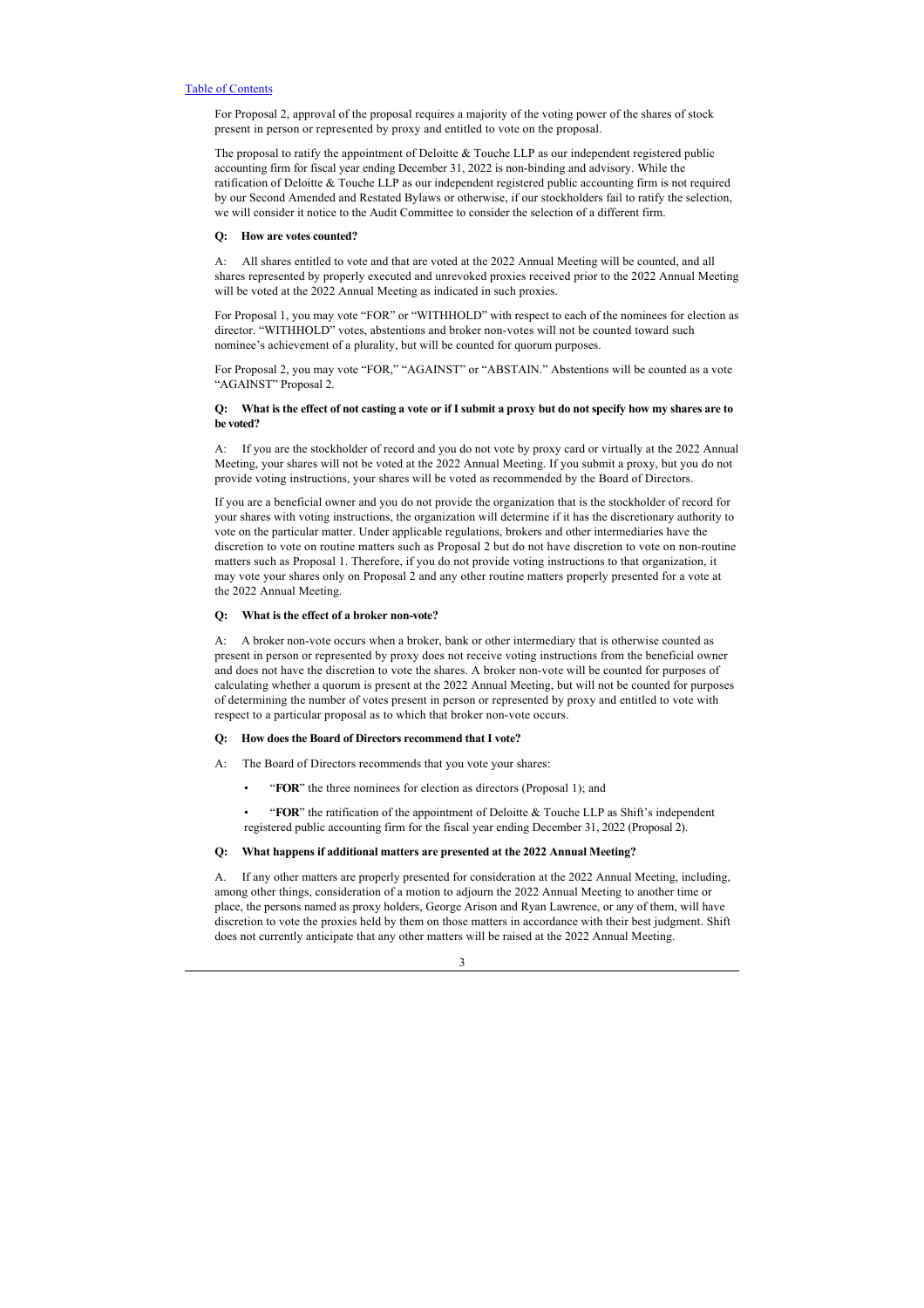## **Q: Can I change my vote?**

A: If you are the stockholder of record, you may change your vote (i) by submitting a new proxy bearing a later date (which automatically revokes the earlier proxy) using any of the voting methods described above in the question entitled "How do I vote if I am a record holder?", (ii) by providing a written notice of revocation to our Corporate Secretary by email at corporatesecretary@shift.com prior to your shares being voted, or (iii) by attending the 2022 Annual Meeting and voting, which will supersede any proxy previously submitted by you. However, merely attending the meeting will not cause your previously granted proxy to be revoked unless you specifically request it.

If you are a beneficial owner of shares held in street name, you may generally change your vote by (i) submitting new voting instructions to your broker, bank or other intermediary or (ii) if you have obtained a legal proxy from the organization that holds your shares giving you the right to vote your shares, by attending the 2022 Annual Meeting and voting virtually. However, please consult that organization for any specific rules it may have regarding your ability to change your voting instructions.

## **Q: What should I do if I receive more than one notice?**

A: You may receive more than one notice. For example, if you are a beneficial owner with shares in more than one brokerage account, you may receive a separate notice or voting instruction card for each brokerage account in which you hold shares. If you are a stockholder of record and your shares are registered in more than one name, you will receive more than one set of proxy materials. Please complete, sign, date and return each Shift proxy card or voting instruction card that you receive, and/or follow the voting instructions on each notice you receive, to ensure that all your shares are voted.

## **Q: Is my vote confidential?**

A: Proxy instructions, ballots and voting tabulations that identify individual stockholders are handled in a manner that protects your voting privacy. Your vote will not be disclosed either within Shift or to third parties, except: (i) as necessary for applicable legal requirements, (ii) to allow for the tabulation and certification of the votes and (iii) to facilitate a successful proxy solicitation. Occasionally, stockholders provide written comments on their proxy cards, which may be forwarded to Shift management.

#### **Q: Who will serve as inspector of election?**

A: The inspector of election will be Broadridge Financial Solutions, Inc.

## **Q: Where can I find the voting results of the 2022 Annual Meeting?**

A: We will publish final voting results in our Current Report on Form 8-K, which will be filed with the SEC and made available on its website at *www.sec.gov* within four (4) business days of the 2022 Annual Meeting.

## **Q: Who will bear the cost of soliciting votes for the 2022 Annual Meeting?**

A: Shift will pay the entire cost of preparing, assembling, printing, mailing and distributing these proxy materials and soliciting votes. We may reimburse brokerage firms, custodians, nominees, fiduciaries and other persons representing beneficial owners for their reasonable expenses in forwarding solicitation material to those beneficial owners. Our directors, officers and employees may also solicit proxies in person or by other means. These directors, officers and employees will not be additionally compensated but may be reimbursed for reasonable out-of-pocket expenses incurred in doing so.

## **Q: What is the deadline to propose actions for consideration at next year's annual meeting of stockholders or to nominate individuals to serve as directors?**

A: You may submit proposals, including recommendations of director candidates, for consideration at future stockholder meetings.

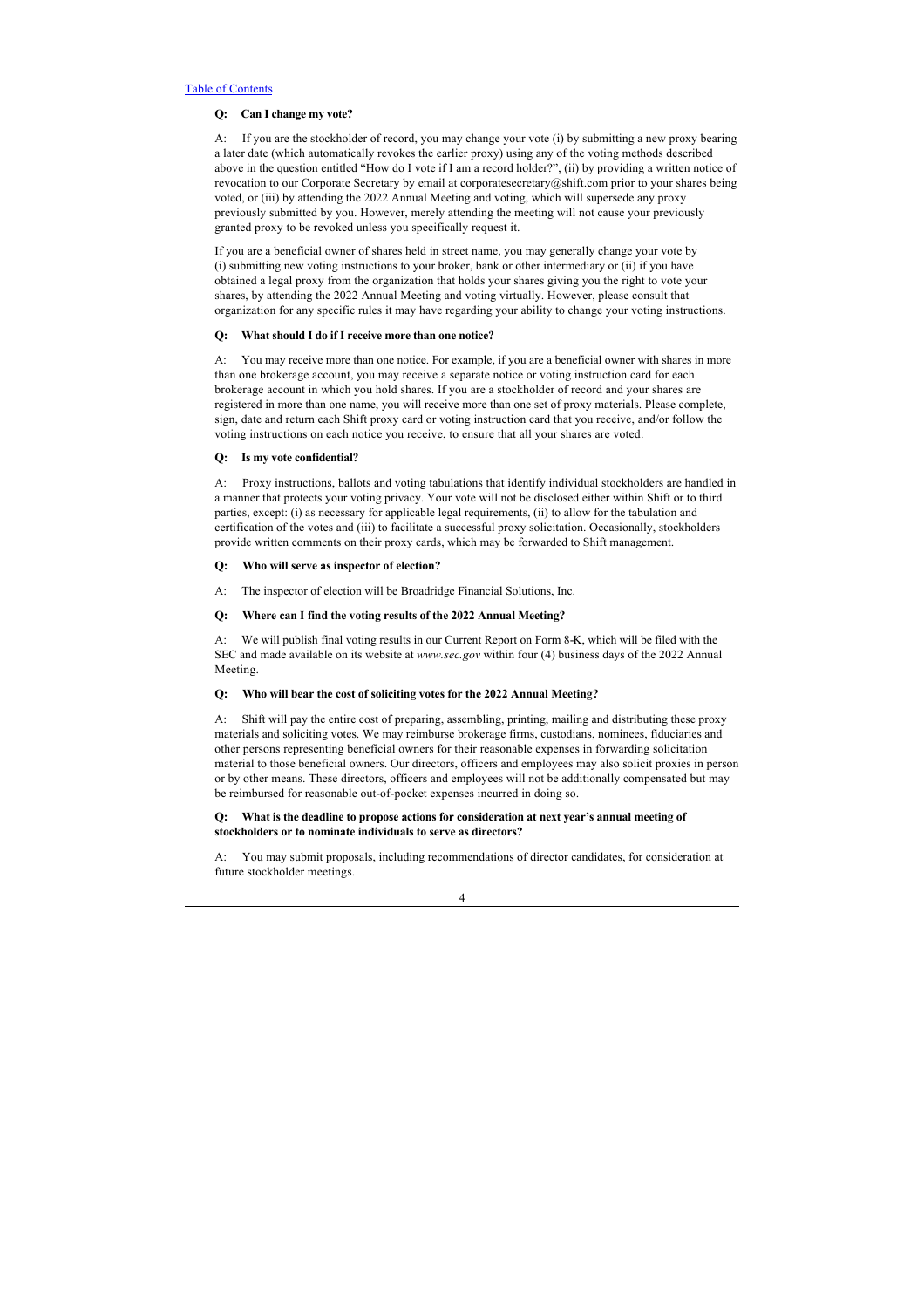**For inclusion in Shift's proxy materials** — Stockholders may present proper proposals for inclusion in our proxy statement and for consideration at the next annual meeting of stockholders by submitting their proposals in writing to our Corporate Secretary in a timely manner. In order to be included in the proxy statement for the 2023 annual meeting of stockholders, stockholder proposals must be received by our Corporate Secretary no later than April 9, 2023, and must otherwise comply with the requirements of Rule 14a-8 of the Securities Exchange Act of 1934, as amended (the "Exchange Act").

**To be brought at annual meeting** — In addition, you can find in our Bylaws an advance notice procedure for stockholders who wish to present certain matters, including nominations for the election of directors, at an annual meeting of stockholders.

In general, our Bylaws provide that the Board of Directors will determine the business to be conducted at an annual meeting, including nominations for the election of directors, as specified in the Board of Directors' notice of meeting or as properly brought at the meeting by the Board of Directors. However, a stockholder may also present at an annual meeting any business, including nominations for the election of directors, specified in a written notice properly delivered to our Corporate Secretary within the Notice Period (as defined below), if the stockholder held shares at the time of the notice and the record date for the meeting. The notice must contain specified information about the proposed business or nominees and about the proponent stockholder. If a stockholder who has delivered such a notice does not appear to present his or her proposal at the meeting, Shift will not be required to present the proposal for a vote.

The "Notice Period" is the period beginning the opening of business on the  $120<sup>th</sup>$  day and ending the close of business on the 90<sup>th</sup> day prior to the one year anniversary of the date of the previous year's annual meeting of stockholders; *provided* that, in the event that the annual meeting is more than 30 days before or more than 60 days after such anniversary date, notice by the stockholder must be delivered not earlier than the close of business on the 120<sup>th</sup> day before the meeting and not later than the later of  $(x)$  the close of business on the 90<sup>th</sup> day before the meeting or (y) the close of business on the 10<sup>th</sup> day following the day on which public announcement of the date of the annual meeting is first made by the Company. As a result, the Notice Period for the 2023 annual meeting of stockholders will start on March 10, 2023 and end on April 9, 2023.

This is only a summary of the advance notice procedure. Complete details regarding all requirements that must be met are found in our Bylaws. You can obtain a copy of the relevant bylaw provisions by writing to our Corporate Secretary at our principal executive offices at 290 Division Street, Suite 400, San Francisco, California 94103 or by accessing our filings on the SEC's website at *www.sec.gov*. All notices of proposals by stockholders, whether or not requested for inclusion in our proxy materials, should be sent to our Corporate Secretary at our principal executive offices.

## **Q: Who can help answer my questions?**

A: Please contact our Investor Relations department by emailing us at ir@shift.com.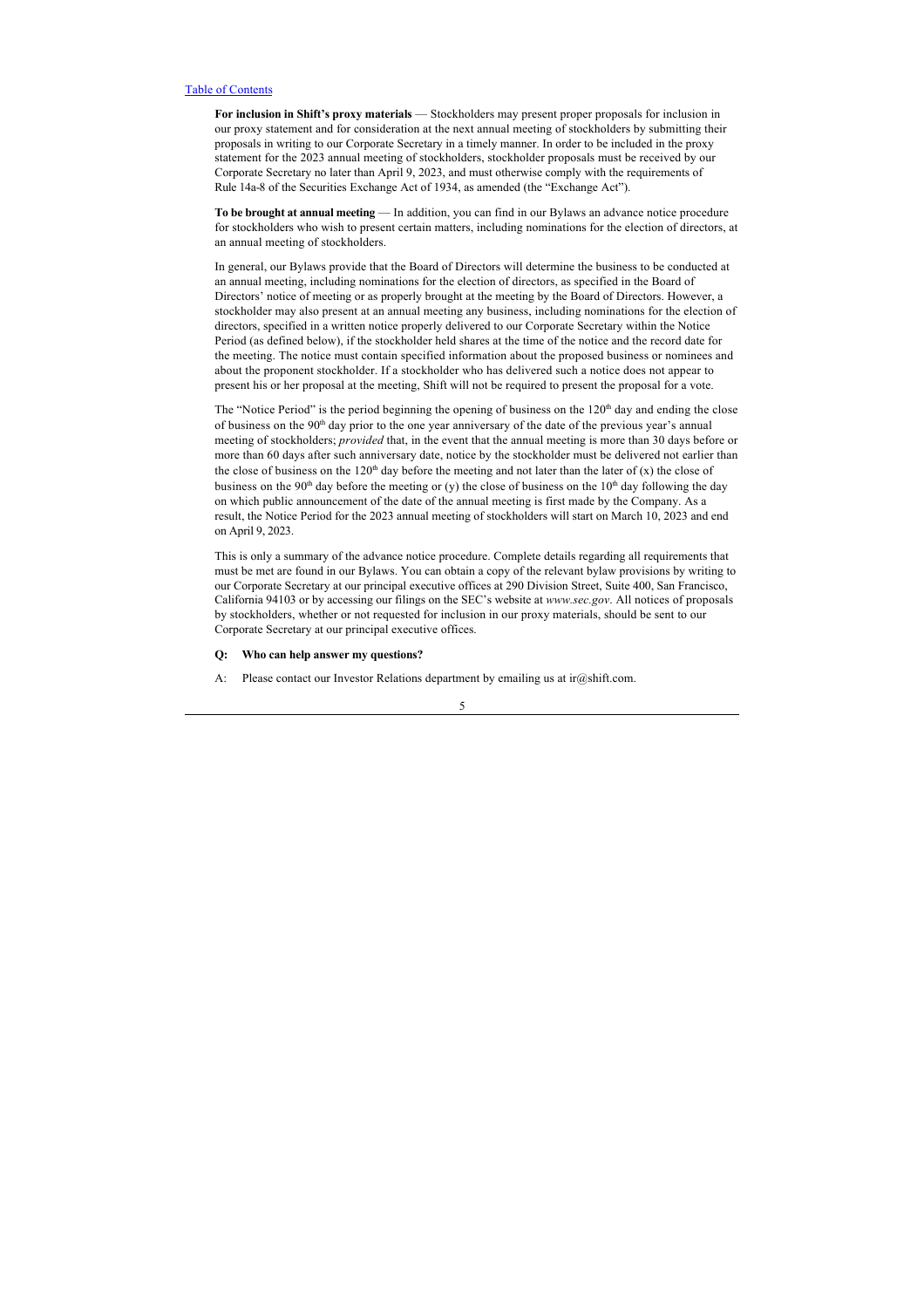## <span id="page-10-0"></span>**PROPOSAL 1 ELECTION OF DIRECTORS**

## <span id="page-10-1"></span>**General**

The Board of Directors currently consists of eight members who are divided into three classes with staggered three-year terms. Our Bylaws permit the Board of Directors to establish by resolution the authorized number of directors, and eight directors are currently authorized. Any increase or decrease in the number of directors will be distributed among the three classes so that, as nearly as possible, each class will consist of an equal number of directors.

#### <span id="page-10-2"></span>**Nominees for Class II Directors**

Three candidates have been nominated for election as Class II directors at the 2022 Annual Meeting for a threeyear term expiring in 2025. Upon recommendation of the Leadership Development, Compensation and Governance Committee, the Board of Directors has nominated Adam Nash, Emily Melton, and Jason Krikorian for re-election as Class II directors. Biographical information about each of the nominees is contained in the following section. A discussion of the qualifications, attributes and skills of each nominee that led the Board of Directors and the Leadership Development, Compensation and Governance Committee to the conclusion that he or she should continue to serve as a director follows each of the director and nominee biographies.

If you are a stockholder of record and you sign your proxy card but do not give instructions with respect to the voting of directors, your shares will be voted FOR the re-election of Mr. Nash, Ms. Melton and Mr. Krikorian. Each of Mr. Nash, Ms. Melton and Mr. Krikorian has accepted such nomination; however, in the event that a nominee is unable or declines to serve as a director at the time of the 2022 Annual Meeting, the proxies will be voted for any nominee who shall be designated by the Board of Directors to fill such vacancy. If you wish to give specific instructions with respect to the voting of directors, you may do so by indicating your instructions on your proxy card. If you are a beneficial owner holding your shares in street name and you do not give voting instructions to your broker, bank or other intermediary, that organization will leave your shares unvoted on this matter.

## <span id="page-10-3"></span>**Information Regarding the Board of Directors and Director Nominees**

The Board of Directors is presently fixed at eight directors in accordance with our Bylaws. The Board of Directors is divided into three classes designated Class I, Class II and Class III. One class of directors is elected at each annual meeting of our stockholders for a term of three years. Each director holds office until his or her successor has been duly elected and qualified, or the director's earlier resignation, death or removal. The current term of the Class II directors expires at the 2022 Annual Meeting. The current term of the Class III directors will expire at the 2023 annual meeting of stockholders and the current term of the Class I directors will expire at the 2024 annual meeting of stockholders.

Set forth below are the name and age of each of the directors of the Company, positions with the Company, term of office as a director of the Company, business experience during the past five years or more, and additional biographical data as of December 31, 2021. There is no family relationship between any of Company's directors or executive officers. There are no arrangements between any director of the Company and any other person pursuant to which he/she was, or will be, selected as a director.

Directors are elected by a plurality of all of the votes cast, in person or by proxy. This means that the three nominees receiving the highest number of votes at the 2022 Annual Meeting will be elected, even if these votes do not constitute a majority of the votes cast.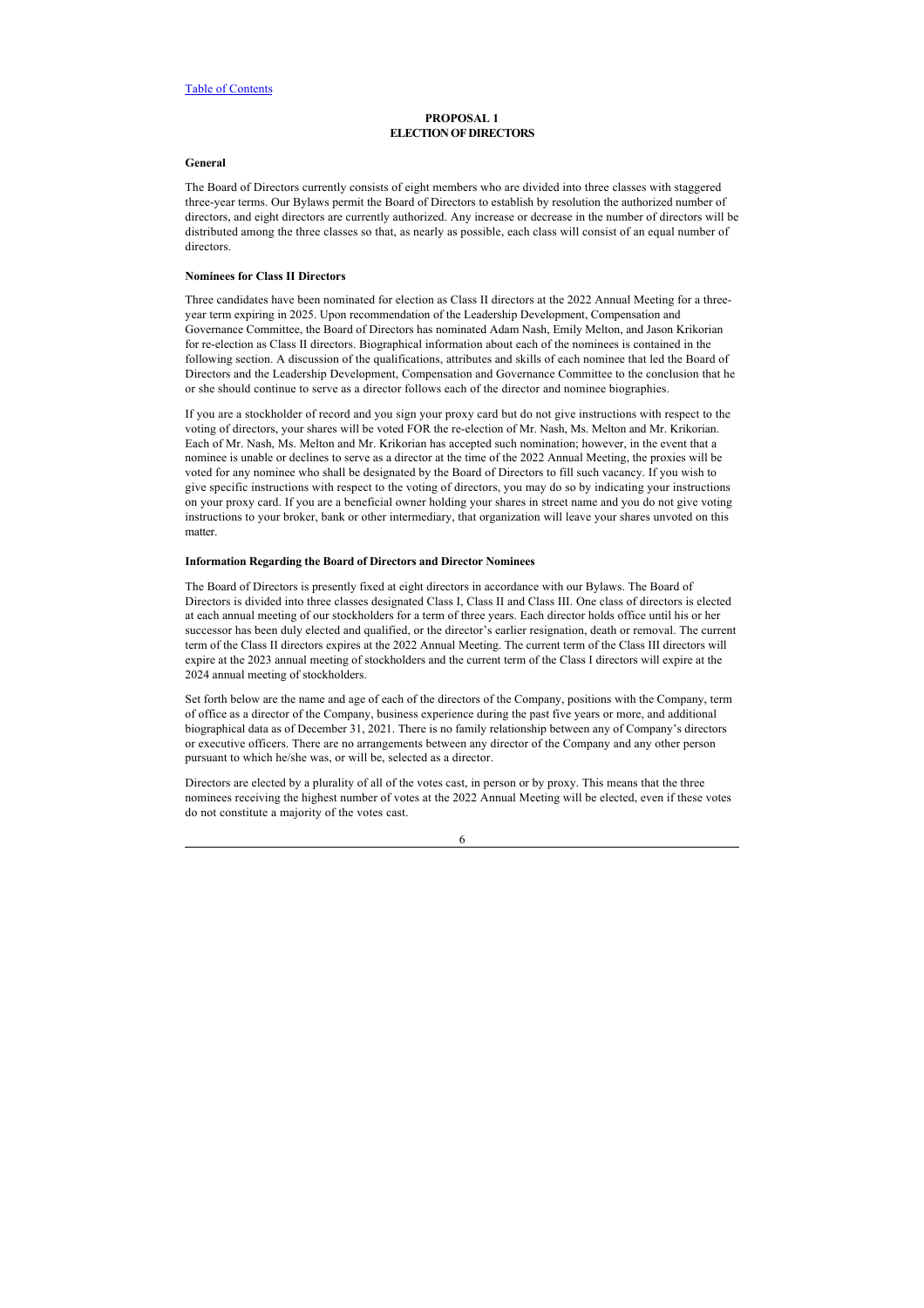# **Nominees for Election at the 2022 Annual Meeting.**

The following table sets forth certain information with respect to the three director nominees, each of whom is a Class II Board member.

| Name                | Age | <b>Principal Occupation and Other Information</b>                                                                                                                                                                                                                                                                                                                                                                                                                                                                                                                                                                                                                                                                                                                                                                                                                                                                                                                                                                                                                                                                                                                                                                                                         |
|---------------------|-----|-----------------------------------------------------------------------------------------------------------------------------------------------------------------------------------------------------------------------------------------------------------------------------------------------------------------------------------------------------------------------------------------------------------------------------------------------------------------------------------------------------------------------------------------------------------------------------------------------------------------------------------------------------------------------------------------------------------------------------------------------------------------------------------------------------------------------------------------------------------------------------------------------------------------------------------------------------------------------------------------------------------------------------------------------------------------------------------------------------------------------------------------------------------------------------------------------------------------------------------------------------------|
| Jason Krikorian     | 50  | Mr. Krikorian has served as a director of the Company since October 2020 and as a<br>director of Shift Platform, Inc. since September 2018. He has served as a General<br>Partner for DCM, an international venture capital firm, since July 2010. He also<br>currently serves as a board member for PLAYSTUDIOS, Augmedix, Caavo,<br>Matterport, FloSports, Siren, SigFig, and UJET. Previously, Mr. Krikorian was a co-<br>founder and Executive Vice President of Business Development at Sling Media,<br>Inc., the creator of the Slingbox, from June 2004 to January 2009, and has held<br>numerous other board positions. Mr. Krikorian holds a Bachelor of Arts in<br>Psychology from the University of California, Berkeley and both a Master of<br>Business Administration and Juris Doctorate from the University of Virginia.                                                                                                                                                                                                                                                                                                                                                                                                                  |
|                     |     | We believe that Mr. Krikorian is well qualified to serve as a director based on his<br>intimate knowledge of the Company and industry from serving as a director of Shift<br>Platform, Inc. and his extensive experience with early stage companies, both as a<br>director and in management, and as a general partner in a venture capital firm.                                                                                                                                                                                                                                                                                                                                                                                                                                                                                                                                                                                                                                                                                                                                                                                                                                                                                                         |
| <b>Emily Melton</b> | 45  | Ms. Melton has served as a director of the Company since October 2020 and as a<br>director of Shift Platform, Inc. since 2014. She currently is the Managing Partner of<br>Threshold Ventures, an early-stage venture capital firm that she founded, since<br>January 2014. She also serves on the board of directors for OODA Health,<br>BetterUp, Wellframe, Verge Genomics, Vineti, and Imagen Technologies and served<br>on the board of directors for Livongo Health from 2015 to 2017. Previously, Ms.<br>Melton has served as an investor and advisor to companies, and served in various<br>roles at Draper Fisher Jurveston, a venture capital firm focused on investments in<br>enterprise, consumer and disruptive technologies, from 2000 to 2009. Ms. Melton<br>holds a Bachelor of Arts in Political Science and Philosophy, and a Master of<br>Business Administration, from Stanford University.                                                                                                                                                                                                                                                                                                                                          |
|                     |     | We believe that Ms. Melton is well qualified to serve as a director based on her<br>intimate knowledge of the Company and industry from her long history as a<br>director of Shift Platform, Inc. and her extensive experience as a director of early<br>stage companies and as the founder of a venture capital firm.                                                                                                                                                                                                                                                                                                                                                                                                                                                                                                                                                                                                                                                                                                                                                                                                                                                                                                                                    |
| Adam Nash           | 47  | Mr. Nash has served as a director of the Company since October 2020 and as a<br>director of Shift Platform, Inc. since May 2020. Mr. Nash is the President & CEO of<br>Aside, Inc. and has served on the board of directors of Acorns, a financial<br>technology & services company that specializes in micro-investing, since<br>February 2017 and is an adjunct lecturer in Computer Science at Stanford<br>University, a position he has held since September 2017. Previously, he served as<br>the Vice President of Product & Growth at Dropbox, a leading provider of cloud-<br>based storage and collaboration applications, from 2018 to 2020. Prior to joining<br>Dropbox, Mr. Nash was the President and Chief Executive Officer of Wealthfront,<br>Inc. ("Wealthfront") from 2014 to 2016. Before Wealthfront, he held roles as an<br>Executive in Residence at Greylock Partners and Vice President of Product at<br>LinkedIn. In addition, Mr. Nash has held strategic and technical roles at eBay, Atlas<br>Venture, Preview Systems, and Apple. Mr. Nash holds both Bachelor of Science<br>and Master of Science degrees in Computer Science from Stanford University, and<br>a Master of Business Administration from Harvard University. |
|                     |     | We believe that Mr. Nash is qualified to serve as a director based upon his service<br>as a director of Shift Platform, Inc., his extensive experience with early stage<br>companies as an angel investor and advisor, his knowledge of ecommerce and the<br>innovation economy in California, and his knowledge of the business communities<br>in Shift's principal markets.                                                                                                                                                                                                                                                                                                                                                                                                                                                                                                                                                                                                                                                                                                                                                                                                                                                                             |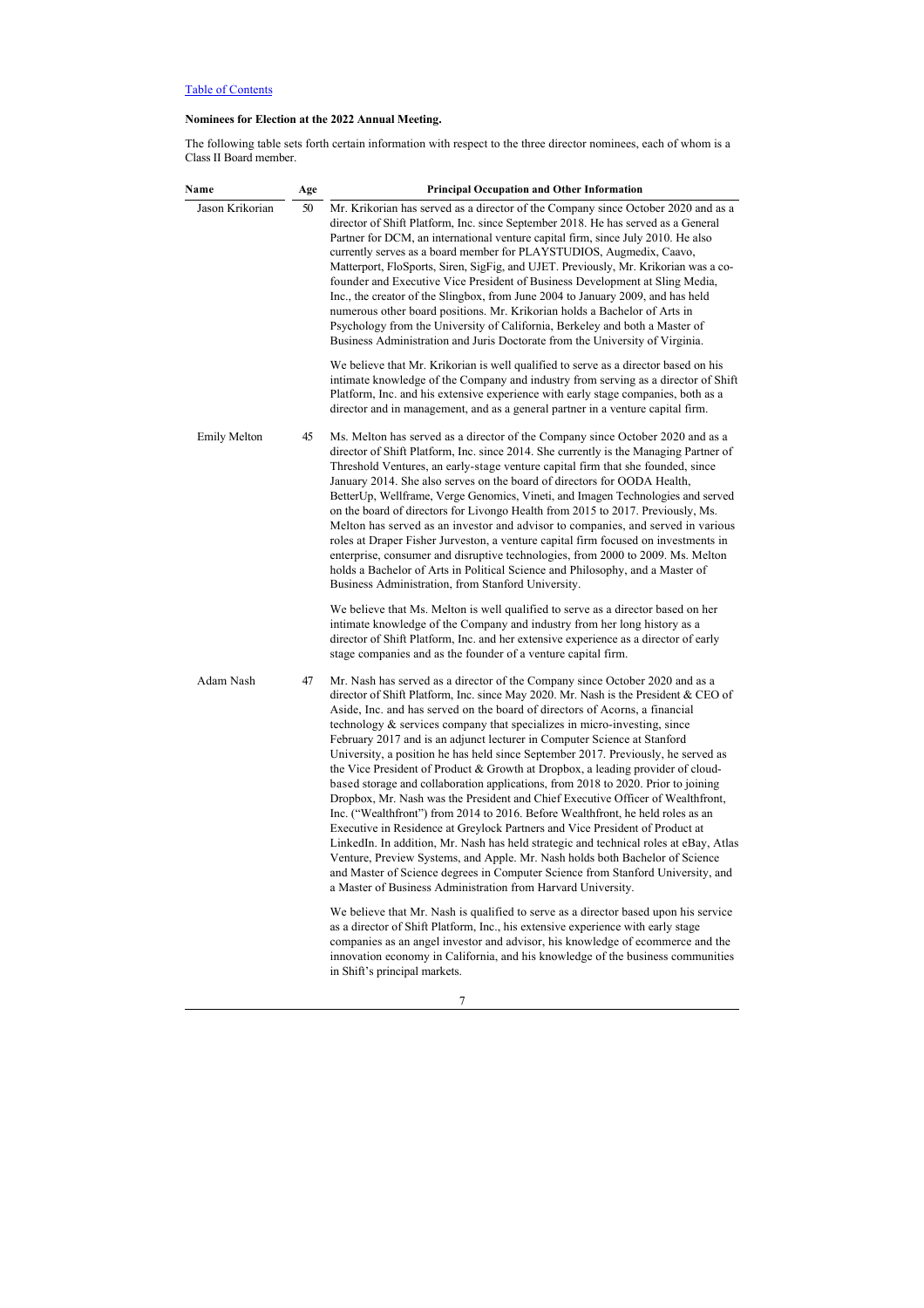# **The Board recommends you vote FOR each of the director nominees.**

The following tables set forth information with respect to our directors who are not up for election at the 2022 Annual Meeting.

# **Class III Directors — Terms Expire in 2023.**

| Name          | Age | <b>Principal Occupation and Other Information</b>                                                                                                                                                                                                                                                                                                                                                                                                                                                                                                                                                                                                                                                                                                                                                                                                                                                                                                                                                                                                                                                                                                                                                                                                                                                                                                                                                                                             |
|---------------|-----|-----------------------------------------------------------------------------------------------------------------------------------------------------------------------------------------------------------------------------------------------------------------------------------------------------------------------------------------------------------------------------------------------------------------------------------------------------------------------------------------------------------------------------------------------------------------------------------------------------------------------------------------------------------------------------------------------------------------------------------------------------------------------------------------------------------------------------------------------------------------------------------------------------------------------------------------------------------------------------------------------------------------------------------------------------------------------------------------------------------------------------------------------------------------------------------------------------------------------------------------------------------------------------------------------------------------------------------------------------------------------------------------------------------------------------------------------|
| George Arison | 44  | Mr. Arison is our Chief Executive Officer and Chairman and has served as a director<br>of the Company since October 2020. Mr. Arison incorporated Shift Platform, Inc. in<br>December 2013 and has served as a director and Chief Executive Officer since<br>inception. Prior to co-founding Shift Platform, Inc., he served in various positions<br>at Google from 2010 to 2013, most recently as a product manager. From 2007 to<br>2010, he co-founded Taxi Magic (now known as Curb) with Mr. Russell. From 2005<br>to 2007 he worked for Boston Consulting Group. Mr. Arison has been an investor<br>in numerous startups, including Shipper, Carrot, Eden, Fathom, AutoLeap, Pulsar<br>AI (acquired by Impel), Zero (acquired by Avant), TravelBank (acquired by US<br>Bank), Fyusion (acquired by Cox Automotive) and Omni (acquired by Coinbase).<br>He is a co-founder and member of the board of directors of Belong Acquisition<br>Corp., a blank check company. Prior to his business career, Mr. Arison was a policy<br>analyst and ran a political campaign in Georgia, the country of his birth, about<br>which he wrote Democracy and Autocracy in Eurasia: Georgia in Transition.<br>Mr. Arison holds a bachelor's degree from Middlebury College.<br>We believe that Mr. Arison is qualified to serve as a director due to his position as<br>Chief Executive Officer of the Company and due to his extensive experience in |
| Toby Russell  | 44  | numerous startups.<br>Mr. Russell has served as a director of the Company since October 2020 and served<br>as Co-Chief Executive Officer from October 2020 through January 2022 and<br>President from October 2020 through September 2021. Mr. Russell is a co-founder<br>and director of Shift Platform, Inc. and was employed by Shift Platform, Inc. from<br>November 2015 through January 2022, most recently serving as its Co-Chief<br>Executive Officer. Prior to joining Shift Platform, Inc., he was Managing Vice<br>President at Capital One from 2011 to 2015 where he led the digital transformation of<br>the bank, including creating a completely new mobile and desktop customer<br>experience for customers. In 2007, he co-founded Taxi Magic (now known as Curb)<br>with Mr. Arison, which invented the use of native mobile applications for on-<br>demand services, in its case transportation. In addition to his work in the private<br>sector, Mr. Russell has spent time in public service, leading a \$12 billion renewable<br>energy and efficiency investment program for the U.S. Department of Energy. After<br>finishing his Doctorate at Oxford University, he worked as a project leader at the<br>Boston Consulting Group. Mr. Russell holds a bachelor's degree from Middlebury<br>College.                                                                                                               |
|               |     | We believe that Mr. Russell is qualified to serve as a director due to his experience<br>as a former Co-Chief Executive Officer and President and co-founder of the<br>Company.                                                                                                                                                                                                                                                                                                                                                                                                                                                                                                                                                                                                                                                                                                                                                                                                                                                                                                                                                                                                                                                                                                                                                                                                                                                               |
| Manish Patel  | 41  | Mr. Patel has served as a director of the Company since October 2020 and as a<br>director of Shift Platform, Inc. since 2014. He currently is a Managing General<br>Partner at Nava Ventures. He was formerly a General Partner for Highland Capital<br>Partners, serving in the position from 2010 to 2021. In addition, Mr. Patel has served<br>as a Teaching Faculty at Stanford University since 2015 and an Artificial<br>Intelligence and Machine Learning Fellow at the University of Toronto since 2018.<br>Previously, Mr. Patel has served as an Advisory Board Member for the<br>MIT/Stanford Venture Lab from 2015 to 2017 and held positions in Product<br>Management at Google from 2004 to 2010. Mr. Patel has also assisted a number of<br>private companies with compensation in the capacity of a board member or<br>investor, including Scopely, Muxgram, Bromium, Thumbsup Labs, SmartThings,<br>and Fleksy. Mr. Patel holds a Bachelor of Art in Economics and Bachelor of Science<br>in Engineering from Stanford University.                                                                                                                                                                                                                                                                                                                                                                                           |
|               |     | We believe that Mr. Patel is well qualified to serve as a director based on his<br>intimate knowledge of the Company and industry from his long history as a<br>director of Shift Platform, Inc. and his extensive experience in the venture capital<br>industry.                                                                                                                                                                                                                                                                                                                                                                                                                                                                                                                                                                                                                                                                                                                                                                                                                                                                                                                                                                                                                                                                                                                                                                             |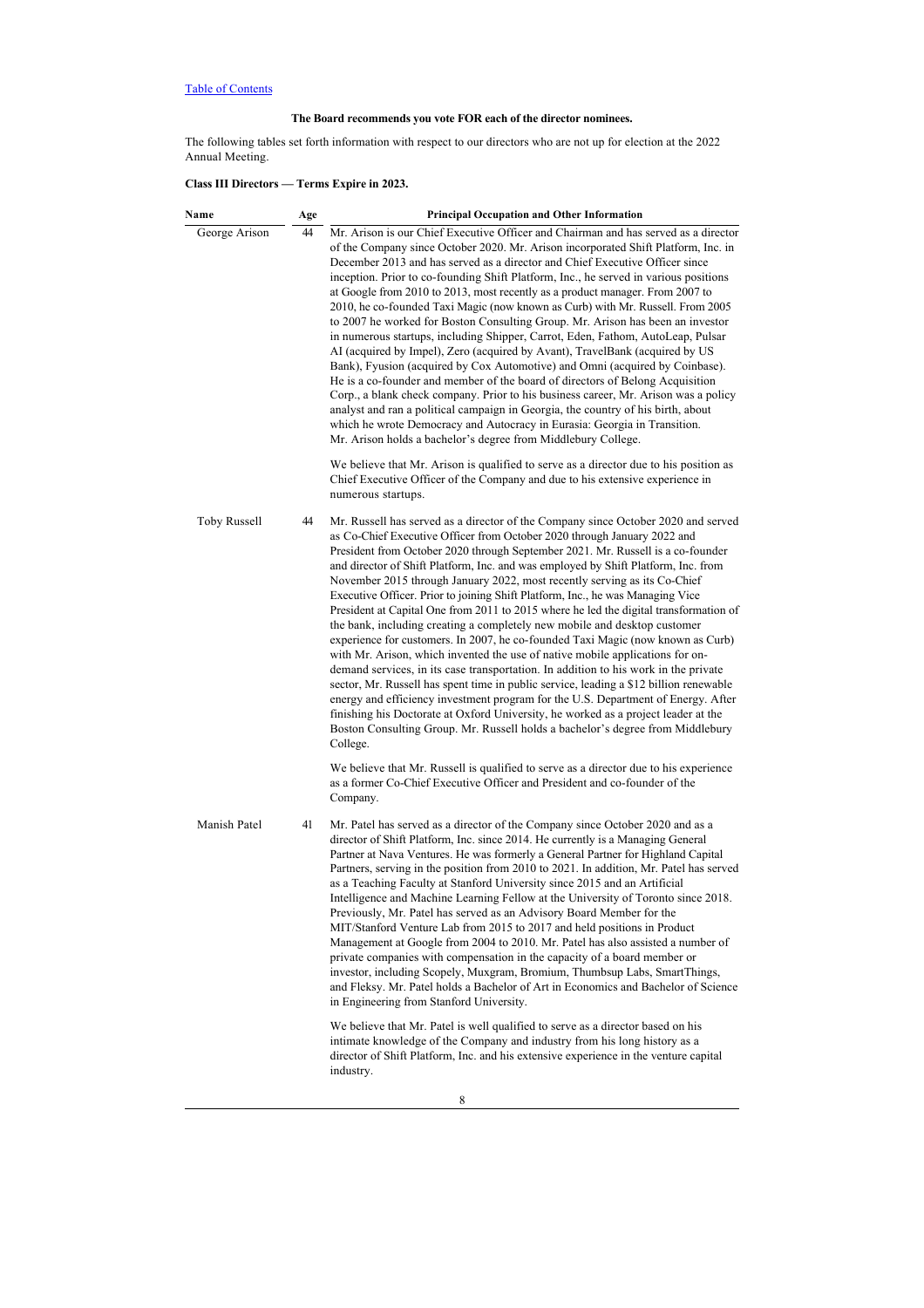# **Class I Directors — Terms Expire in 2024.**

| <b>Name</b>           | Age | <b>Principal Occupation and Other Information</b>                                                                                                                                                                                                                                                                                                                                                                                                                                                                                                                                                                                                                                                                                                                                                                                                                                                                                                                                                                                                                                                                                                                                                                                           |
|-----------------------|-----|---------------------------------------------------------------------------------------------------------------------------------------------------------------------------------------------------------------------------------------------------------------------------------------------------------------------------------------------------------------------------------------------------------------------------------------------------------------------------------------------------------------------------------------------------------------------------------------------------------------------------------------------------------------------------------------------------------------------------------------------------------------------------------------------------------------------------------------------------------------------------------------------------------------------------------------------------------------------------------------------------------------------------------------------------------------------------------------------------------------------------------------------------------------------------------------------------------------------------------------------|
| Victoria McInnis      | 60  | Ms. McInnis has served as a director of the Company since October 2020. Prior to<br>joining the Board of Directors, Ms. McInnis served as an independent board<br>member and audit committee chair for VectoIQ Acquisition Company, a special<br>purpose acquisition company, from May 2018 to June 2020. VectoIQ Acquisition<br>Company merged with Nikola Corporation in June 2020. Prior to joining VectolO<br>Acquisition Company, Ms. McInnis held various positions with General Motors<br>Corporation prior to her retirement in August 2017, including Vice President, Tax<br>and Audit March 2015 to August 2017, Chief Tax Officer from 2009 to March 2015<br>and, prior to that, Executive Director, Tax Counsel, General Tax Director, Europe,<br>Director of Federal Tax Audits, and Senior Tax Counsel, GM Canada.                                                                                                                                                                                                                                                                                                                                                                                                            |
|                       |     | We believe that Ms. McInnis is well qualified to serve as a director based on her<br>extensive experience in the automotive industry and her financial expertise.                                                                                                                                                                                                                                                                                                                                                                                                                                                                                                                                                                                                                                                                                                                                                                                                                                                                                                                                                                                                                                                                           |
| Kellyn Smith<br>Kenny | 44  | Ms. Smith Kenny has served as a director of the Company since October 2020. She<br>has been recognized by Fortune, Adweek, Brand Innovators, and HotTopics for<br>marketing innovation, effectiveness, and leadership, where she is featured as a Top<br>100 Most Innovative CMO in the World, Top 50 CMO, Top 20 Most Tech Savvy<br>CMO, Top 100 Women in Brand Marketing, and Working Mother of the Year. She is<br>the Chief Marketing & Growth Officer at AT&T Communications, where she is<br>responsible for accelerating customer acquisition, increasing customer lifetime<br>value, and delivering a customer value proposition that strengthens AT&T's<br>premium position. Prior to AT&T, Kellyn served as the global Chief Marketing<br>Officer at Hilton Worldwide, and held senior positions at Uber, Capital One and<br>Microsoft. She holds a Bachelor of Arts in Economics from Colgate University and<br>a Master of Business Administration from Northwestern University.<br>We believe that Ms. Smith Kenny is well qualified to serve as a director based on<br>her intimate knowledge of how to build and maintain a strong brand and her<br>extensive experience in senior management positions at public companies. |

See "Corporate Governance" and "Executive Compensation — Compensation of Directors" below for additional information regarding the Board of Directors.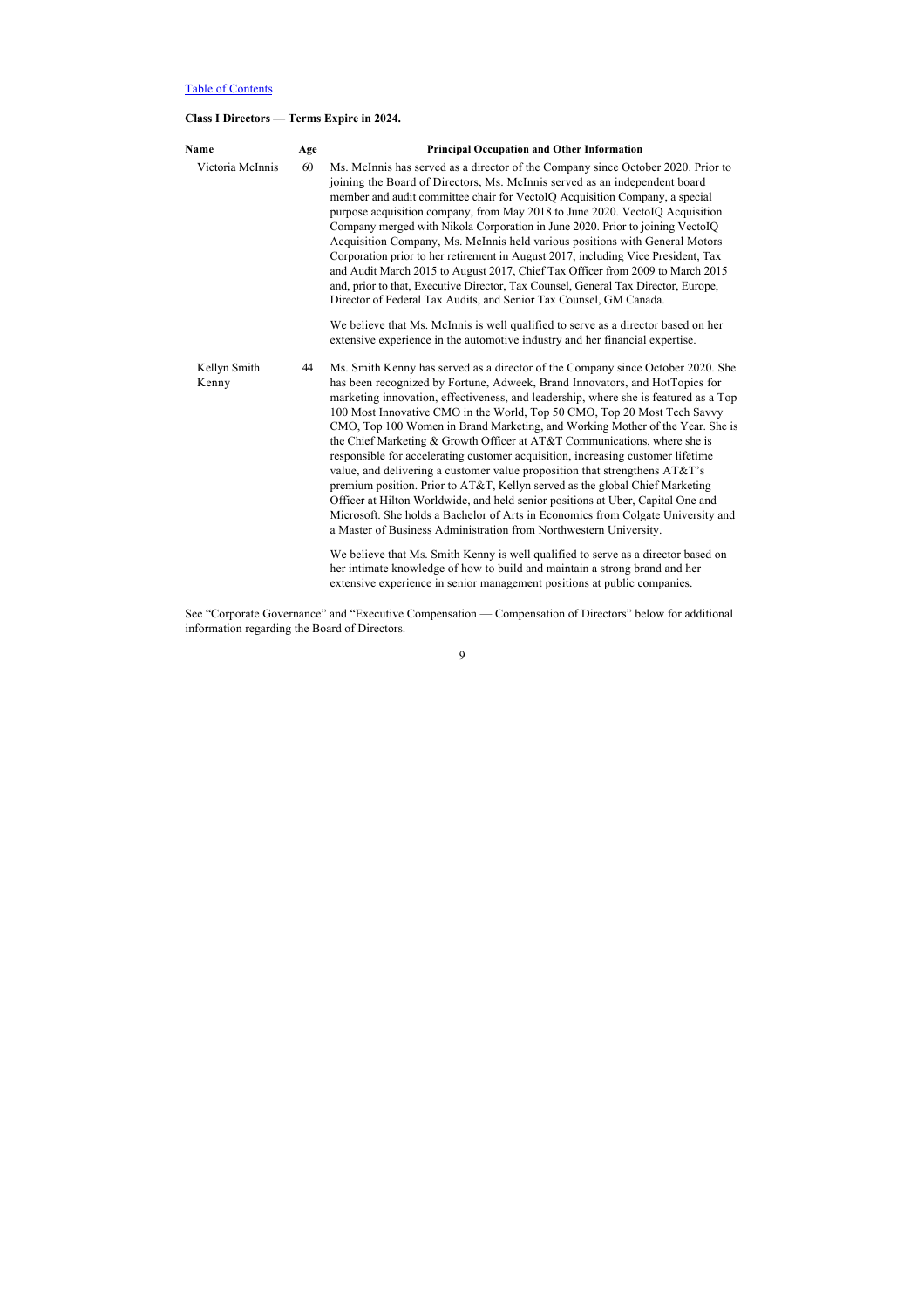## <span id="page-14-0"></span>**CORPORATE GOVERNANCE**

## <span id="page-14-1"></span>**Board Role in Risk Oversight**

The Board of Directors is responsible for overseeing the major risks facing the Company while management is responsible for assessing and mitigating the Company's risks on a day-to-day basis. In addition, the Board has delegated oversight of certain categories of risk to the Audit Committee and Leadership Development, Compensation and Governance Committee. The Audit Committee reviews and discusses with management significant financial and nonfinancial risk exposures and the steps management has taken to monitor, control and report such exposures. The Leadership Development, Compensation and Governance Committee oversees management of risks relating to the Company's compensation plans and programs and other corporate governance matters. In performing their oversight responsibilities, the Board and Audit Committee periodically discuss with management the Company's policies with respect to risk assessment and risk management. The Audit Committee and Leadership Development, Compensation and Governance Committee report to the Board as appropriate on matters that involve specific areas of risk that each Committee oversees.

#### <span id="page-14-2"></span>**Board Leadership Structure**

Our corporate governance documents provide the Board of Directors with flexibility to select the appropriate leadership structure for the Company. In making leadership structure determinations, our Board of Directors considers many factors. Mr. Arison currently serves as Chairman and Chief Executive Officer of Shift. Our Board of Directors believes that at this time the Company and its stockholders are best served by this leadership structure. Our Board of Directors has determined that at this time the Chief Executive Officer is the person best suited to serve as our Chairman because of Mr. Arison's leadership of the Company since its inception. The Board of Directors also believes that Mr. Arison is the most capable in effectively identifying strategic priorities and opportunities for the Company and leading the Board of Directors in the discussion of such priorities and opportunities and the execution of the Company's strategy.

Because the role of Chairman is currently held by an employee director, our corporate governance guidelines provide that an independent director shall serve as Lead Director of Shift. The Lead Director serves as liaison between the Chief Executive Officer and the non-management directors and presides at all meetings and portions of meetings of the Board of Directors at which the Chairman is not present, including all executive sessions. Ms. Melton currently serves as the Lead Director.

## <span id="page-14-3"></span>**Director Independence**

As a result of our common stock being listed on the Nasdaq Stock Market ("Nasdaq"), Shift adheres to the rules of such exchange in determining whether a director is independent. Nasdaq listing rules require that a majority of the board of directors of a company listed on Nasdaq be composed of "independent directors," which is defined generally as a person other than an officer or employee of the company or its subsidiaries or any other individual having a relationship, which, in the opinion of the company's board of directors, would interfere with the director's exercise of independent judgment in carrying out the responsibilities of a director.

Our Board of Directors has undertaken a review of its composition, the composition of its committees and the independence of our directors and considered whether any director has a material relationship with us that could compromise his or her ability to exercise independent judgment in carrying out his or her responsibilities. Based upon information requested from and provided by each director concerning his or her background, employment and affiliations, including family relationships, our Board of Directors has determined that none of Victoria McInnis, Kellyn Smith Kenny, Jason Krikorian, Emily Melton, Adam Nash and Manish Patel has a relationship that would interfere with the exercise of independent judgment in carrying out the responsibilities of a director and that each of these directors qualifies as an independent director under the Nasdaq listing rules. In making these determinations, our Board of Directors considered any current and prior relationships that each nonemployee director has with the Company and all other facts and circumstances our Board of Directors deemed relevant in determining independence, including the beneficial ownership of our common stock by each nonemployee director.

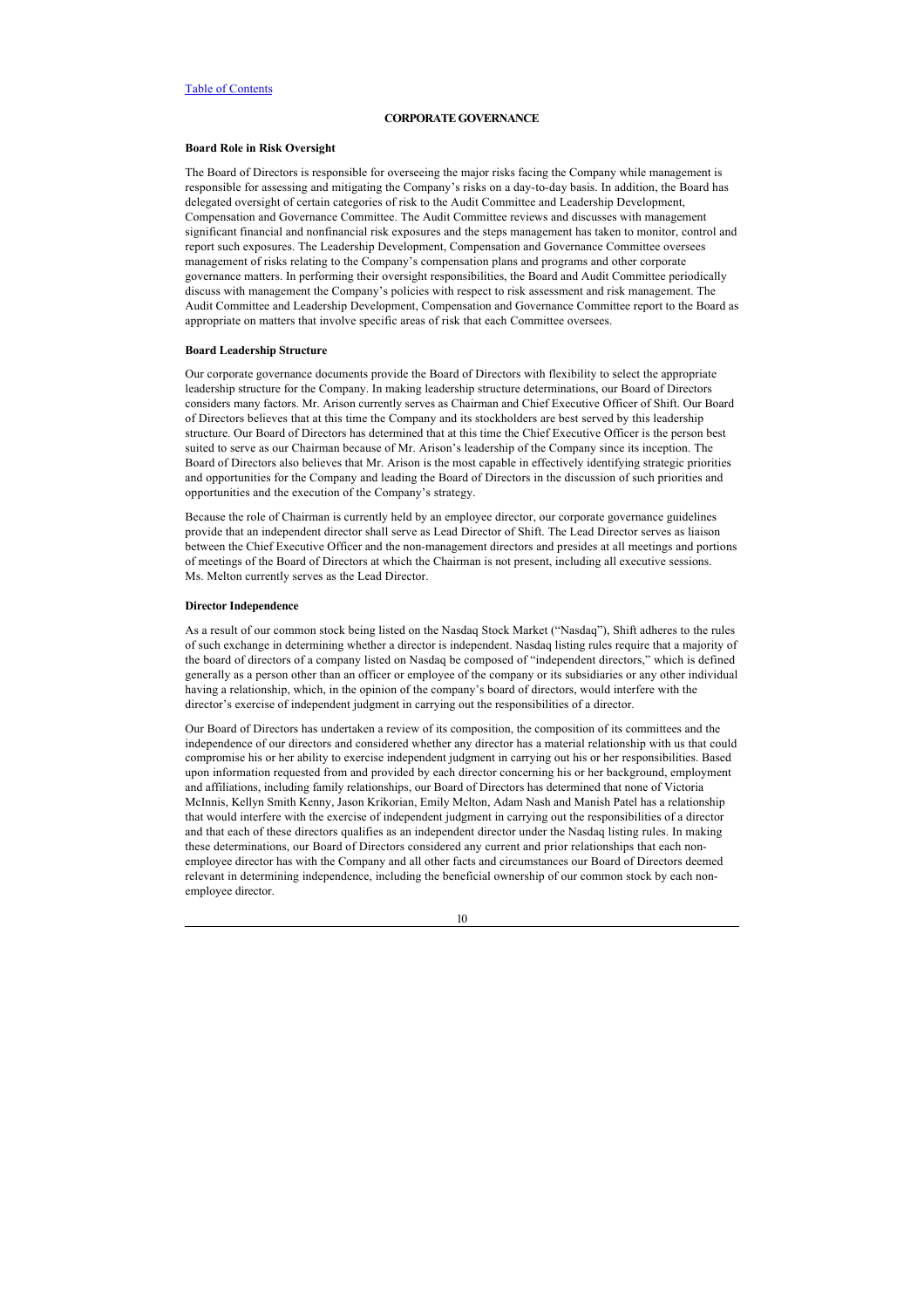## <span id="page-15-0"></span>**Board Committees**

Each of our two standing committees of our Board of Directors has the composition and responsibilities described below. In addition, from time to time, special committees may be established under the director of our Board of Directors when necessary to address specific issues. Each of the Audit Committee and Leadership Development, Compensation and Governance Committee operates under a written charter, which can be found at our website at *www.investors.shift.com/corporate-governance/governance-documents*. Any stockholder also may request them in print, without charge, by contacting the Corporate Secretary of Shift Technologies Inc. at 290 Division Street, Suite 400, San Francisco, California 94103.

**Leadership** 

| <b>Director</b>     | Audit<br>Committee | Leadership<br>Development,<br>Compensation<br>and<br>Governance<br>Committee |
|---------------------|--------------------|------------------------------------------------------------------------------|
| George Arison       |                    |                                                                              |
| Toby Russell        |                    |                                                                              |
| Victoria McInnis    | Chair              |                                                                              |
| Kellyn Smith Kenny  |                    | Χ                                                                            |
| Jason Krikorian     | X                  |                                                                              |
| <b>Emily Melton</b> |                    | X                                                                            |
| Adam Nash           | $\mathbf{X}$       |                                                                              |
| Manish Patel        |                    | Chair                                                                        |

## *Audit Committee Information*

Shift has established an Audit Committee comprised of independent directors. The Audit Committee consists of Ms. McInnis and Messrs. Krikorian and Nash, with Ms. McInnis serving as its chairman. Each of the members of the Audit Committee is independent under Nasdaq's listing rules and under Rule 10A-3(b)(1) of the Exchange Act.

The Audit Committee will at all times be composed exclusively of independent directors who are "financially literate" as defined under Nasdaq's listing rules. The Nasdaq listing rules define "financially literate" as being able to read and understand fundamental financial statements, including a company's balance sheet, income statement and cash flow statement.

In addition, the Company is required to certify to Nasdaq that the Audit Committee has, and will continue to have, at least one member who has past employment experience in finance or accounting, requisite professional certification in accounting, or other comparable experience or background that results in the individual's financial sophistication. We have determined that Ms. McInnis satisfies Nasdaq's definition of financial sophistication and also qualifies as an "audit committee financial expert," as defined under rules and regulations of the SEC.

The Audit Committee is responsible for overseeing the Company's financial reporting process on behalf of our Board of Directors. The Audit Committee duties, as specified in more detail in its charter, include but are not limited to reviewing and discussing with management the Company's audited and unaudited financial statements and any major issues regarding accounting principles and financial statement presentations, assessing the Company's major financial risk exposures, selecting and managing the relationship with the Company's independent auditors, and overseeing the Company's internal accounting and quality-control procedures.

The Audit Committee Report is included in this proxy statement on page 34.

## *Leadership Development, Compensation and Governance Committee Information*

Shift has established a Leadership Development, Compensation and Governance Committee comprised of independent directors. The Leadership Development, Compensation and Governance Committee consists of Mr. Patel and Mses. Smith Kenny and Melton, with Mr. Patel serving as its chairman. Each of the members of the Leadership Development, Compensation and Governance Committee is independent under Nasdaq's listing rules and each qualifies as a "non-employee director" as defined in Rule 16b-3 of the Exchange Act.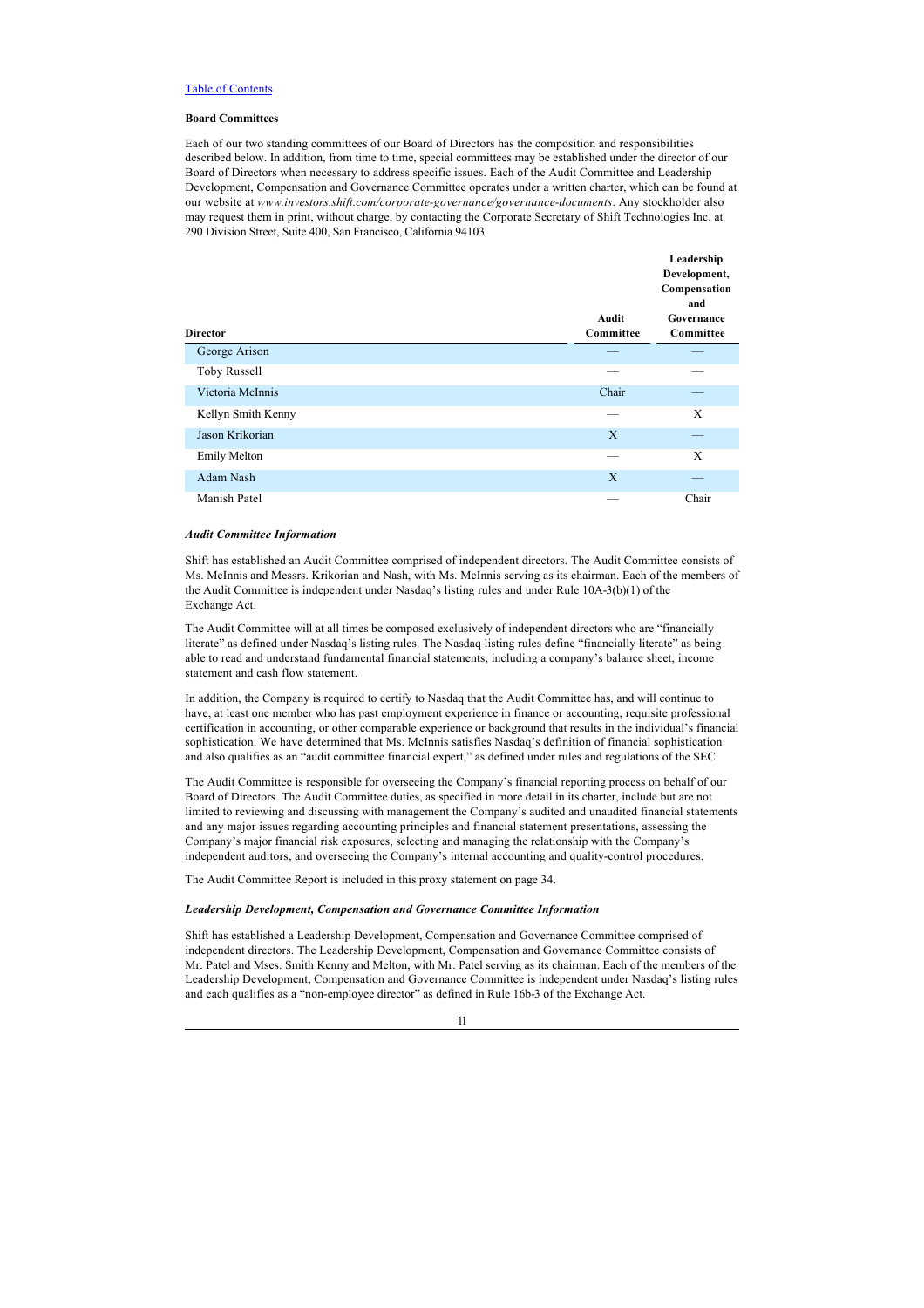The Leadership Development, Compensation and Governance Committee serves as the Company's compensation committee and nomination committee. The committee's duties, as specified in more detail in its charter, include but are not limited to reviewing, recommending and approving matters relating to the compensation of executive officers, overseeing the Company's compensation and benefits programs and policies, developing the selection criteria for directors and recommending the nomination of directors, and reviewing committee structures, changes in directors' qualifications, and other corporate governance matters. The Leadership Development, Compensation and Governance Committee consults with and acts upon the recommendation of the Chief Executive Officer with respect to compensation matters relating to the other officers of the Company.

The committee may delegate any of its responsibilities to one or more subcommittees as it may deem appropriate to the extent allowed by applicable law and the Nasdaq listing rules.

## <span id="page-16-0"></span>**Board and Committee Meetings and Attendance**

The Board of Directors met six times during the fiscal year ended December 31, 2021. The Audit Committee met five times during the fiscal year ended December 31, 2021. The Leadership Development, Compensation and Governance Committee met seven times during the fiscal year ended December 31, 2021. Each director attended 75% or more of the aggregate number of meetings of the Board of Directors and of the committees on which he or she served, held during the portion of the fiscal year ended December 31, 2021 for which he or she was a director or committee member.

Pursuant to our corporate governance guidelines, Shift expects, but does not require, directors to attend our annual meeting of stockholders.

## <span id="page-16-1"></span>**Director Nominations**

The Leadership Development, Compensation and Governance Committee evaluates director nominees for election to the Board of Directors by our stockholders at the annual meeting of stockholders in the context of the current composition of the Board of Directors, our operating requirements and the long-term interests of our stockholders. In considering candidates for election to the Board of Directors, other factors will also be considered, such as possessing relevant expertise upon which to be able to offer advice and guidance to management, having sufficient time to devote to the affairs of Shift, demonstrated excellence in his or her field, having the ability to exercise sound business judgment, diversity, age, having the commitment to rigorously represent the long-term interests of our stockholders and such other factors as it deems appropriate, given the current needs of the Board of Directors and our business, to maintain a balance of knowledge, experience and capability. While Shift does not have a formal policy outlining the diversity standards to be considered when evaluating director candidates, the Leadership Development, Compensation and Governance Committee considers ethnic and gender diversity, as well as differences in perspective, professional experience, education, skill, and other qualities in the context of the needs of the Board of Directors. Nominees are not to be discriminated against on the basis of race, religion, national origin, sex, sexual orientation, gender identity, disability, or any other basis prohibited by law.

In the case of incumbent directors whose terms of office are set to expire at the annual meeting of stockholders, the Leadership Development, Compensation and Governance Committee reviews these directors' overall service to us during their terms, including the number of meetings attended, level of participation, quality of performance and any other relationships and transactions that might impair the directors' independence. In the case of new director candidates for election to the Board of Directors, the Leadership Development, Compensation and Governance Committee also determines whether the nominee is independent under the applicable Nasdaq listing rules and SEC rules and regulations and the advice of counsel, if necessary. The Leadership Development, Compensation and Governance Committee then uses its network of contacts to compile a list of potential candidates, but may also engage, if it deems appropriate, a professional search firm. The Leadership Development, Compensation and Governance Committee conducts any appropriate and necessary inquiries into the backgrounds and qualifications of possible candidates after considering the function and needs of the Board of Directors. The Leadership Development, Compensation and Governance Committee meets to discuss and consider the candidates' qualifications and then selects a nominee for recommendation to the Board of Directors.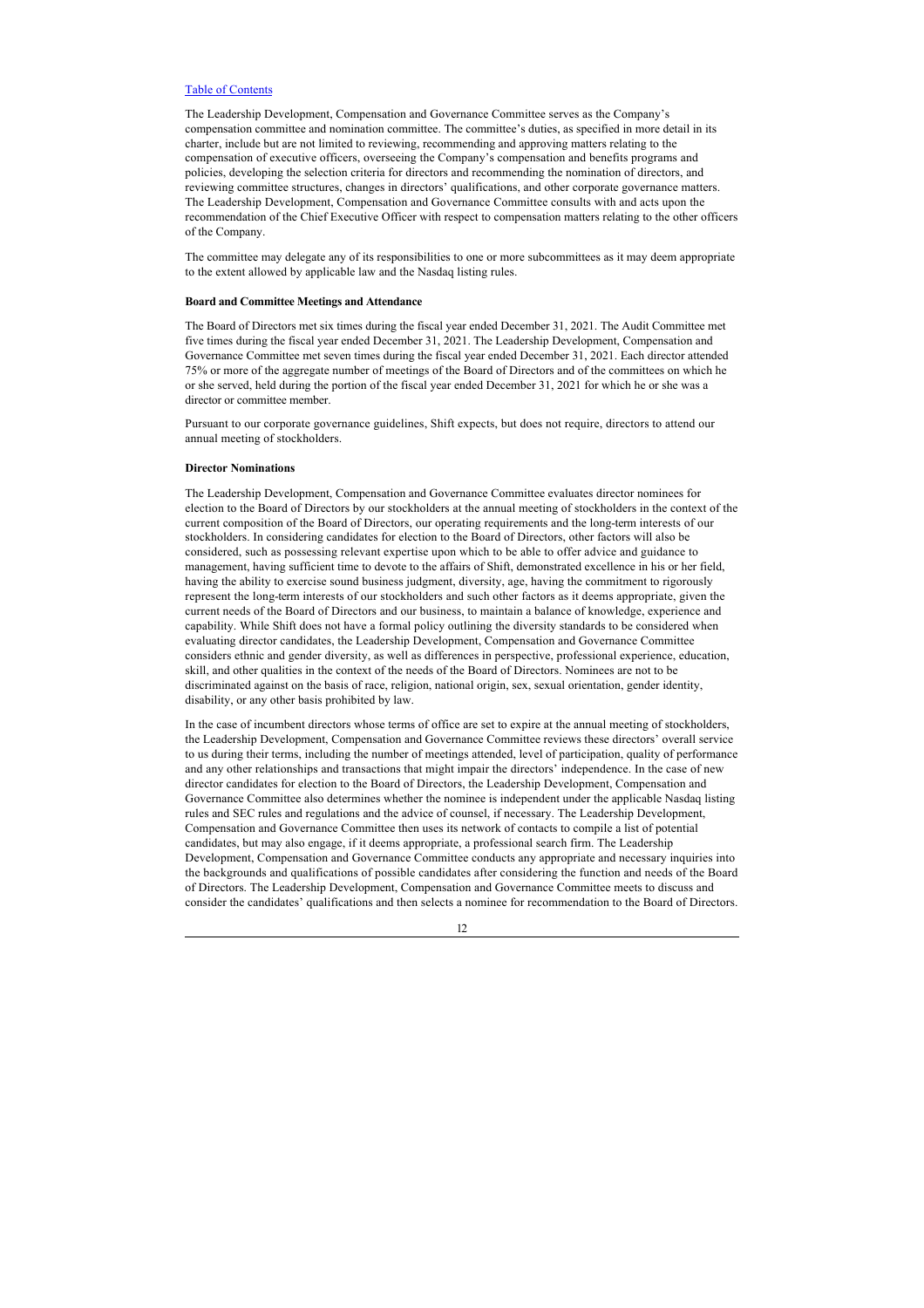The Leadership Development, Compensation and Governance Committee will consider qualified director candidates recommended by stockholders in compliance with our procedures and subject to applicable inquiries. The Leadership Development, Compensation and Governance Committee's evaluation of candidates recommended by stockholders does not differ materially from its evaluation of candidates recommended from other sources. For the 2023 Annual Meeting, nominations must be submitted to our Corporate Secretary at our principal executive offices at 290 Division Street, Suite 400, San Francisco, California 94103 no earlier than March 10, 2023 and no later than April 9, 2023. Recommendations must also include certain other requirements specified in our Bylaws. Any such shareholder recommendation should be accompanied by a written statement from the candidate of his or her consent to be named as a candidate and, if nominated and elected, to serve as a director.

## <span id="page-17-0"></span>**Compensation Committee Interlocks and Insider Participation**

None of the members of the Leadership Development, Compensation and Governance Committee was at any time during 2021 an officer or employee of ours or any of our affiliates, nor is any member a former officer of ours or any of our affiliates. In addition, no executive officer of the Company currently serves as a director or member of the Leadership Development, Compensation and Governance Committee of any entity that has one or more executive officers serving as one of our directors.

#### <span id="page-17-1"></span>**Code of Business Conduct and Ethics**

We have adopted a Code of Business Conduct and Ethics for our employees, officers, and directors, and those of our subsidiaries and affiliates, a copy of which is available on the Company's website at *www.shift.com*. If we amend or grant a waiver of one or more of the provisions of our Code of Business Conduct and Ethics, we intend to satisfy the requirements under Item 5.05 of Form 8-K regarding the disclosure of amendments to or waivers from provisions of our Code of Business Conduct and Ethics that apply to our principal executive officers, principal financial officer and principal accounting officer by posting the required information on the Company's website at *www.shift.com*. The information found on the website is not part of this Proxy Statement.

## <span id="page-17-2"></span>**Stock Transactions**

The Board of Directors has adopted an insider trading policy which applies to all of our directors, officers and employees, as well as contractors and consultants who have access to material nonpublic information. With respect to our securities, the policy prohibits short-term trading, short sales, hedging or monetization transactions, transactions in put options, call options or other derivative securities, and holding securities in a margin account or otherwise pledging securities as collateral for a loan.

## <span id="page-17-3"></span>**Contacting the Board of Directors**

Any stockholder or any other interested party who desires to communicate with our Board of Directors, our nonemployee directors or any specified individual director may do so by directing such correspondence to the attention of the Corporate Secretary at our offices at 290 Division Street, Suite 400, San Francisco, California 94103. The Corporate Secretary will forward the communication to the appropriate director or directors as appropriate.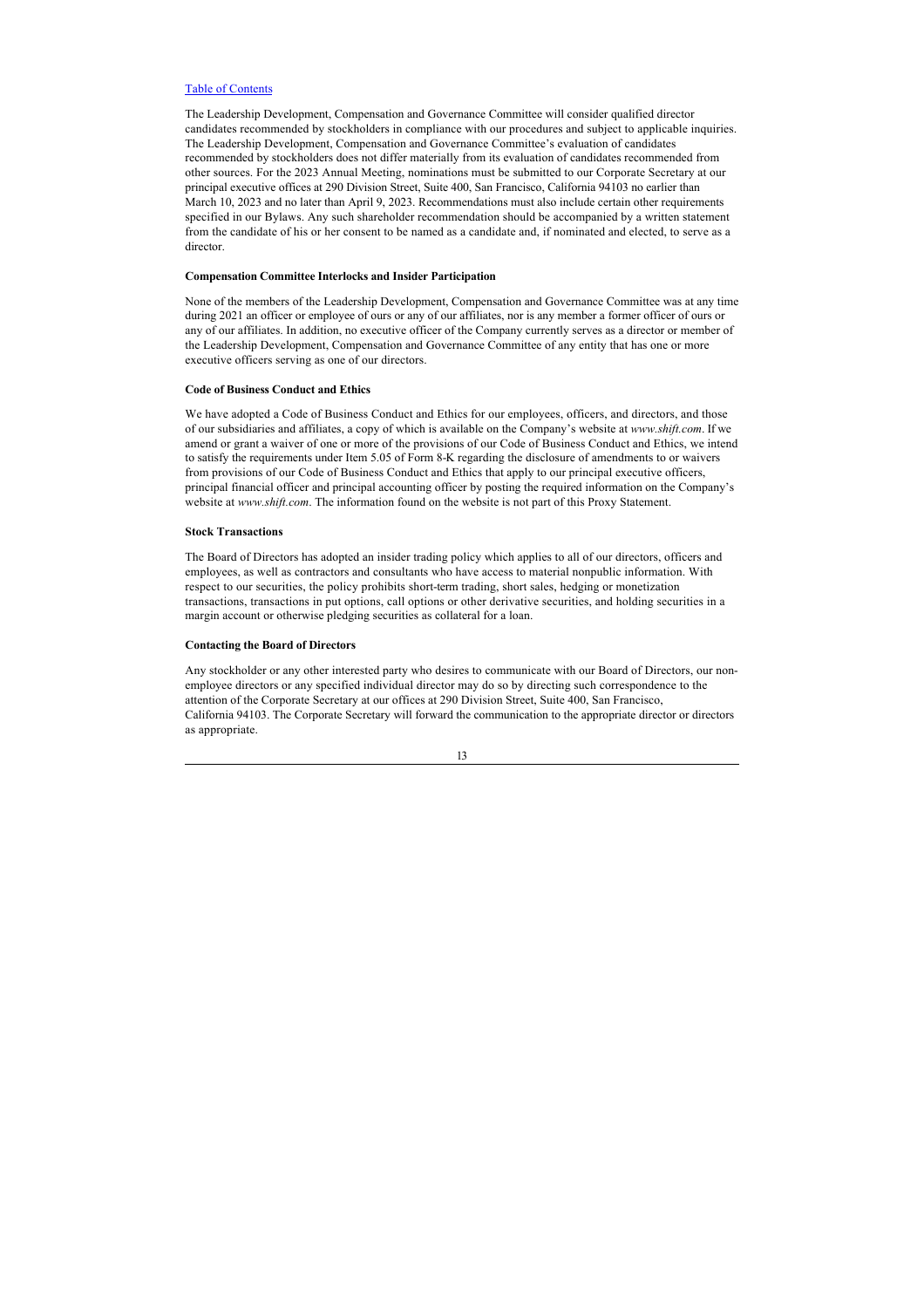$\frac{1}{2}$  ,  $\frac{1}{2}$  ,  $\frac{1}{2}$  ,  $\frac{1}{2}$  ,  $\frac{1}{2}$  ,  $\frac{1}{2}$ 

## <span id="page-18-0"></span>**EXECUTIVE OFFICERS**

Set forth below is certain information regarding the Company's executive officers as of December 31, 2021:

| Name          | Age | <b>Position</b>                              |
|---------------|-----|----------------------------------------------|
| George Arison | 44  | $Co$ -Chief Executive Officer $(1)$          |
| Toby Russell  | 44  | $Co$ -Chief Executive Officer <sup>(2)</sup> |
| Oded Shein    | 60  | Chief Financial Officer                      |
| Sean Foy      | 54  | Chief Operating Officer                      |
| Jeff Clementz | 47  | President                                    |
| Karan Gupta   | 42  | Chief Technology Officer                     |
| Ryan Lawrence | 41  | General Counsel and Corporate Secretary      |

(1) Upon Mr. Russell's voluntary transition effective February 1, 2022, Mr. Arison became the Company's sole Chief Executive Officer.

(2) Mr. Russell voluntarily transitioned from his position as Co-Chief Executive Officer effective February 1, 2022

*George Arison.* For a brief biography of Mr. Arison, please see "Proposal 1 — Election of Directors — Information Regarding the Board of Directors and Director Nominees."

**Toby Russell.** For a brief biography of Mr. Russell, please see "Proposal 1 — Election of Directors — Information Regarding the Board of Directors and Director Nominees."

*Oded Shein* has served as the Chief Financial Officer of Shift since March 2021. Prior to joining Shift, Mr. Shein served as Chief Financial Officer of The Fresh Market, Inc. beginning in August 2018. Prior to that, he served as Executive Vice President and Chief Financial Officer of Stage Stores from January 2011 to August 2018. From July 2004 until January 2011, Mr. Shein served in various financial positions at Belk, Inc., including as its Vice President, Finance and Treasurer. Prior to joining Belk, Inc., Mr. Shein served as the Vice President, Treasurer of Charming Shoppes, Inc. Mr. Shein serves on the board of directors of Conn's, Inc. Mr. Shein holds a Bachelor of Business Administration in Information Systems from Baruch College and a Master of Business Administration in Finance from Columbia University.

*Sean Foy* has served as our Chief Operating Officer since October 2020 and as Chief Operating Officer of Shift Platform, Inc. since November 2018. Prior to joining Shift, Mr. Foy served as Head of Logistics, Supply Chain and Fulfillment Operations for Enjoy Technology, Inc., an operator of mobile retail stores across the U.S., U.K. and Canada from February 2017 until July 2017 and then as Head of Operations through November 2018. He previously served as Director of Operations for Kindle, Fire, Echo and Amazon Devices at Amazon Lab126 from 2014 to 2017. Prior to joining Amazon Lab126, he served in positions of increasing responsibility for Kobo Europe, Amazon, Grafton Group plc, Ascott Management Solutions, Primafruit Ltd, Sears and Allied Distillers. He holds a master's degree in Global Management from the University of Salford.

*Jeff Clementz* has served as the President of Shift since October 2021. Prior to joining Shift, Mr. Clementz served in various management positions at Walmart from October 2015 to September 2021, most recently serving as its Senior Vice President and General Manager of Marketplace and Partner Operations. Prior to that, he served in various management positions at PayPal from May 2003 to October 2015, including as its Vice President and Managing Director of Australia and New Zealand. Mr. Clementz also previously served in various positions with Vendio Services and Intel. Mr. Clementz holds a Master of Business Administration from the University of California, Berkeley and a Bachelor of Arts in Business Administration from the University of Washington.

*Karan Gupta* has served as our Chief Technology Officer since July 2021. He served as our Senior Vice President of Engineering from October 2020 to April 2021. He held the role of Executive Vice President of Engineering from May 2021 to June 2021. In addition, Mr. Gupta has served as the Senior Vice President of Engineering of Shift Platform, Inc. since March 2020. Prior to joining Shift, Mr. Gupta served as Senior Director of Engineering at The RealReal, Inc., an online and brick-and-mortar marketplace for authenticated luxury consignment, from 2017 – 2020. Prior to The RealReal, Inc., Mr. Gupta served as Senior Director of Engineering at Prysm Inc. from 2016 – 2017 and as Chief Executive Officer of Mammoth Works Inc. from 2013 – 2016. Mr. Gupta has a Master of Science in Computer Science from Texas Tech University and a Bachelor's of Computer Engineering from Maharshi Dayanand University.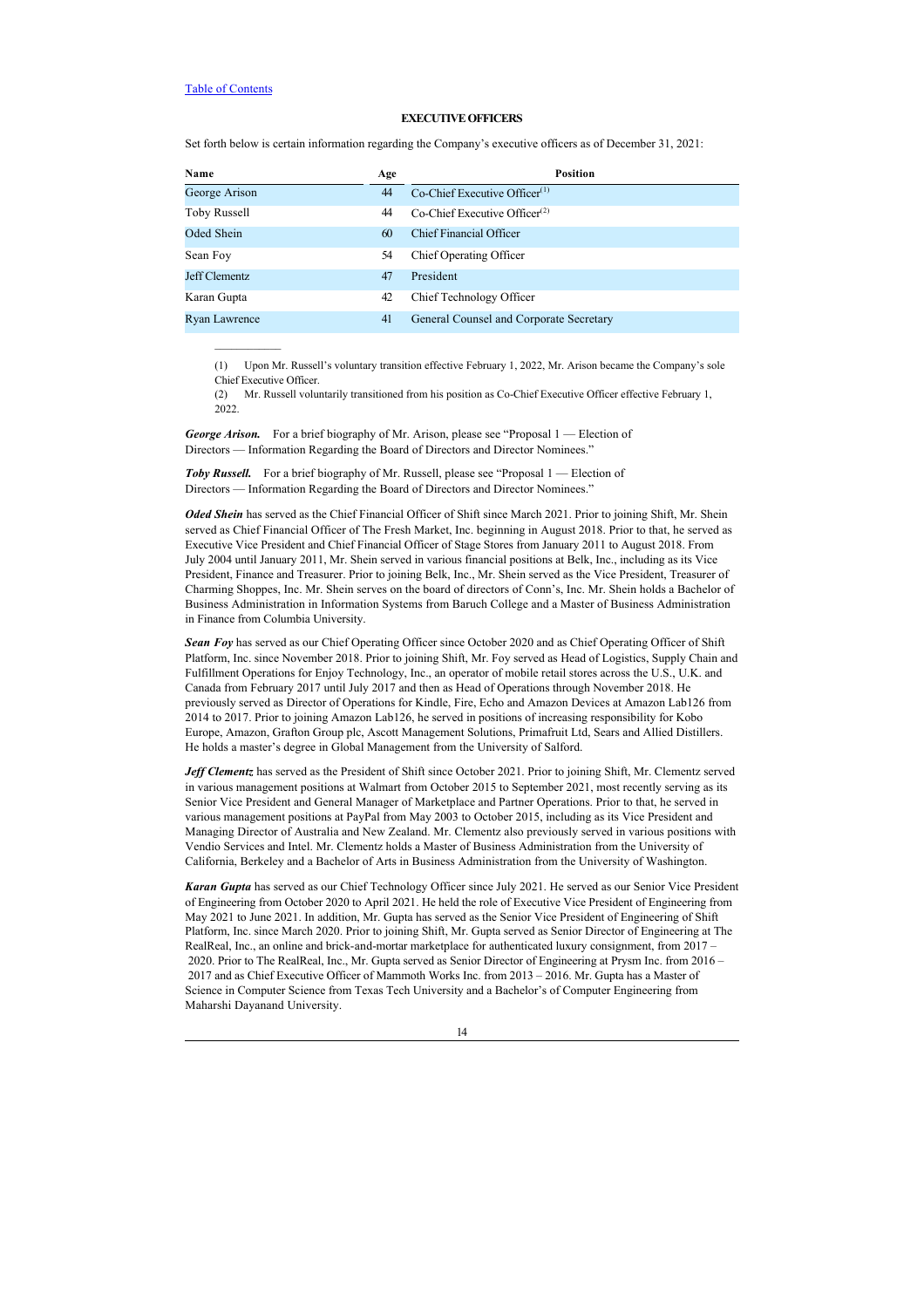*Ryan Lawrence* has served as our General Counsel and Corporate Secretary since November 2021. In addition, Mr. Lawrence has served as the General Counsel and Corporate Secretary of Shift Platform, Inc. since November 2021. Prior to joining Shift, Mr. Lawrence was Deputy General Counsel, Corporate at Cushman & Wakefield from August 2019 to October 2021, Assistant General Counsel/Senior Counsel at Royal Caribbean from August 2017 to August 2019, and a Partner in the Corporate and Securities Group at Mayer Brown LLP from August 2016 to August 2017. Mr. Lawrence was also Chief Legal Officer at Textura Corporation from 2013 to 2016, where he led the legal effort in its 2013 IPO and sale to Oracle in 2016. Earlier in his career, Mr. Lawrence was an Associate in the Corporate and Securities Group at Mayer Brown LLP from 2006 to 2012. Mr. Lawrence earned his J.D. from University of Illinois Chicago School of Law and his B.S. from University of Illinois at Urbana-Champaign.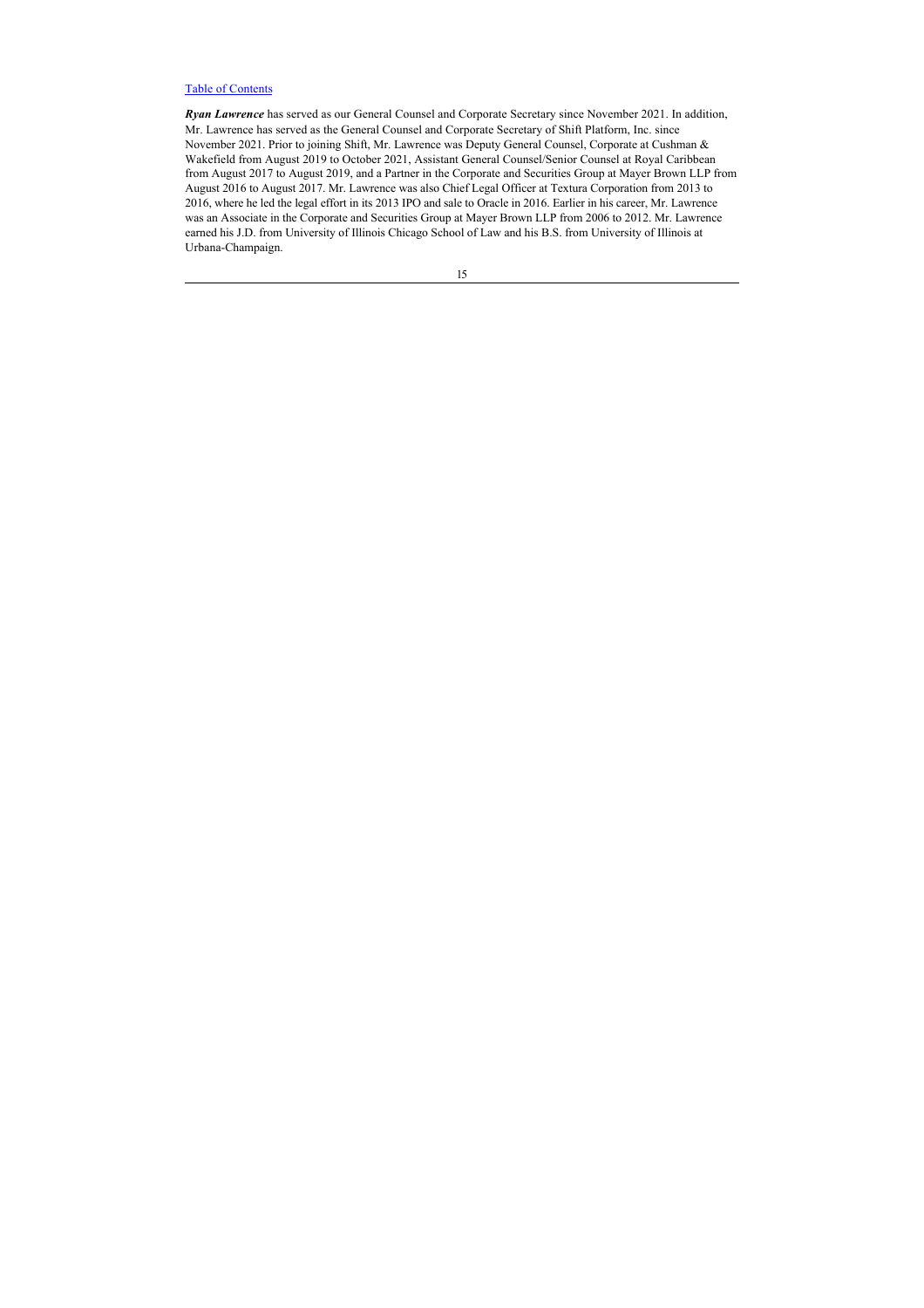## <span id="page-20-0"></span>**EXECUTIVE COMPENSATION**

## <span id="page-20-1"></span>**Overview**

We provide our executives with an annual base salary as a fixed, stable form of compensation, and we grant our executives equity-based compensation to provide an additional incentive to grow our business and further link the interests of our executives with those of our stockholders. In addition, we provided certain cash incentive opportunities to our executives for fiscal year 2021 (as described below) to incentivize the executives to achieve specified financial and operating objectives we believed would help create long-term value for our stockholders. Certain executives also received retention bonuses in recognition of their value to the Company in meeting its financial and strategic business objectives. We have also entered into agreements with our executives that provide for severance benefits upon certain terminations of employment.

The Leadership Development, Compensation and Governance Committee reviews our executive officers' overall compensation packages on an annual basis (or more frequently as it deems warranted) to help ensure we continue to attract and retain highly talented executives and provide appropriate incentives to continue to grow our company.

As an emerging growth company, we have opted to comply with the executive compensation rules applicable to "smaller reporting companies," as such term is defined under the Securities Act, which require compensation disclosure for the Company's principal executive officers and the next two most highly compensated executive officers.

The tabular disclosure and discussion that follow describe our executive compensation program during the fiscal year ended December 31, 2021 with respect to our named executive officers as of December 31, 2021: George Arison, Co-Chief Executive Officer; Toby Russell, Co-Chief Executive Officer; Oded Shein, Chief Financial Officer; and Sean Foy, Chief Operating Officer (collectively, the "named executive officers" or "NEOs"). Effective February 1, 2022, Mr. Russell voluntarily transitioned from his position as Co-Chief Executive Officer and Mr. Arison became the Company's sole Chief Executive Officer.

## <span id="page-20-2"></span>**Summary Compensation Table — 2021**

 $\frac{1}{2}$  ,  $\frac{1}{2}$  ,  $\frac{1}{2}$  ,  $\frac{1}{2}$  ,  $\frac{1}{2}$  ,  $\frac{1}{2}$ 

The following table sets forth the compensation paid to the named executive officers that is attributable to services performed during fiscal years 2021 and 2020.

| Name and Principal Position Year      | Salary<br>(S) | <b>Bonus</b><br>$(S)^{(1)}$ | Stock<br>Awards<br>$(S)^{(2)}$ | <b>(S)</b> | Nonequity<br><b>Option Incentive Plan</b><br><b>Awards Compensation Compensation</b><br>$(S)^{(3)}$ | All Other<br>(S) | Total<br>(S)             |
|---------------------------------------|---------------|-----------------------------|--------------------------------|------------|-----------------------------------------------------------------------------------------------------|------------------|--------------------------|
| George Arison                         | 2021 490,000  |                             | $-21,146,274^{(4)}$            |            | 1,470,000                                                                                           |                  | 23,106,274               |
| $Co-CEO$                              |               | 2020 297,400 1,825,000      |                                |            |                                                                                                     |                  | 2,122,400                |
|                                       |               |                             |                                |            |                                                                                                     |                  |                          |
| <b>Toby Russell</b>                   | 2021 490,000  |                             | $-21,146,274^{(4)}$            |            | 1,470,000                                                                                           |                  | 23,106,274               |
| Former CEO and<br>President           |               | 2020 339,100 2,166,646      |                                |            |                                                                                                     |                  | $13,541^{(5)}$ 2,519,287 |
| Oded Shein<br>Chief Financial Officer | 2021 308,750  |                             | $-2,517,973$                   |            | 624,000                                                                                             |                  | 3,450,723                |
|                                       |               |                             |                                |            |                                                                                                     |                  |                          |
| Sean Foy                              | 2021 357,504  |                             | 2,288,431                      |            | 715,542                                                                                             | $30,955^{(6)}$   | 3,392,432                |
| Chief Operating Officer               | 2020 325,000  | 445,584                     |                                |            |                                                                                                     | $40,767^{(6)}$   | 811.351                  |

<sup>(1)</sup> This column includes the following discretionary bonus amounts: (a) bonuses paid to the NEOs in fiscal year 2020 in connection with the Merger (Mr. Arison — \$1,750,000; Mr. Russell — \$1,592,955; and

Mr. Foy — \$239,584); and (b) bonuses awarded to the NEOs in respect of their services to the Company during fiscal year 2020 (Mr. Arison — \$75,000; Mr. Russell — \$75,000; and Mr. Foy — \$206,000). In addition, the amount reported in this column for Mr. Russell also includes bonuses in the amount of \$498,691 paid in fiscal year 2020 pursuant to the Russell Bonus Letter described below.

<sup>(2)</sup> In accordance with SEC rules, these amounts represent the aggregate grant date fair value of the stock awards granted to the named executive officer during the applicable fiscal year computed in accordance with ASC 718. Shift's equity awards valuation approach and related underlying assumptions for awards granted in 2020 and 2021 are described in the Original Report in "Management's Discussion and Analysis of Financial Condition and Results of Operations — Stock-Based Compensation Expense" and Note 2 "Summary of Significant Accounting Policies — Stock-Based Compensation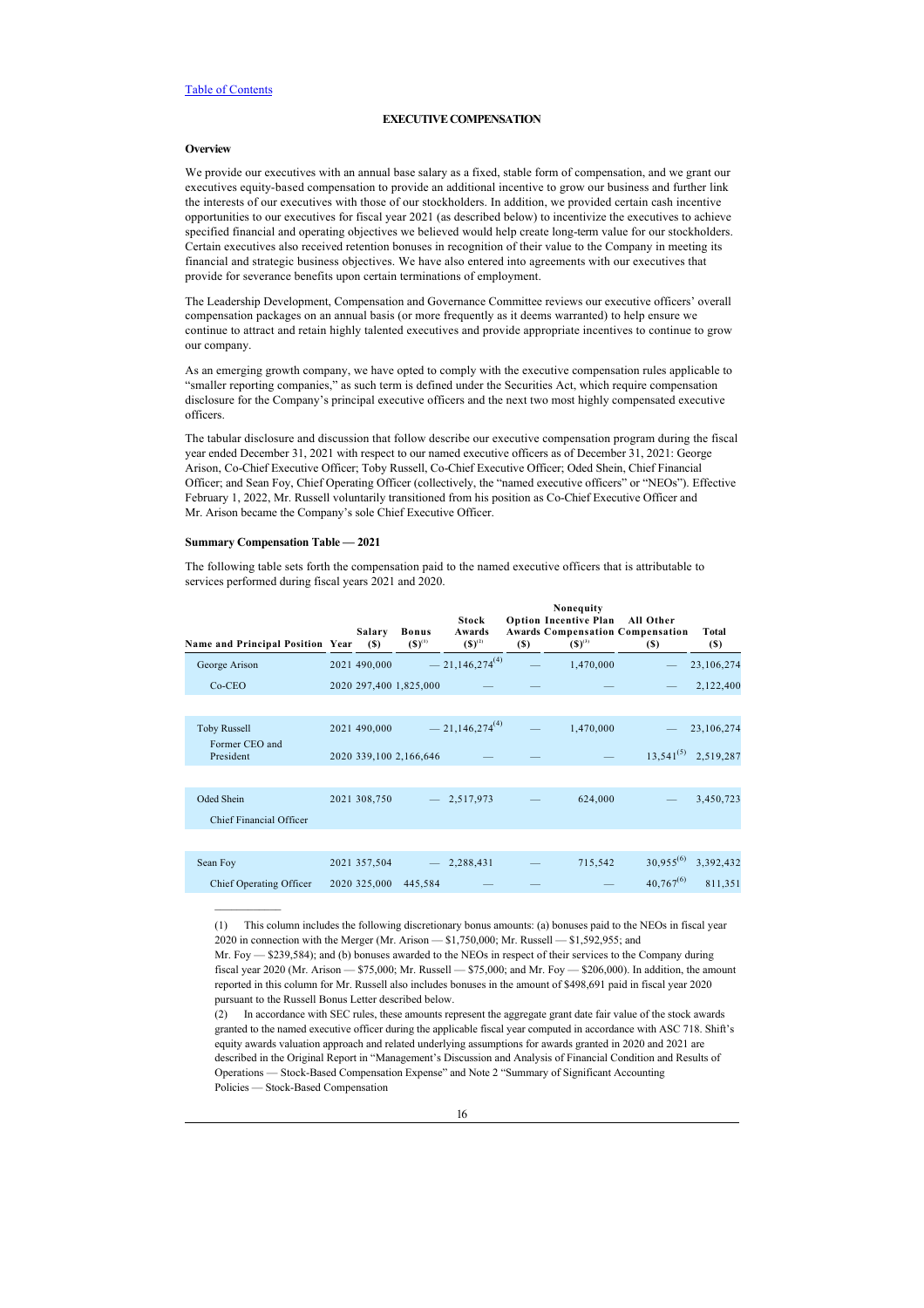Expense" and Note 9 "Stock-Based Compensation Plans" to the Consolidated Financial Statements. The reported amounts do not necessarily reflect the value that may be realized by the executive with respect to the awards, which will depend on future changes in stock value and may be more or less than the amount shown.

(3) Each of our NEOs was eligible to earn a performance-based annual bonus for 2021, as described in more detail below under "— Material Compensatory Agreements — 2021 Annual Bonuses." The amounts the NEOs earned, as reflected in the table above, were paid in cash.

| Name          | 2021<br><b>Target Bonus</b> | 2021<br><b>Stretch Bonus</b> | 2021<br><b>Earned Bonus</b> |
|---------------|-----------------------------|------------------------------|-----------------------------|
|               |                             |                              |                             |
| George Arison | 980,000 \$                  | 1,470,000 \$                 | 1,470,000                   |
| Toby Russell  | 980,000 \$                  | 1,470,000 \$                 | 1,470,000                   |
| Oded Shein    | 312,000 \$<br>\$            | 624,000 \$                   | 624,000                     |
| Sean Foy      | S<br>357,771 \$             | 715,542 \$                   | 715,542                     |

 Amounts reflected above for Mr. Shein were pro-rated for the number of days he was employed by the Company in 2021.

(4) Awards were granted pursuant to the executive's employment agreement as incentive compensation for the period beginning October 2020 to October 2024. For more information, please see below under "— Material Compensatory Agreements."

(5) In 2020, Mr. Russell received the following benefits: \$4,541 for travel expenses; and \$9,000 for accommodations.

(6) Mr. Foy received \$40,767 and \$30,955 for accommodations expenses in 2020 and 2021, respectively.

#### <span id="page-21-0"></span>**Material Compensatory Agreements**

## *Arison Employment Agreement*

Mr. Arison serves as the Company's Chief Executive Officer pursuant to that certain Employment Agreement dated as of October 13, 2020 (as amended by that certain First Amendment to the Employment Agreement dated as of February 24, 2022, the "Arison Employment Agreement"). The Arison Employment Agreement does not have a specified term and is subject to termination by either party at any time.

The Arison Employment Agreement provides for a base salary of \$490,000 per year through 2021 and a base salary of \$590,000 commencing in 2022, which thereafter is subject to review and may be increased (but not decreased) by the Leadership Development, Compensation and Governance Committee. Pursuant to the agreement, Mr. Arison received an annual bonus of \$75,000 for continued employment through the end of 2020. Beginning with 2021, Mr. Arison is eligible for an annual incentive bonus with a target set at no less than 200% of his annual base salary, subject to achievement of performance goals to be established by the Leadership Development, Compensation and Governance Committee in consultation with Mr. Arison. The agreement provides that for 2021, Mr. Arison was eligible to earn (i) a bonus equaling 200% of his 2021 annual salary if the Company met the performance goals established by the Leadership Development, Compensation and Governance Committee based on the 2021 budget as approved by the Board of Directors, and (ii) an additional 100% of his 2021 annual salary if the Company met the performance goals established by the Leadership Development, Compensation and Governance Committee based on stretch goals when compared to the Company's 2021 budget as approved by the Board of Directors. The Arison Employment Agreement also provides that Mr. Arison is eligible to receive a bonus of \$1,750,000 in connection with the Merger, which amount was paid in full on October 31, 2020. The Arison Employment Agreement also provides that Mr. Arison is eligible to participate in certain benefit plans made available to the Company's executives, and that Mr. Arison is entitled to paid time off (vacation, holiday, and sick leave) in accordance with the Company's policies; provided, however, that Mr. Arison may take five weeks of paid time off annually. All equity awards granted to Mr. Arison under the Shift 2014 Stock Incentive Plan that were outstanding and unvested as of October 13, 2020 became fully vested on March 31, 2021.

Pursuant to the Arison Employment Agreement, on February 2, 2021, the Company granted Mr. Arison 2,283,204 restricted stock units that vest based on the passage of time ("Time RSUs") and 761,068 restricted stock units that vest upon the achievement of specified performance metrics ("Performance RSUs"). On April 5, 2021, (i) the Company and Mr. Arison entered into an amendment to the foregoing grant, whereby 1,044,272 Time RSUs were rescinded and cancelled, and (ii) the Company newly granted Mr. Arison 1,044,272 Time RSUs. 1,238,932 of

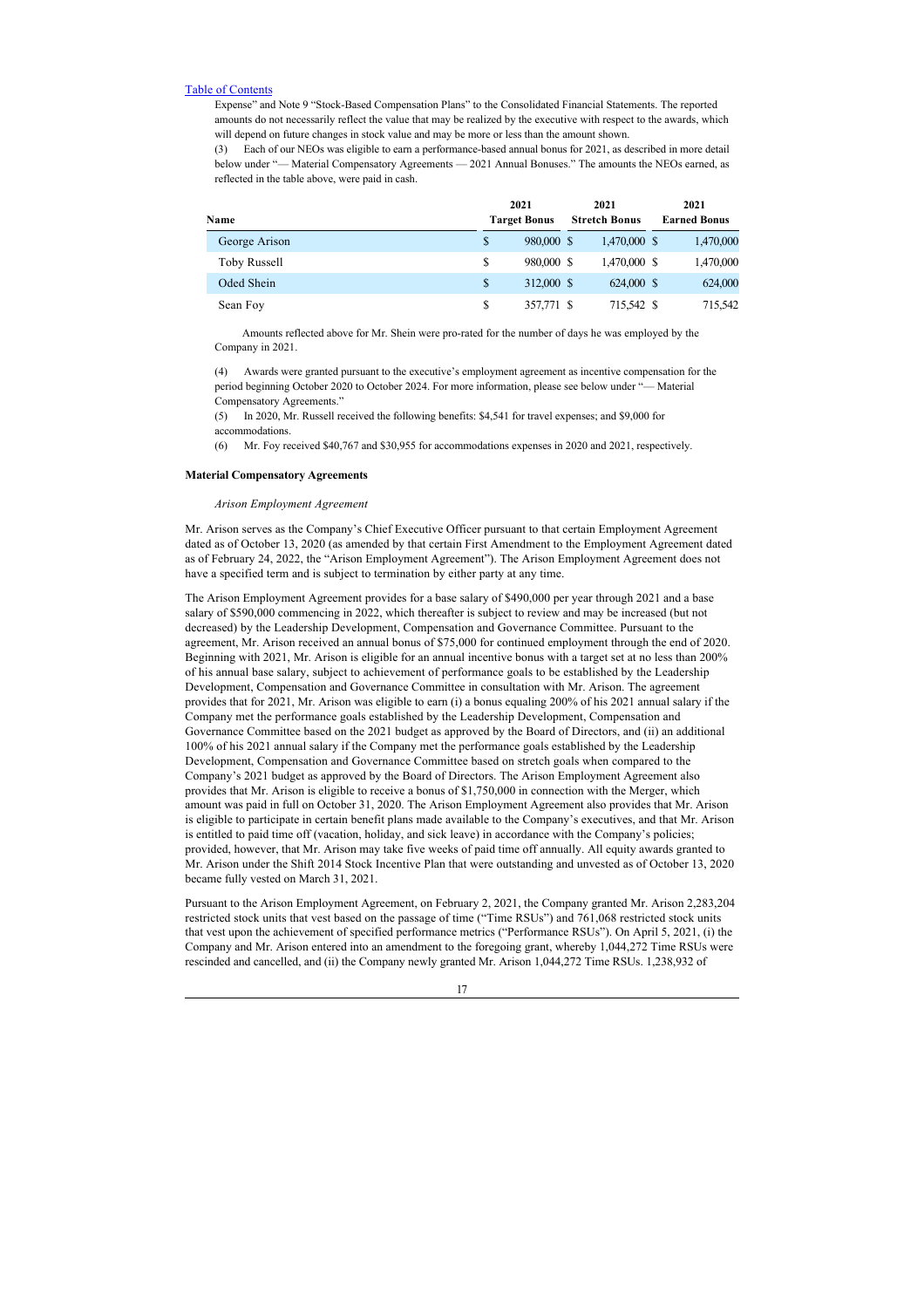Mr. Arison's Time RSUs vest quarterly from January 12, 2021 through July 31, 2022 and 1,044,272 of Mr. Arison's Time RSUs vest quarterly from July 12, 2022 through October 12, 2023, in each case, subject to Mr. Arison's continued employment through each applicable vesting date. Mr. Arison's 761,068 Performance RSUs vest quarterly over the two-year period commencing on October 13, 2022, subject to the achievement of the applicable pre-determined performance target for the applicable performance year and Mr. Arison's continued employment through each applicable vesting date.

If Mr. Arison is terminated without cause or resigns for good reason (as such terms are defined in the Arison Employment Agreement), he will be entitled to receive as severance: (i) continued payment of his base salary for 18 months (at the rate in effect for the year in which his termination occurs) and (ii) a prorated annual bonus for the year in which his termination occurs (determined based on actual performance against the Company goals established for the year and with any personal goals to be considered to be fulfilled on a prorated basis). In addition, Mr. Arison will be entitled to continued health insurance coverage if he timely elects continuation coverage under the Consolidated Omnibus Budget Reconciliation Act of 1985 ("COBRA") for up to 18 months on substantially the same terms as provided to the Company's other senior executives, provided he pays an amount equal to the amount active employees pay for such coverage as of the date of his termination. Mr. Arison's right to receive these severance benefits is conditioned upon his timely execution of a release of claims in favor of the Company and continued compliance with the confidentiality, non-solicitation and other restrictive covenants contained in the Arison Employment Agreement.

The Arison Employment Agreement also provides that if a change of control of the Company occurs, any payments or benefits provided to Mr. Arison that constitute "parachute payments" within the meaning of Internal Revenue Code Section 280G will either be paid in full (and subject to applicable excise tax) or reduced to the extent necessary so that no portion of such payments will be subject to the excise tax, whichever results in the greatest economic benefit to Mr. Arison on an after-tax basis.

## *Russell Employment Agreement*

Mr. Russell served as the Company's Co-Chief Executive Officer and President pursuant to that certain Employment Agreement dated as of October 13, 2020 (as amended by that certain First Amendment to the Employment Agreement dated as of August 17, 2021, the "Russell Employment Agreement"). Mr. Russell voluntarily transitioned from his position as Co-Chief Executive Officer, effective February 1, 2022, pursuant to that certain Transition and Separation Agreement dated as of November 4, 2021 (the "Russell Transition Agreement"), which is discussed below.

The Russell Employment Agreement provided for a base salary of \$490,000 per year through 2021 and a base salary of \$590,000 commencing in 2022. Pursuant to the agreement, Mr. Russell received an annual bonus of \$75,000 for continued employment through the end of 2020. Beginning with 2021, Mr. Russell was eligible for an annual incentive bonus with a target set at no less than 200% of his annual base salary, subject to achievement of performance goals to be established by the Leadership Development, Compensation and Governance Committee in consultation with Mr. Russell. The agreement provided that for 2021, Mr. Russell was eligible to earn (i) a bonus equaling 200% of his 2021 annual salary if the Company met the performance goals established by the Leadership Development, Compensation and Governance Committee based on the 2021 budget as approved by the Board of Directors, and (ii) an additional 100% of his 2021 annual salary if the Company met the performance goals established by the Leadership Development, Compensation and Governance Committee based on stretch goals when compared to the Company's 2021 budget as approved by the Board of Directors. The Russell Employment Agreement also provided for him to receive a bonus of \$1,592,955 in connection with the Merger, which amount was paid in full on October 31, 2020. The bonus amount was reduced from \$1,750,000 to \$1,592,955 and Mr. Russell instead received a bonus in October 2020 (as described under "Russell Bonus Letter" below) to assist him with satisfying certain partial recourse promissory notes executed by Mr. Russell in favor of the Company. The Russell Employment Agreement also provided that Mr. Russell was eligible to participate in certain benefit plans made available to the Company's executives, and that Mr. Russell was entitled to paid time off (vacation, holiday, and sick leave), in accordance with the Company's policies; provided, however, that Mr. Russell was permitted to take five weeks of paid time off annually. All equity awards granted to Mr. Russell under the Shift 2014 Stock Incentive Plan that were outstanding and unvested as of October 13, 2020 became fully vested on March 31, 2021.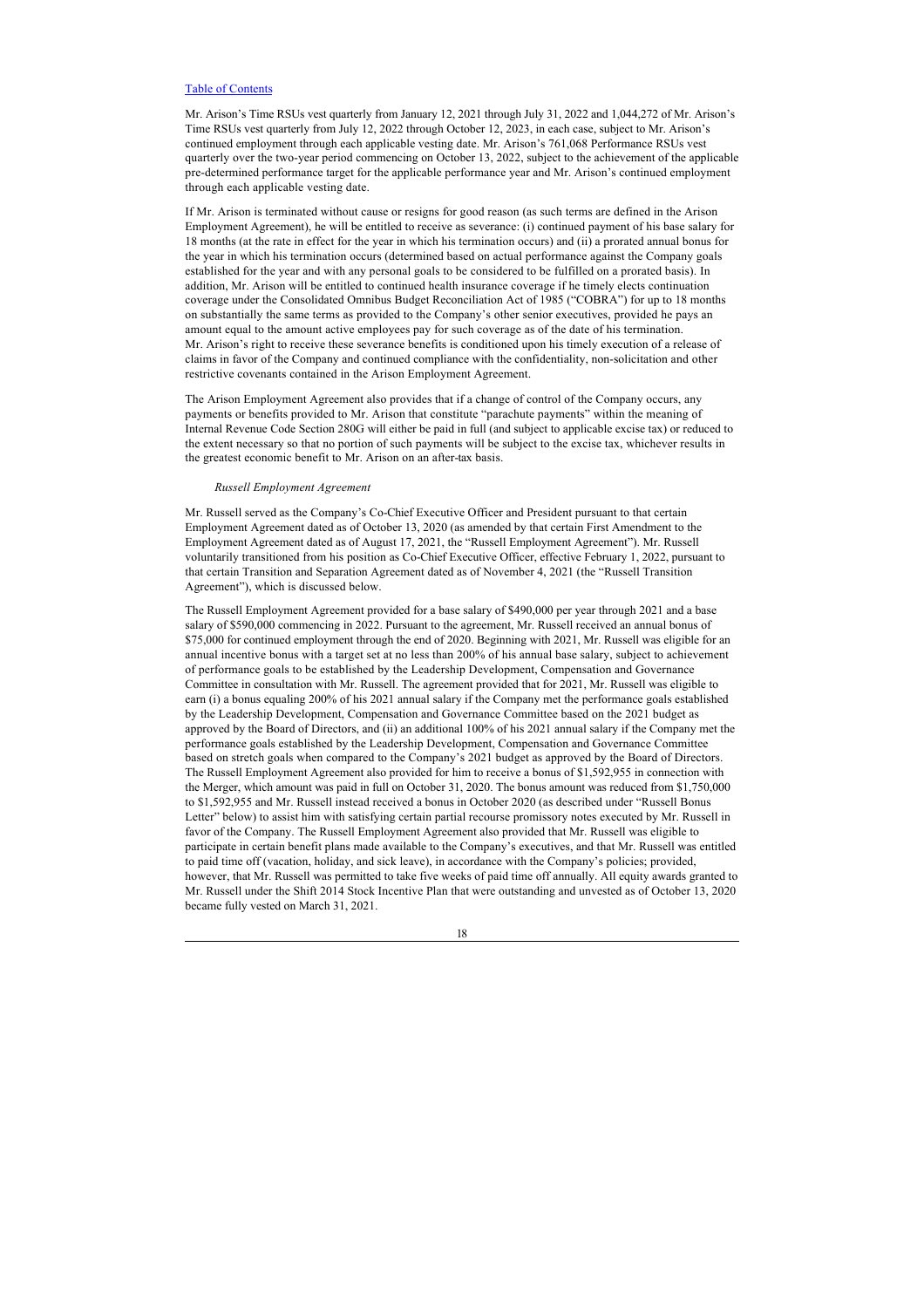Pursuant to the Russell Employment Agreement, on February 2, 2021 the Company granted Mr. Russell 2,283,204 Time RSUs and 761,068 Performance RSUs. On April 5, 2021, (i) the Company and Mr. Russell entered into an amendment to the foregoing grant, whereby 1,044,272 Time RSUs were rescinded and cancelled, and (ii) the Company newly granted Mr. Russell 1,044,272 Time RSUs. 1,238,932 of Mr. Russell's Time RSUs vest quarterly from January 12, 2021 through July 31, 2022 and 1,044,272 of Mr. Russell's Time RSUs vest quarterly from July 12, 2022 through October 12, 2023, in each case subject to Mr. Russell's continued employment. Mr. Russell's 761,068 Performance RSUs vest quarterly over the two-year period commencing on October 13, 2022, subject to the achievement of the applicable pre-determined performance target for the applicable performance year and Mr. Russell's continued employment through each applicable vesting date. Following Mr. Russell's voluntary separation from the Company, certain of his outstanding and unvested equity awards vested pursuant to the terms of the Russell Transition Agreement, as described below. The remainder of his unvested restricted stock units were forfeited in accordance with the terms of the applicable award agreement.

The Russell Employment Agreement also provided that if a change of control of the Company occurred, any payments or benefits provided to Mr. Russell that constituted "parachute payments" within the meaning of Internal Revenue Code Section 280G would either be paid in full (and subject to applicable excise tax) or reduced to the extent necessary so that no portion of such payments would be subject to the excise tax, whichever resulted in the greatest economic benefit to Mr. Russell on an after-tax basis.

## *Russell Bonus Letter*

On October 7, 2020, Shift Platform, Inc. and Mr. Russell entered into a letter agreement that provided for Mr. Russell to receive the following bonus payments in connection with the closing of the Merger: (i) a \$150,000 discretionary bonus as contemplated by his original offer letter from Shift Platform, Inc. in 2015, (ii) a \$63,750 discretionary bonus for 2019, and (iii) a \$347,248 discretionary bonus to assist Mr. Russell in satisfying certain partial recourse promissory notes executed by him in favor of Shift Platform, Inc. (See Related Party Transactions — Loans to Employees). On October 9, 2020, these bonuses were paid to Mr. Russell, less applicable withholding and amounts owed under the promissory notes, and Mr. Russell paid the remaining amounts due under the promissory notes. With these payments, the promissory notes were fully paid off.

#### *Russell Transition Agreement*

Mr. Russell entered into the Russell Transition Agreement in connection with his voluntary transition from the Company as its Co-Chief Executive Officer, effective February 1, 2022. After his transition from employment on February 1, 2022, Mr. Russell has continued to serve as a non-employee director of the Company (and is expected to do so until the completion of his current term in 2023) and is also serving in an advisory capacity to the senior management of the Company until May 1, 2022 to assist with the orderly transition of his duties and responsibilities.

Pursuant to the Russell Transition Agreement, Mr. Russell is entitled to receive a cash payment equal to \$590,000 (i.e., his 2022 base salary), payable in equal installments on the Company's regular payroll cycles for 12 months. In addition, Mr. Russell is entitled to a cash payment equal to his annual bonus for 2022, prorated for the number of days he was employed by the Company in 2022 and determined based on actual performance (with any personal goals considered to be fulfilled), and payable at such time that annual bonuses are otherwise generally paid to employees of the Company. The Russell Transition Agreement also provides that Mr. Russell will receive payment of COBRA premiums for 12 months following February 1, 2022, less amounts equal to the amount active employees pay for such coverage during such time period, and subject to reduction or elimination if Mr. Russell becomes entitled to duplicative benefits through other employment. The Russell Transition Agreement further provides that Mr. Russell's outstanding and unvested equity awards as of February 1, 2022 shall continue to vest for 3 months following such date, if any such awards would be eligible to vest by May 1, 2022. Following his transition from employment with the Company, Mr. Russell remains subject to certain restrictive covenants from the Russell Employment Agreement, which covenants were incorporated into the Russell Separation Agreement and remain in full force and effect.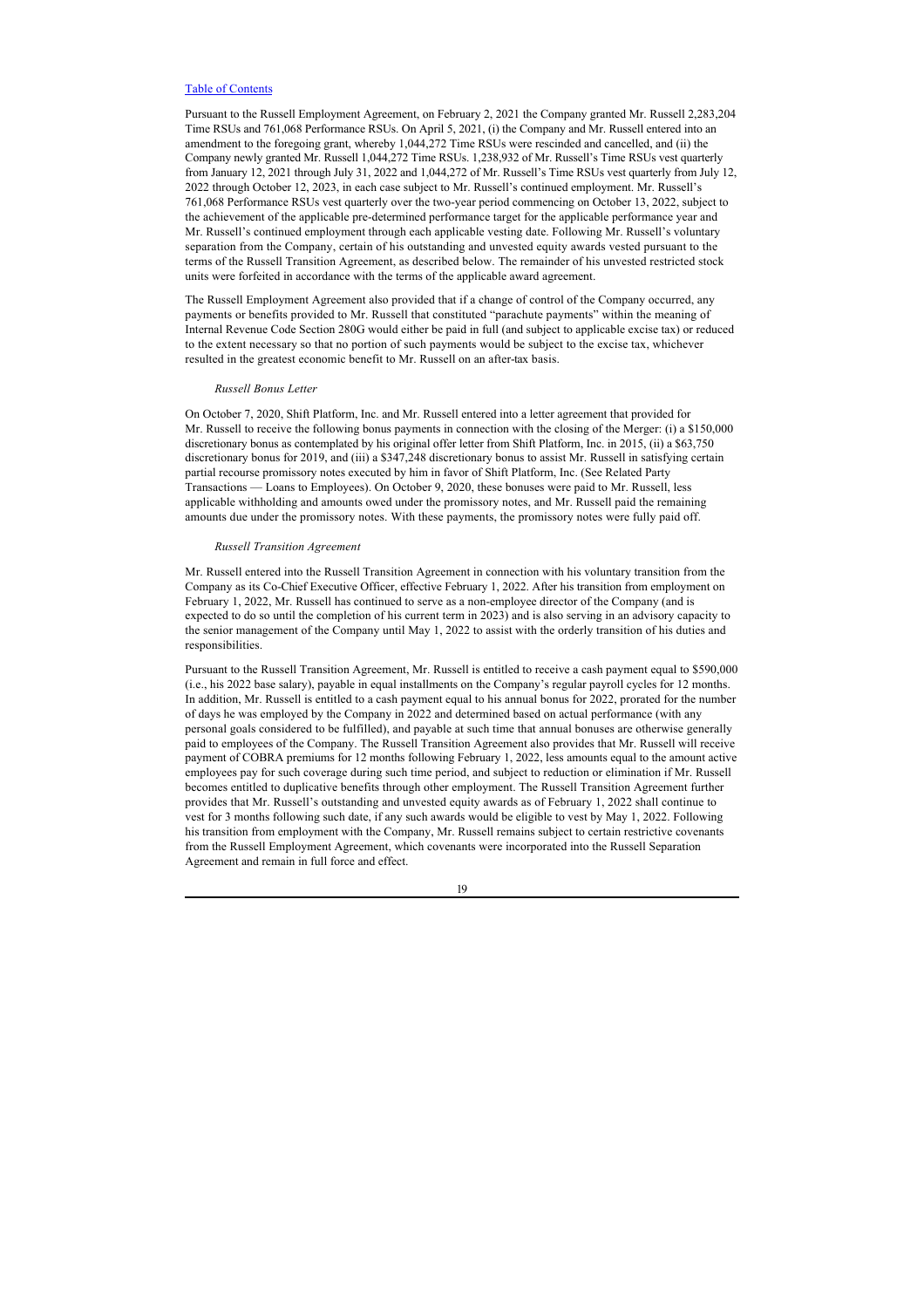## *Shein Employment Agreement*

Mr. Shein serves as the Company's Chief Financial Officer pursuant to that certain Employment Agreement dated as of March 15, 2021 (as amended by that certain First Amendment to the Employment Agreement dated as of January 27, 2022, the "Shein Employment Agreement"). The Shein Employment Agreement does not have a specified term and is subject to termination by either party at any time.

The Shein Employment Agreement provides for a base salary of \$390,000 per year, which is subject to review and may be increased (but not decreased) by the Leadership Development, Compensation and Governance Committee. For 2021, Mr. Shein was eligible to receive (i) 100% of his annual salary if the Company met the performance goals established by the Leadership Development, Compensation and Governance Committee for senior executives based on the 2021 budget as approved by the Board of Directors, and (ii) an additional 100% of his annual salary if the Company met the performance goals for 2021 established by the Leadership Development, Compensation and Governance Committee, based on stretch goals when compared to the Company's 2021 annual budget as approved by the Board of Directors, pro-rated for the number of days Mr. Shein worked for the Company in 2021. Beginning in 2022, Mr. Shein is eligible for an annual incentive bonus with a target set at no less than 100% of his annual base salary, subject to achievement of performance goals to be established by the Leadership Development, Compensation and Governance Committee in consultation with Mr. Arison. The Shein Employment Agreement also provides that Mr. Shein is eligible to participate in certain benefit plans made available to the Company's executives, and that Mr. Shein is entitled to paid time off (vacation, holiday, and sick leave) in accordance with the Company's policies.

Pursuant to the Shein Employment Agreement, on March 5, 2021, the Company granted Mr. Shein 204,983 Time RSUs and 68,328 Performance RSUs. 25% of the Time RSUs will vest on March 15, 2022, and the remaining Time RSUs will vest quarterly in equal installments thereafter, in each case subject to Mr. Shein's continued employment through the applicable vesting date. The Performance RSUs vest quarterly over the 2-year period commencing on March 14, 2023, subject to achievement of specified performance targets for the applicable performance year and Mr. Shein's continued employment through each applicable vesting date.

If Mr. Shein is terminated without cause or resigns for good reason (as such terms are defined in the Shein Employment Agreement), he will be entitled to receive as severance: (i) continued payment of his base salary for 6 months (at the rate in effect for the year in which his termination occurs) and (ii) a prorated annual bonus for the year in which his termination occurs (determined based on actual performance against the Company goals established for the year and with any personal goals to be considered to be fulfilled on a prorated basis). In addition, Mr. Shein will be entitled to continued health insurance coverage if he timely elects continuation coverage under COBRA for up to 12 months on substantially the same terms as provided to the Company's other senior executives, provided he pays an amount equal to the amount active employees pay for such coverage as of the date of his termination. Mr. Shein's right to receive these severance benefits is conditioned upon his timely execution of a release of claims in favor of the Company and continued compliance with the confidentiality, non-solicitation and other restrictive covenants contained in the Shein Employment Agreement.

The Shein Employment Agreement also provides that if a change of control of the Company occurs, any payments or benefits provided to Mr. Shein that constitute "parachute payments" within the meaning of Internal Revenue Code Section 280G will either be paid in full (and subject to applicable excise tax) or reduced to the extent necessary so that no portion of such payments will be subject to the excise tax, whichever results in the greatest economic benefit to Mr. Shein on an after-tax basis.

## *Shein Award Agreement*

On December 2, 2021, the Company granted Mr. Shein (i) 93,750 Time RSUs, 25% of which will vest on March 15, 2023, and the remaining of which will vest quarterly in equal installments thereafter, in each case subject to Mr. Shein's continued employment through the applicable vesting date, and (ii) 31,250 Performance RSUs, which will vest quarterly over the 2-year period commencing on March 14, 2024 subject to achievement of specified performance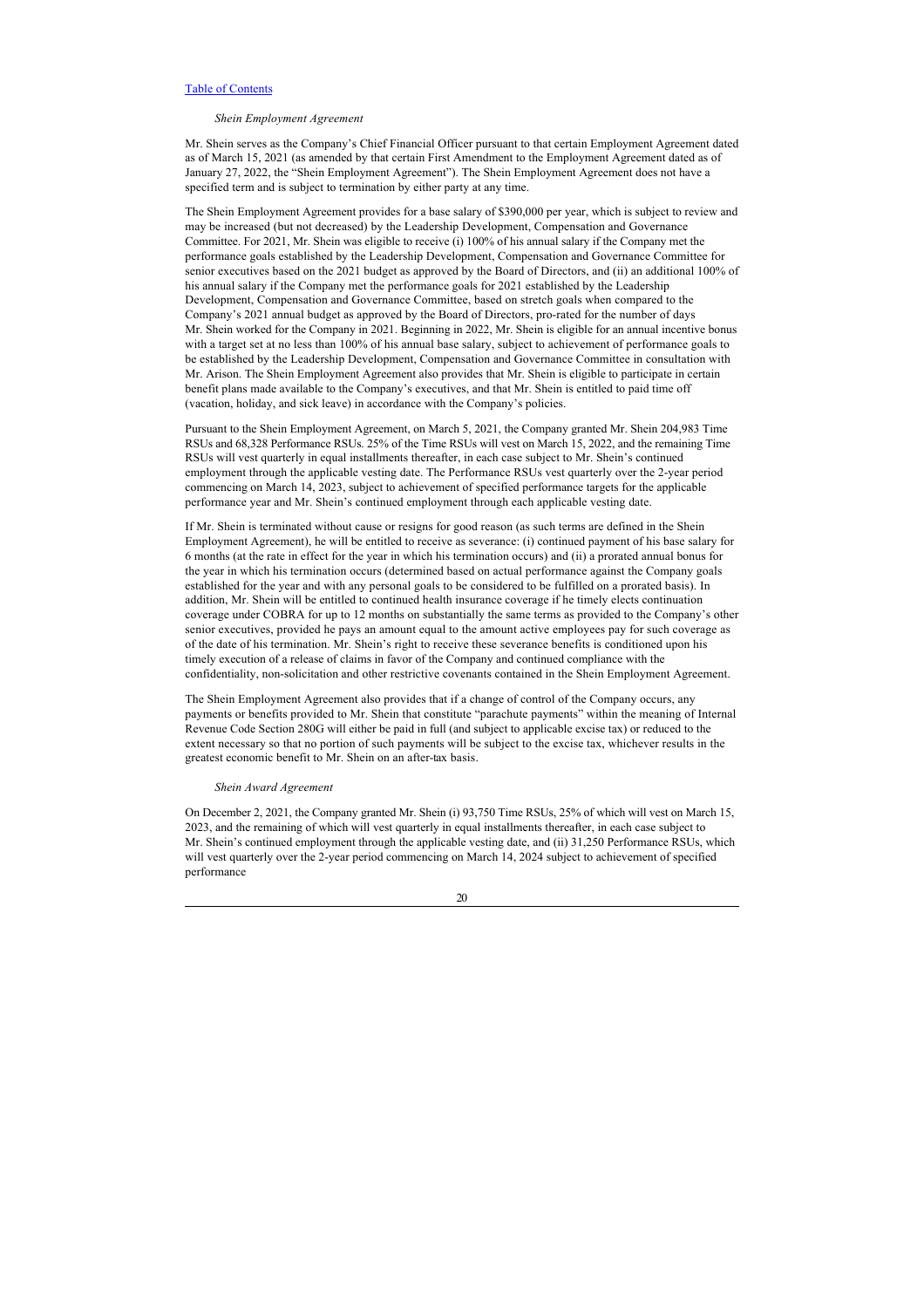targets for the applicable performance year and Mr. Shein's continued employment through each applicable vesting date. The foregoing grant was made in connection with Leadership Development, Compensation and Governance Committee's determination to increase Mr. Shein's base salary to \$420,000 beginning January 1, 2022.

## *Foy Offer Letter*

On October 12, 2018, Shift Platform, Inc. entered into an offer letter with Mr. Foy, as amended on October 16, 2018 by side letter (the "Foy Offer Letter") for the position of Chief Operating Officer. The Foy Offer Letter provides for a base salary of \$325,000 per year. Mr. Foy is also eligible to earn a performance-based cash bonus of up to \$250,000 (and no less than \$100,000) in 2021 based on Shift Platform, Inc.'s achievement of performance targets in 2019 and 2020. In addition, Mr. Foy received an advance of \$100,000 of his 2020 year-end bonus in the form of an unsecured promissory note dated January 14, 2019. In October 2020, Mr. Foy received a bonus as described under "Foy Bonus Letter" below to assist him with satisfying this note. In connection with his travel to San Francisco during the work week, Mr. Foy is entitled to \$40,000 of travel accommodations per year. Mr. Foy is also eligible to participate in any benefit plans offered by the Company as in effect from time to time on the same basis as generally made available to other employees. The Foy Offer Letter does not include any severance or change in control benefits and provides that Mr. Foy's employment may be terminated by either the Company or Mr. Foy upon 90 days written notice.

#### *Foy Bonus Letter*

On October 7, 2020, the Company and Mr. Foy entered into a letter agreement that provided for Mr. Foy to receive a \$154,000 discretionary bonus to assist Mr. Foy in satisfying a partial recourse promissory note executed by him in favor of the Company (See Related Party Transactions — Loans to Employees). On October 9, 2020, this bonus was paid to Mr. Foy, less applicable withholding and less the amount owed under the promissory note, which note was then fully paid off as of such date.

## *Foy Retention Agreement*

On January 10, 2022, the Company entered into a Retention Bonus Agreement with Mr. Foy (the "Foy Retention Agreement"). Pursuant to the Foy Retention Agreement, Mr. Foy will be eligible to receive a cash payment of \$2,000,000 (the "Retention Bonus") subject to his remaining a full-time employee in good standing through November 19, 2023 and executing a release of claims in favor of the Company. If (i) Mr. Foy resigns from his position for any reason, (ii) Mr. Foy's employment with the Company is terminated due to death or disability (as defined under the Company's long-term disability plan and/or policy applicable to Mr. Foy, as may be modified or implemented from time to time), or (iii) the Company terminates Mr. Foy's employment for cause (as defined in the Foy Retention Agreement), in each case, at any time prior to November 19, 2023, Mr. Foy will no longer be eligible to receive the Retention Bonus. If the Company terminates Mr. Foy's employment without cause prior to May 19, 2023, Mr. Foy will no longer be eligible to receive the Retention Bonus. However, if the Company terminates Mr. Foy's employment without cause after May 19, 2023 and prior to November 19, 2023, then, subject to Mr. Foy executing a release of claims in favor of the Company, Mr. Foy will be paid a prorated portion of the Retention Bonus (with such proration based on whole months worked).

#### *Severance Plan for Key Management Employees*

On January 6, 2022, the Compensation Committee adopted a Severance Plan for Key Management Employees (the "Severance Plan") to provide severance benefits to certain key management employees of the Company, including but not limited to the NEOs; provided, however, that the Severance Plan will not apply to the Chief Executive Officer until his participation is approved by the Board, which is expected to occur in the first quarter of 2022. Participating executives are eligible to receive severance benefits if their employment is terminated for cause or without good reason (each as defined in the Severance Plan) and they enter into a release agreement with the Company within 60 days of such termination. Specific severance benefits are dependent on each executive's position and whether their termination occurs upon or within one year of a change in control (as defined in the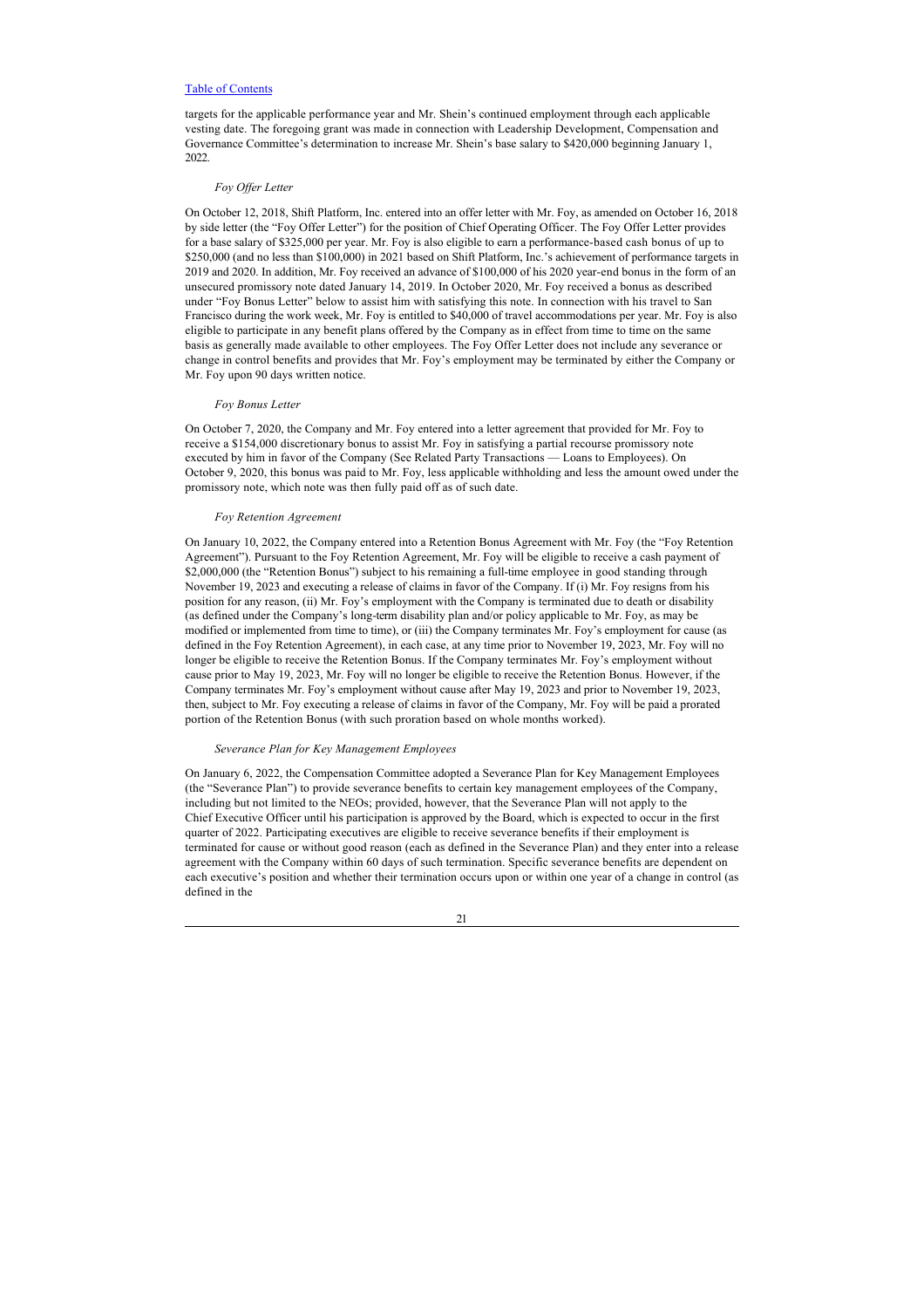Shift Technologies, Inc. 2020 Omnibus Equity Compensation Plan, as amended (the "Equity Plan")). Generally, following a qualifying termination, an executive will be eligible to receive certain cash severance and the option to receive certain continuing health insurance coverage under COBRA. If such termination occurs upon or within one year of a change in control, an executive will also be eligible to receive: (i) a payment equal to the executive's prorated annual bonus, (ii) vesting of all or a portion of the outstanding unvested equity awards held by the executive under the Equity Plan, and (iii) to the extent applicable to the executive, a payment equal to a prorated portion of any unpaid retention payment payable under a written retention agreement then in place between the executive and the Company. Severance benefits payable under the Severance Plan are not intended to be duplicative of other separation payments or benefits that may be payable to an executive under another agreement or arrangement with the Company, including, for the avoidance of doubt, under any executive employment agreement.

#### **2021 Annual Bonuses**

 $\frac{1}{2}$  ,  $\frac{1}{2}$  ,  $\frac{1}{2}$  ,  $\frac{1}{2}$  ,  $\frac{1}{2}$  ,  $\frac{1}{2}$ 

Each of the named executive officers were eligible to receive an annual incentive bonus up to the following amounts, pursuant to their respective employment agreement or offer letter, as applicable:

| Name          | <b>Payout Upon</b><br><b>Achievement of</b><br><b>Target Goals</b> | <b>Payout Upon</b><br><b>Achievement of</b><br><b>Stretch Goals</b> |  |  |
|---------------|--------------------------------------------------------------------|---------------------------------------------------------------------|--|--|
| George Arison | 200% Base Salary                                                   | 300% Base Salary                                                    |  |  |
| Toby Russell  | 200% Base Salary                                                   | 300% Base Salary                                                    |  |  |
| Oded Shein    | 100% Base Salary <sup>(1)</sup>                                    | 200% Base Salary <sup>(1)</sup>                                     |  |  |
| Sean Foy      | 100% Base Salary                                                   | 200% Base Salary                                                    |  |  |

(1) Pro-rated for the number of days employed by the Company in 2021.

For fiscal year 2021, the Company's target and stretch performance goals were as follows, each measured on a consolidated basis:

| <b>Target Goals</b>  | Total Revenue: At least \$415 million                   |
|----------------------|---------------------------------------------------------|
|                      | Adjusted EBITDA Margin: Equal to or greater than -26.5% |
| <b>Stretch Goals</b> | Total Revenue: At least \$460 million                   |
|                      | Adjusted EBITDA Margin: Equal to or greater than -23.9% |

In fiscal year 2021, the Company's gross revenue was \$636.9 million and its Adjusted EBITDA Margin was -21.6%. Accordingly, the Leadership Development, Compensation and Governance Committee determined to pay 2021 annual bonuses in amounts reflecting the achievement of stretch goals for fiscal year 2021.

Adjusted EBITDA Margin is non-GAAP financial measure used to supplement our financial statements, which are based on U.S. generally accepted accounting principles (GAAP). For a definition and discussion of this measure, see "Definitions of Non-GAAP Financial Measures" in Appendix A.

## <span id="page-26-0"></span>**Retirement Benefit Programs**

We maintain the Shift Technologies 401(k) Plan, a tax-qualified defined contribution plan (the "401(k) Plan") that provides retirement benefits to employees. The NEOs (other than Mr. Russell, who voluntarily transitioned from employment with the Company on February 1, 2022) are eligible to participate in the 401(k) Plan on the same terms as other participating employees. Employees may elect to defer a percentage of their eligible compensation (not to exceed the statutorily prescribed annual limit) in the form of elective deferral contributions to the 401(k) Plan. The plan also has a "catch-up contribution" feature for employees aged 50 or older (including those who qualify as "highly compensated" employees) who can defer amounts over the statutory limit that applies to all other employees. We do not currently provide matching or other contributions under the plan.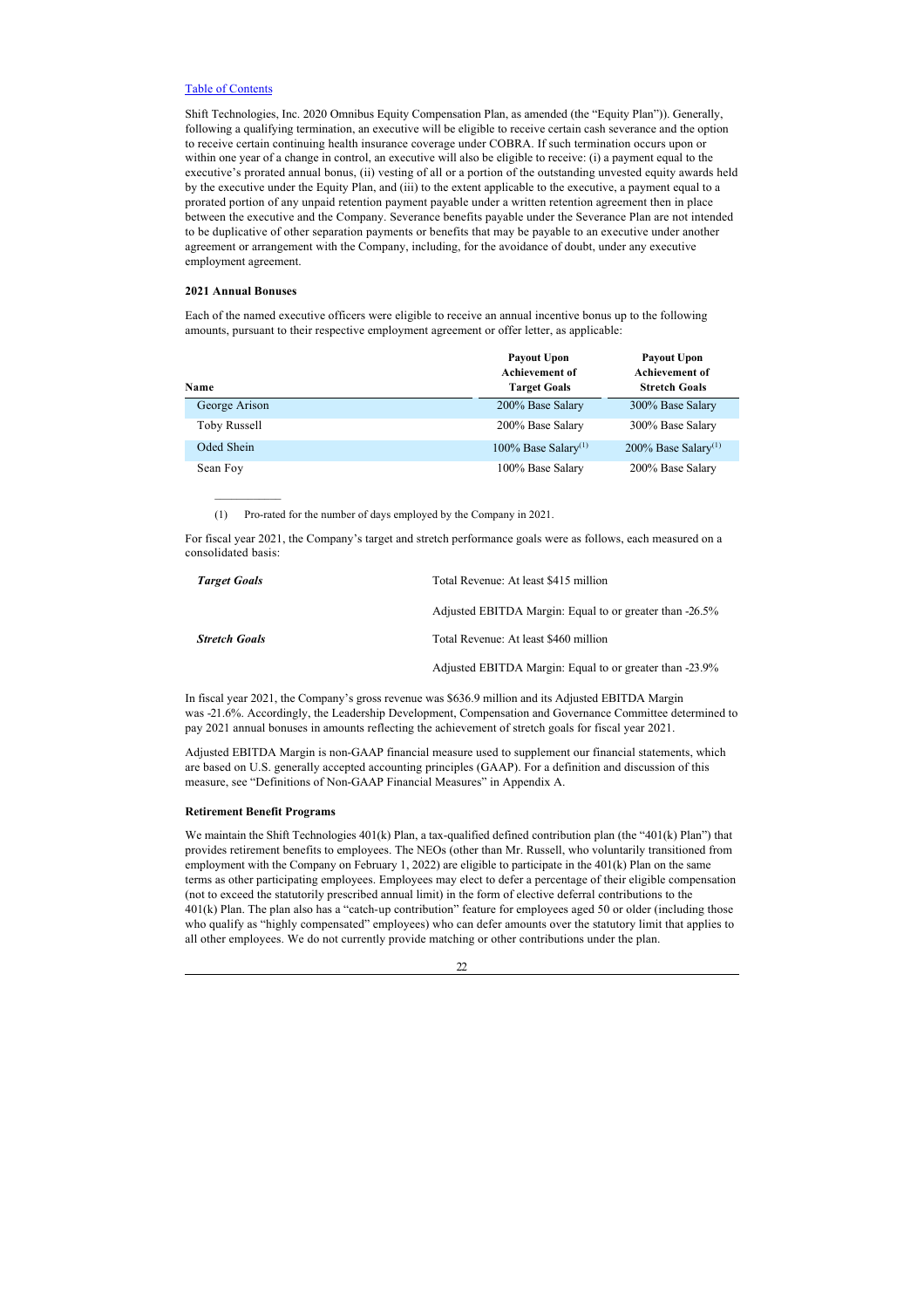$\frac{1}{2}$  ,  $\frac{1}{2}$  ,  $\frac{1}{2}$  ,  $\frac{1}{2}$  ,  $\frac{1}{2}$  ,  $\frac{1}{2}$ 

## <span id="page-27-0"></span>**Outstanding Equity Awards at 2021 Fiscal Year-End**

The following table sets forth outstanding equity awards held by the named executive officers as of December 31, 2021:

|                                 |                    | <b>Option Awards</b>                                                   |                                                                                                          |                                                                                                                                                      |              |                               | <b>Stock Awards</b>                                                      |                                                                      |                                                                                                                                |                                                                                                                                                                                                                              |  |
|---------------------------------|--------------------|------------------------------------------------------------------------|----------------------------------------------------------------------------------------------------------|------------------------------------------------------------------------------------------------------------------------------------------------------|--------------|-------------------------------|--------------------------------------------------------------------------|----------------------------------------------------------------------|--------------------------------------------------------------------------------------------------------------------------------|------------------------------------------------------------------------------------------------------------------------------------------------------------------------------------------------------------------------------|--|
| Name                            | Grant<br>Date      | Number of<br>securities<br>underlying<br>unexercised<br>options<br>(#) | Number of<br>securities<br>underlying<br>unexercised<br>options<br>$^{(#)}$<br>exercisable unexercisable | Equity<br>incentive<br>plan<br>awards:<br>Number of<br>securities<br>underlying<br>unexercised Option<br>unearned exercise Option<br>options<br>(# ) | price<br>(S) | expiration not vested<br>date | Number of value of<br>shares<br>or units<br>of stock<br>that have<br>(#) | Market<br>shares of<br>units of<br>have not<br>vested<br>$(S)^{(1)}$ | Equity<br>Incentive<br>Plan<br>Awards:<br>Unearned<br>Shares,<br>Units or<br>Other<br><b>Have Not</b><br><b>Vested</b><br>(# ) | Equity<br>Incentive<br>Plan<br>Awards:<br>Market or<br><b>Number of Payout Value</b><br>of Unearned<br>Shares,<br>Units or<br>Other<br>stock that Rights That Rights That<br><b>Have Not</b><br><b>Vested</b><br>$(S)^{(1)}$ |  |
| George Arison $7/31/2019^{(2)}$ |                    | 336,042                                                                | $\Omega$                                                                                                 | $\mathbf{0}$                                                                                                                                         |              | 0.30 7/31/2029                |                                                                          |                                                                      |                                                                                                                                |                                                                                                                                                                                                                              |  |
|                                 | $2/2/2021^{(3)}$   |                                                                        |                                                                                                          |                                                                                                                                                      |              |                               |                                                                          |                                                                      | 761,068                                                                                                                        | 2,595,242                                                                                                                                                                                                                    |  |
|                                 | $2/2/2021^{(4)}$   |                                                                        |                                                                                                          |                                                                                                                                                      |              |                               |                                                                          | 477,864 1,629,516                                                    |                                                                                                                                |                                                                                                                                                                                                                              |  |
|                                 | $4/5/2021^{(5)}$   |                                                                        |                                                                                                          |                                                                                                                                                      |              |                               |                                                                          | 1,044,272 3,560,968                                                  |                                                                                                                                |                                                                                                                                                                                                                              |  |
|                                 |                    |                                                                        |                                                                                                          |                                                                                                                                                      |              |                               |                                                                          |                                                                      |                                                                                                                                |                                                                                                                                                                                                                              |  |
| <b>Toby Russell</b>             | $9/13/2017^{(6)}$  | 496                                                                    | $\mathbf{0}$                                                                                             | $\overline{0}$                                                                                                                                       | 0.08         | 9/13/2027                     |                                                                          |                                                                      |                                                                                                                                |                                                                                                                                                                                                                              |  |
|                                 | $7/31/2019^{(6)}$  | 525,468                                                                | $\mathbf{0}$                                                                                             | $\boldsymbol{0}$                                                                                                                                     |              | 0.30 7/31/2029                |                                                                          |                                                                      |                                                                                                                                |                                                                                                                                                                                                                              |  |
|                                 | $2/2/2021^{(7)}$   |                                                                        |                                                                                                          |                                                                                                                                                      |              |                               |                                                                          |                                                                      | 761,068                                                                                                                        | 2,595,242                                                                                                                                                                                                                    |  |
|                                 | $2/2/2021^{(8)}$   |                                                                        |                                                                                                          |                                                                                                                                                      |              |                               |                                                                          | 477,864 1,629,516                                                    |                                                                                                                                |                                                                                                                                                                                                                              |  |
|                                 | $4/5/2021^{(9)}$   |                                                                        |                                                                                                          |                                                                                                                                                      |              |                               |                                                                          | 1,044,272 3,560,968                                                  |                                                                                                                                |                                                                                                                                                                                                                              |  |
|                                 |                    |                                                                        |                                                                                                          |                                                                                                                                                      |              |                               |                                                                          |                                                                      |                                                                                                                                |                                                                                                                                                                                                                              |  |
| Oded Shein                      | $5/5/2021^{(13)}$  |                                                                        |                                                                                                          |                                                                                                                                                      |              |                               |                                                                          |                                                                      | 68,328                                                                                                                         | 232,998                                                                                                                                                                                                                      |  |
|                                 | $12/2/2021^{(14)}$ |                                                                        |                                                                                                          |                                                                                                                                                      |              |                               |                                                                          |                                                                      | 31,250                                                                                                                         | 106,563                                                                                                                                                                                                                      |  |
|                                 | $5/5/2021^{(15)}$  |                                                                        |                                                                                                          |                                                                                                                                                      |              |                               | 204,983                                                                  | 698,992                                                              |                                                                                                                                |                                                                                                                                                                                                                              |  |
|                                 | $12/2/2021^{(16)}$ |                                                                        |                                                                                                          |                                                                                                                                                      |              |                               | 93,750                                                                   | 319,688                                                              |                                                                                                                                |                                                                                                                                                                                                                              |  |
|                                 |                    |                                                                        |                                                                                                          |                                                                                                                                                      |              |                               |                                                                          |                                                                      |                                                                                                                                |                                                                                                                                                                                                                              |  |
| Sean Foy                        | $1/28/2019^{(17)}$ | 10,703                                                                 | 17,159                                                                                                   | $\overline{0}$                                                                                                                                       | 0.30         | 1/28/2029                     |                                                                          |                                                                      |                                                                                                                                |                                                                                                                                                                                                                              |  |
|                                 | $7/31/2019^{(18)}$ | 54,613                                                                 | 42,477                                                                                                   | $\boldsymbol{0}$                                                                                                                                     |              | 0.30 7/31/2029                |                                                                          |                                                                      |                                                                                                                                |                                                                                                                                                                                                                              |  |
|                                 | $2/2/2021^{(3)}$   |                                                                        |                                                                                                          |                                                                                                                                                      |              |                               |                                                                          |                                                                      | 66,594                                                                                                                         | 227,086                                                                                                                                                                                                                      |  |
|                                 | $12/2/2021^{(19)}$ |                                                                        |                                                                                                          |                                                                                                                                                      |              |                               |                                                                          |                                                                      | 31,250                                                                                                                         | 106,563                                                                                                                                                                                                                      |  |
|                                 | $2/2/2021^{(20)}$  |                                                                        |                                                                                                          |                                                                                                                                                      |              |                               | 66,593                                                                   | 227,082                                                              |                                                                                                                                |                                                                                                                                                                                                                              |  |
|                                 | $2/2/2021^{(21)}$  |                                                                        |                                                                                                          |                                                                                                                                                      |              |                               | 66,594                                                                   | 227,086                                                              |                                                                                                                                |                                                                                                                                                                                                                              |  |
|                                 | $12/2/2021^{(22)}$ |                                                                        |                                                                                                          |                                                                                                                                                      |              |                               | 93,750                                                                   | 319,688                                                              |                                                                                                                                |                                                                                                                                                                                                                              |  |

<sup>(1)</sup> Determined based on the closing price of \$3.41 of Class A common stock on the Nasdaq Capital Market on the last business day of fiscal year 2021 (December 31, 2021).

<sup>(2)</sup> Pursuant to the terms of the Arison Employment Agreement, all outstanding options issued under the Shift 2014 Stock Incentive Plan became fully vested on March 31, 2021.

<sup>(3)</sup> Unvested Performance RSUs vest quarterly over the two-year period commencing on October 13, 2022,

subject to the achievement of the applicable pre-determined performance target for the applicable performance year and continued employment.

<sup>(4)</sup> Unvested Time RSUs vest quarterly through July 31, 2022, subject to continued employment.

<sup>(5)</sup> Unvested Time RSUs vest quarterly through October 12, 2023, subject to continued employment.

<sup>(6)</sup> Pursuant to the terms of the Russell Employment Agreement, all outstanding options issued under the Shift 2014 Stock Incentive Plan became fully vested on March 31, 2021.

<sup>(7)</sup> Pursuant to the terms of the Russell Transition Agreement, all Performance RSUs were forfeited on February 1, 2022.

<sup>(8)</sup> Unvested Time RSUs vest quarterly through July 31, 2022, subject to continued employment. Pursuant to the terms of the Russell Transition Agreement, outstanding and unvested Time RSUs as of February 1, 2022 continued to vest for 3 months following such date, if any such awards would be eligible to vest by May 1, 2022. All other Time RSUs were forfeited on February 1, 2022.

<sup>(9)</sup> Unvested Time RSUs vest quarterly through October 12, 2023, subject to continued employment. Pursuant to the terms of the Russell Transition Agreement, outstanding and unvested Time RSUs as of February 1, 2022 continued to vest for 3 months following such date, if any such awards would be eligible to vest by May 1, 2022. All

other Time RSUs were forfeited on February 1, 2022. (10) Unvested Performance RSUs vest quarterly over the two-year period commencing on October 1, 2023, subject to the achievement of the applicable pre-determined performance target for the applicable performance year and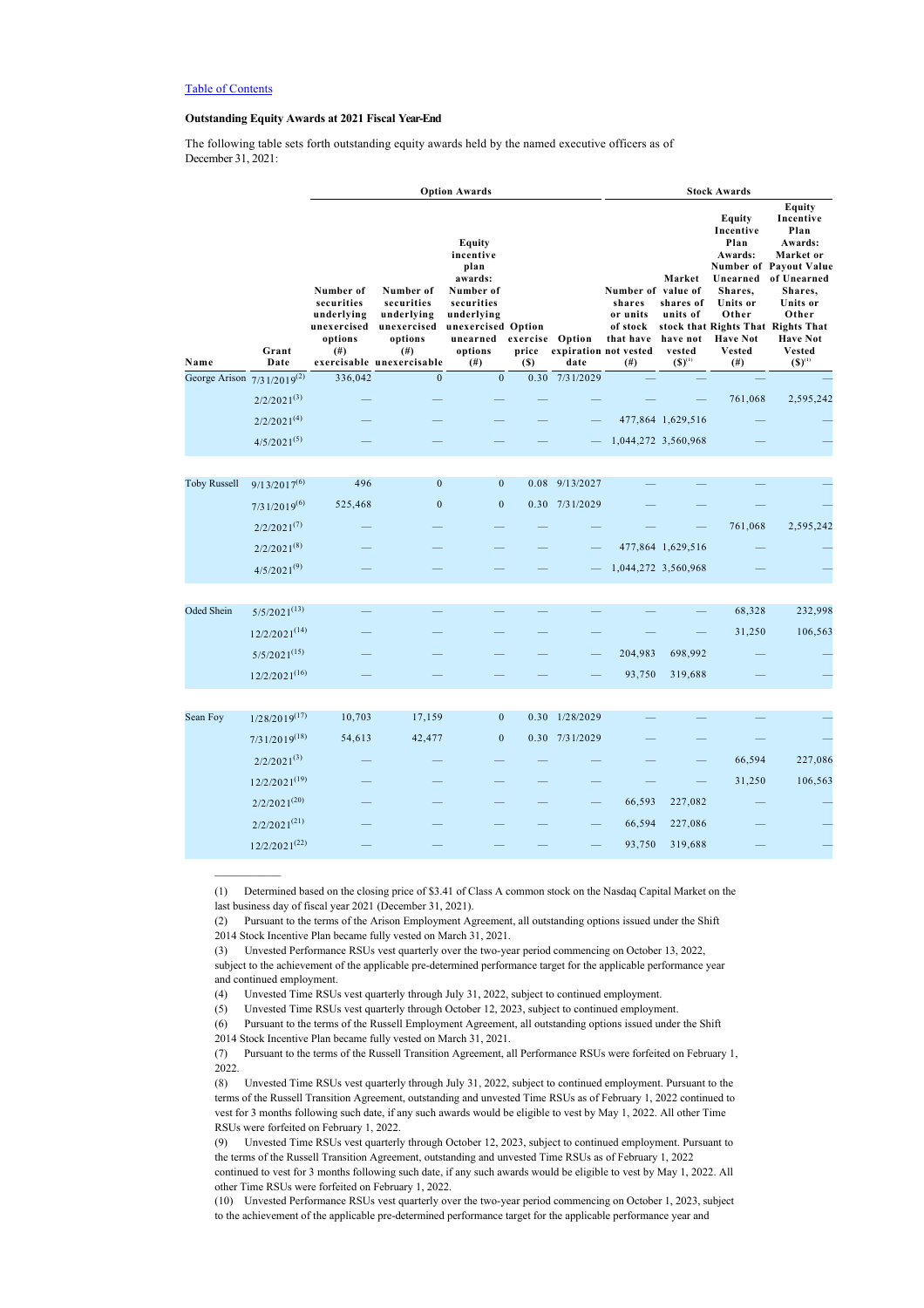continued employment.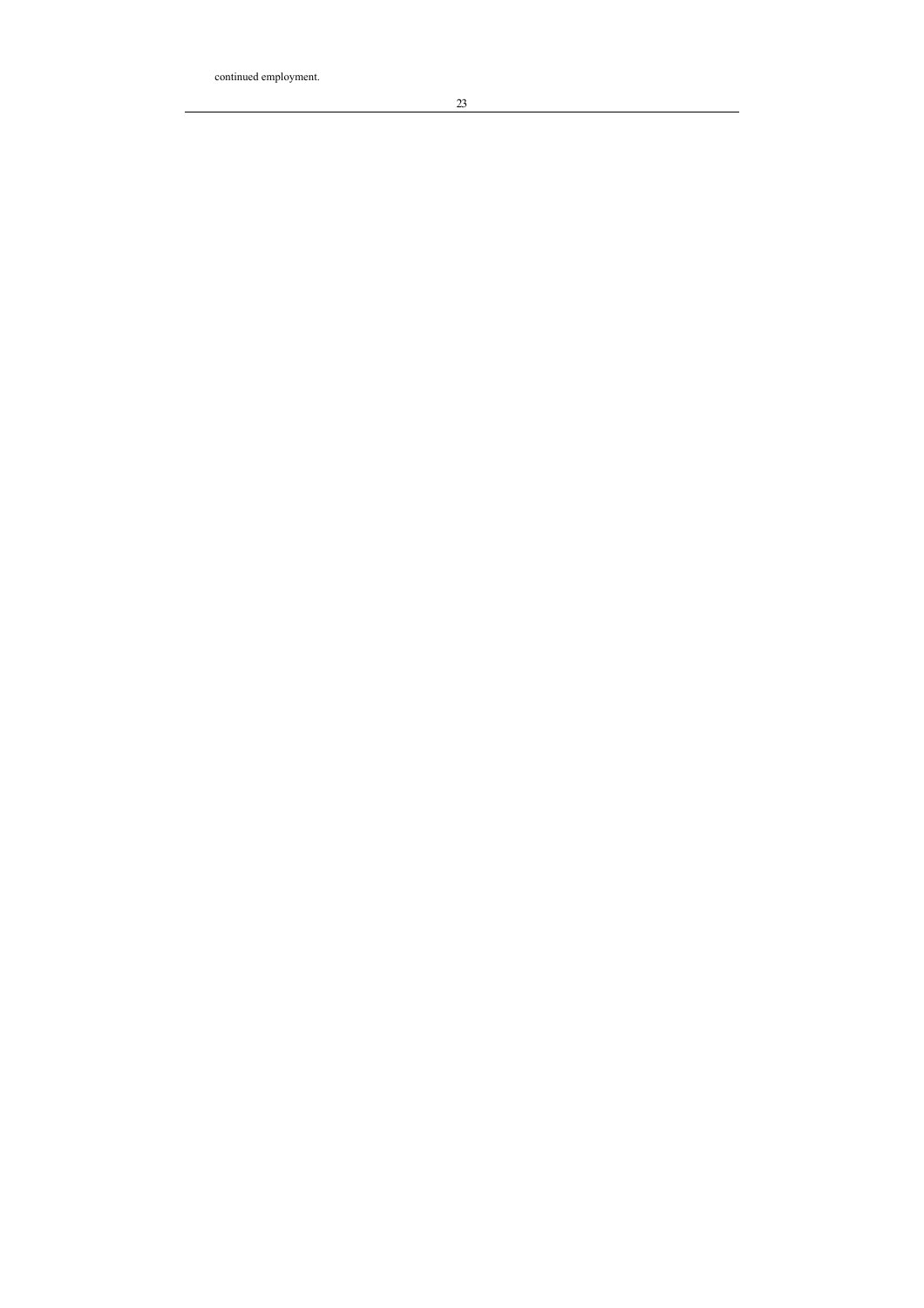(11) Twenty-five percent (25%) of the unvested Time RSUs vest on October 1, 2022, and the remaining Time RSUs vest quarterly through October 1, 2025, subject to continued employment.

(12) Unvested Time RSUs vested on April 1, 2022.

(13) Unvested Performance RSUs vest quarterly over the two-year period commencing on March 14, 2023, subject to the achievement of the applicable pre-determined performance target for the applicable performance year and continued employment.

(14) Unvested Performance RSUs vest quarterly over the two-year period commencing on March 14, 2024, subject to the achievement of the applicable pre-determined performance target for the applicable performance year and continued employment.

(15) Twenty-five percent (25%) of the unvested Time RSUs vested on March 15, 2022, and the remaining Time RSUs vest quarterly through March 15, 2025, subject to continued employment.

(16) Twenty-five percent (25%) of the unvested Time RSUs vest on March 15, 2023, and the remaining Time RSUs vest quarterly through March 15, 2026, subject to continued employment.

(17) The unvested portion of this option vests monthly through August 19, 2022. Pursuant to the terms of the Shift 2014 Stock Incentive Plan, the unvested portion may be exercised prior to the vesting date, with any shares acquired on such "early exercise" of the option being subject to the option's vesting schedule. The portion of the option reported in the "unexercisable" column of the table represents the portion of the option that was unvested as of December 31, 2021.

(18) The unvested portion of this option vests monthly through December 1, 2023. Pursuant to the terms of the Shift 2014 Stock Incentive Plan, the unvested portion may be exercised prior to the vesting date, with any shares acquired on such "early exercise" of the option being subject to the option's vesting schedule. The portion of the option reported in the "unexercisable" column of the table represents the portion of the option that was unvested as of December 31, 2021.

(19) Unvested Performance RSUs vest quarterly over the two-year period commencing in November 2023, subject to the achievement of the applicable pre-determined performance target for the applicable performance year and continued employment.

(20) Unvested Time RSUs vest quarterly through October 12, 2022, subject to continued employment.

(21) Unvested Time RSUs vest quarterly beginning January 12, 2023 and through October 12, 2024, subject to continued employment.

(22) Twenty-five percent (25%) of the unvested Time RSUs vest on November 19, 2022, and the remaining Time RSUs vest quarterly through November 19, 2025, subject to continued employment.

## <span id="page-29-0"></span>**Compensation of Directors**

Our Leadership Development, Compensation and Governance Committee periodically reviews the competitiveness of our Directors Compensation Policy applicable to non-employee directors. Directors who are also our employees or officers do not receive additional compensation for serving on the Board of Directors. Members of the Board of Directors are not paid separate fees for meeting attendance.

Shares for equity awards pursuant to the Directors Compensation Policy are issued from our stockholderapproved equity compensation plan in effect at the time of award (currently the Equity Plan) and pursuant to which we are authorized to grant shares of our common stock and share-based awards to directors. To the extent we are unable to issue registered shares under an effective Form S-8 at the time quarterly cash payments are to be made, any amount otherwise payable in shares shall be paid in cash for purposes of the relevant quarter.

Our Directors Compensation Policy was determined in accordance with industry practice and standards. Our non-employee directors are compensated with a combination of cash and equity in the Company, with additional compensation for service on Board committees. The Directors Compensation Policy for fiscal year 2021, which has been in effect since February 10, 2021, includes the following compensation components for services rendered by our non-employee directors:

- Annual cash retainer of \$40,000.
- Additional annual cash retainer of \$50,000 for serving as the Lead Director, if applicable.
- Additional annual cash retainer of \$20,000 for serving as Chairperson and \$10,000 for serving as a member (other than the chairperson) of the Audit Committee, payable quarterly in arrears.

• Additional annual cash retainer of \$15,000 for serving as Chairperson and \$5,000 for serving as a member (other than the chairperson) of the Leadership, Development, Compensation and Governance Committee, payable quarterly in arrears.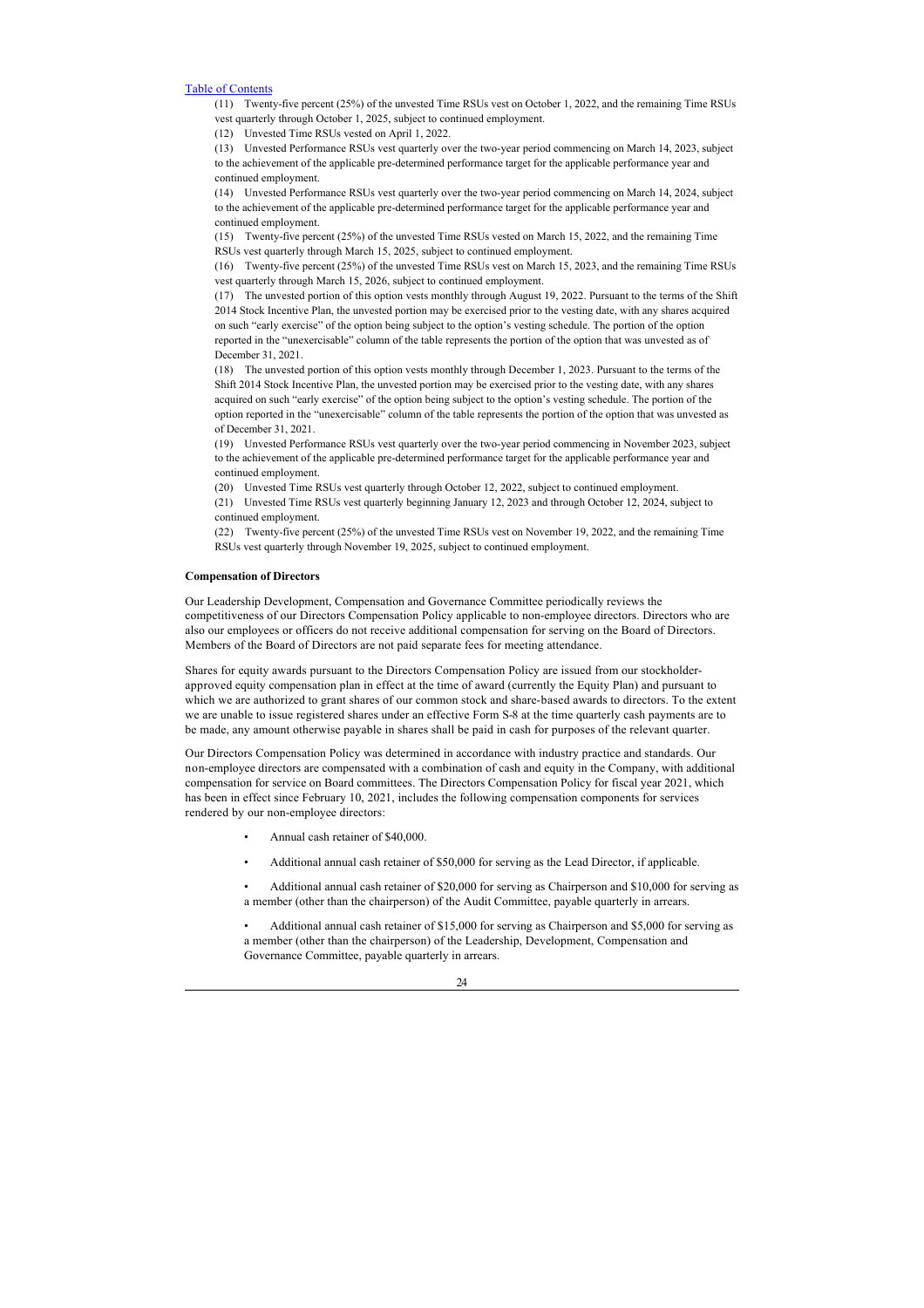• Annual grant of Time RSUs having a fair market value (as determined under the Equity Plan) of \$100,000 on the date of our annual meeting of stockholders and which Time RSUs shall vest in full on the date of the first annual meeting of stockholders following the grant date as explained above.

If a non-employee director is elected at any time other than at our annual meeting of stockholders, such director will receive an initial grant of restricted stock units having a fair market value (as determined under the Equity Plan) of \$100,000 on the date of such non-employee director's election, if applicable, prorated in the case of service for less than an entire quarterly period or annual period, as the case may be.

Additionally, a non-employee director may elect annually in advance to receive fees that would otherwise be payable in cash in the form of shares, in which case the non-employee director would receive at the time the cash fees would have been payable, shares of stock having an equivalent fair market value (as determined under the Equity Plan) on such date.

## *Director Compensation Table — 2021*

 $\frac{1}{2}$  ,  $\frac{1}{2}$  ,  $\frac{1}{2}$  ,  $\frac{1}{2}$  ,  $\frac{1}{2}$  ,  $\frac{1}{2}$ 

The following table sets forth the total compensation paid during fiscal year 2021 to the non-employee directors for their service on the Board of Directors. Messrs. Arison and Russell, who were employed by the Company during fiscal year 2021, did not receive any additional compensation for their service on the Board of Directors in 2021. Mr. Krikorian has opted out of the Directors Compensation Policy and agreed to not be compensated for his service on the Board of Directors. Mr. Patel became subject to the Directors Compensation Policy in February 2021.

| Name                              | Fees<br><b>Earned or</b><br>Paid in Cash<br><b>(S)</b> | <b>Stock</b><br><b>Awards</b><br>$(S)^{(1)}$ | Option<br><b>Awards</b><br><b>(S)</b> | All Other<br>Compensation<br>(S) | <b>Total</b><br><b>(S)</b> |
|-----------------------------------|--------------------------------------------------------|----------------------------------------------|---------------------------------------|----------------------------------|----------------------------|
| Kellyn Smith Kenny <sup>(2)</sup> | 45,000                                                 | 153,962                                      |                                       |                                  | 198,962                    |
| Jason Krikorian                   |                                                        |                                              |                                       |                                  |                            |
| Victoria McInnis $(3)$            | 60,000                                                 | 153,962                                      |                                       |                                  | 213,962                    |
| Emily Melton $(4)$                | 45,000                                                 | 161,915                                      |                                       |                                  | 206,915                    |
| Adam Nash $(5)$                   | 50,000                                                 | 105,115                                      |                                       |                                  | 155,115                    |
| Manish Patel $(6)$                | 50,417                                                 | 117,517                                      |                                       |                                  | 167,934                    |

(1) As of December 31, 2021, the following Time RSUs were outstanding:

| Name                | Number of<br><b>Time RSUs</b> |  |  |  |
|---------------------|-------------------------------|--|--|--|
| Kellyn Smith Kenny  | 7,944                         |  |  |  |
| Jason Krikorian     |                               |  |  |  |
| Victoria McInnis    | 7,944                         |  |  |  |
| <b>Emily Melton</b> | 7,944                         |  |  |  |
| Adam Nash           | 12,484                        |  |  |  |
| Manish Patel        | 16,436                        |  |  |  |

(2) Ms. Smith Kenny's 2021 compensation includes amounts for her service as a member of the Leadership Development, Compensation and Governance Committee.

(3) Ms. McInnis's 2021 compensation includes amounts for her service as Chairperson of the Audit Committee.

(4) Ms. Melton's 2021 compensation includes amounts for her service as Lead Director of the Board of Directors and a member of the Leadership Development, Compensation and Governance Committee.

(5) Mr. Nash's 2021 compensation includes amounts for his service as a member of the Audit Committee. The number of Time RSUs granted to Mr. Nash in 2021 reflects a timing difference in compensation as a result of Mr. Nash receiving compensation for service as a non-employee director prior to the Merger.

(6) Mr. Patel's 2021 compensation includes amounts for his service as chairperson of the Leadership Development, Compensation and Governance Committee.

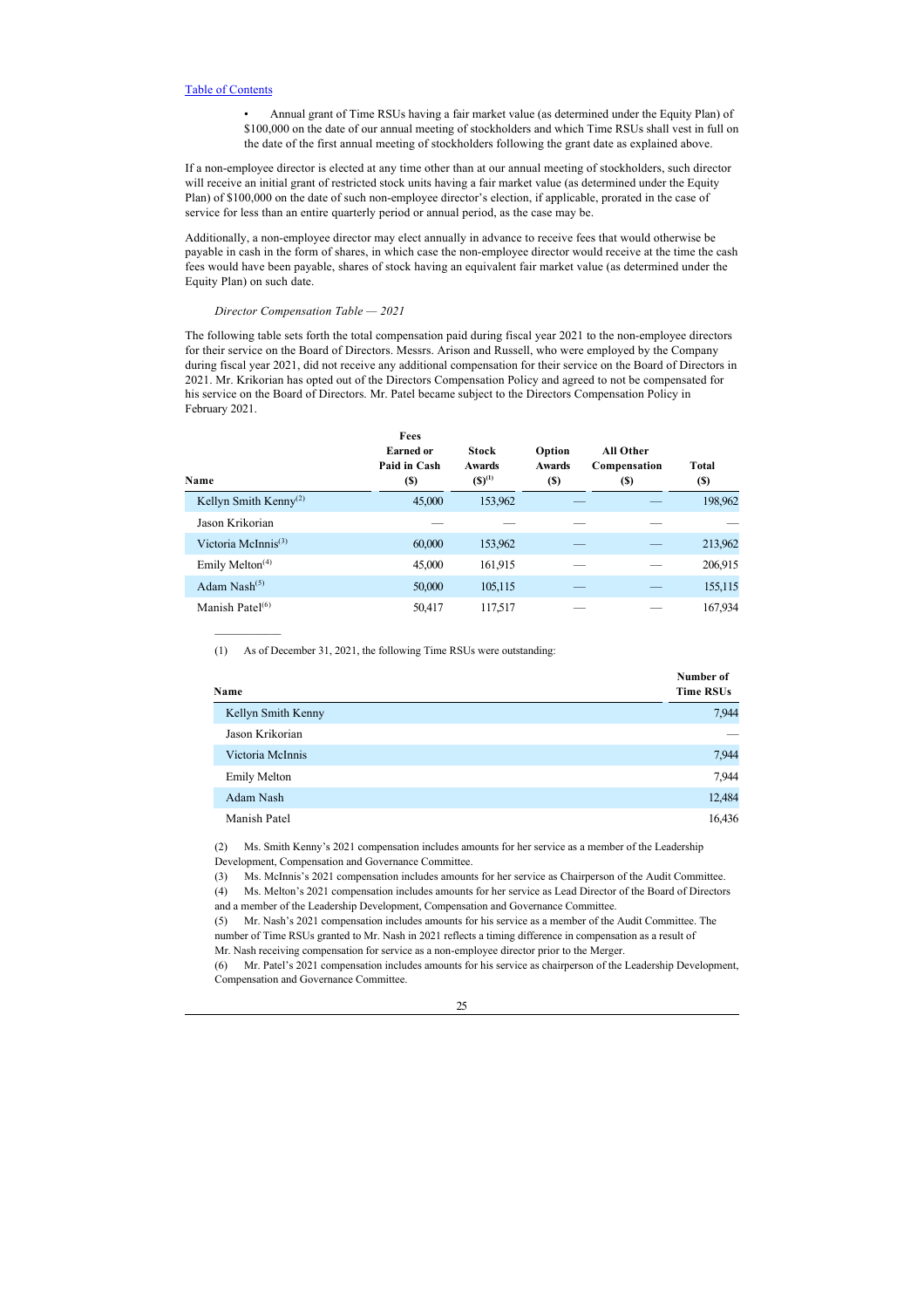## <span id="page-31-0"></span>**CERTAIN RELATIONSHIPS AND RELATED PARTY TRANSACTIONS**

## <span id="page-31-1"></span>*Review of Related Party Transactions*

Pursuant to the charter of the Audit Committee, the Audit Committee reviews with both management and the independent auditors and approves any related party transactions or dealing between parties related to the Company. In accordance with this policy, the Audit Committee reviews and considers for approval any transactions in which (i) Shift or one of its subsidiaries is a participant, (ii) the amount involved exceeds \$120,000 and (iii) a related person has a direct or indirect material interest, other than transactions available to all employees of the Company generally. In assessing a related party transaction brought before it for approval the Audit Committee considers, among other factors it deems appropriate, whether the related party transaction is on terms no less favorable than terms generally available to an unaffiliated third-party under the same or similar circumstances and the extent of the related person's interest in the transaction. The Audit Committee may then approve or disapprove the transaction in its discretion.

For purposes of this policy, "related person" and "transaction" have the meanings contained in Item 404 of Regulation S-K. The individuals and entities that are considered "related persons" include:

- Directors, nominees for director and executive officers of Shift;
- Any person known to be the beneficial owner of five percent or more of our common stock (a "5% Stockholder"); and
- Any immediate family member, as defined in Item 404(a) of Regulation S-K, of a director, nominee for director, executive officer or 5% Stockholder.

Any related person transaction will be disclosed in the applicable SEC filing as required by the rules of the SEC.

## <span id="page-31-2"></span>*Related Party Transactions*

## *Sales with Related Party*

The Company operates a one-sided marketplace ("OSM") program whereby the Company acquires cars primarily from consumers in Oxnard, California and sells them directly and solely to Lithia. The Company invoices Lithia based on the purchase price of the car plus an agreed upon margin. During the years ended December 31, 2021 and 2020, the Company recognized approximately \$16.8 million and \$5.4 million, respectively, of sales from the OSM agreement with Lithia.

#### *Accounts Receivable from Related Party*

As of December 31, 2021 and December 31, 2020, the Company had \$2.1 million and \$0.6 million in outstanding accounts receivable from Lithia, which is comprised of \$2.0 million and \$0.5 million, respectively, in vehicle sales and \$0.1 million and \$0.1 million, respectively, in commissions based on the number of loan contracts booked with US bank. The Company operates under Lithia's master agreement with US Bank where the collections pass through Lithia.

## *Warrant and Commercial Agreements*

In September 2018, the Company entered into a warrant agreement (the "Warrant Agreement") and a commercial agreement for Milestone 1 with Lithia and granted Lithia a warrant to purchase 86,661,588 shares of Legacy Shift common stock at an exercise price of \$0.01 per share (the "Warrant Shares"). The Warrant Shares were scheduled to vest and become exercisable in six separate tranches of 14,443,598 shares each. Vesting and exercisability was dependent upon the achievement of the Milestones, as defined below. While the Warrant Agreement establishes general vesting terms for each of the six Milestones, each of the six Milestones contains substantive service or performance requirements, and were non-binding as neither the Company nor Lithia were obligated to perform until the commercial agreement associated with each Milestone was executed.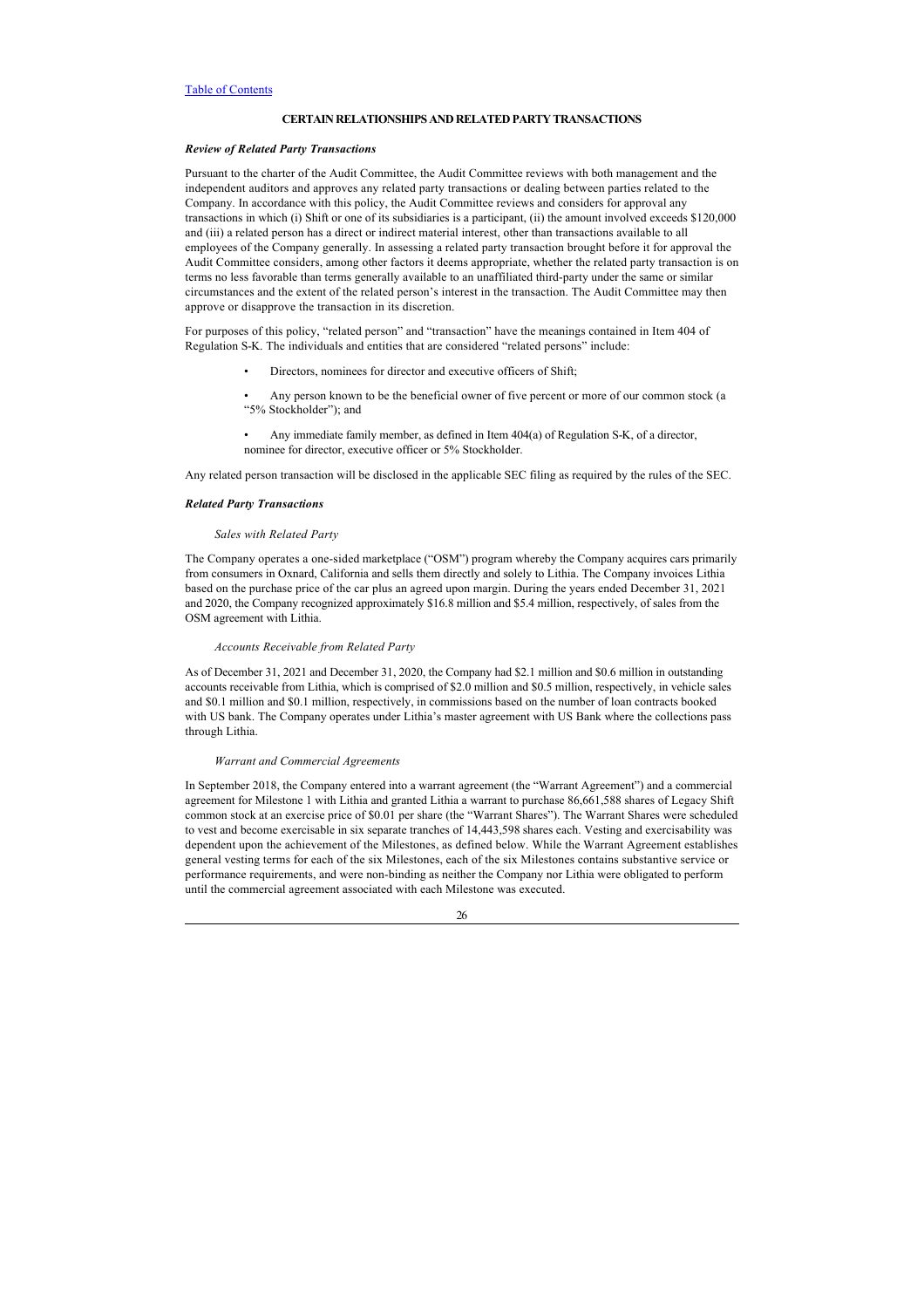Two tranches of 14,443,598 Warrant Shares were scheduled to vest and become immediately exercisable upon the achievement of each of Milestone 1 and Milestone 2. The remaining four tranches of 14,443,598 Warrant Shares were scheduled to vest and become exercisable on January 12, 2020 (the "Vesting Cliff Date"), provided that Milestone 3, Milestone 4, Milestone 5 and Milestone 6 were achieved prior to such date. If such Milestone had not been achieved by the Vesting Cliff Date, such 14,443,598 Warrant Shares would vest and become immediately exercisable upon the achievement of such Milestone. With respect to any unvested Warrant Shares that had not vested by June 12, 2020 (the "Vesting Termination Date"), the Warrant would automatically terminate. All Warrant Shares became vested prior to the Vesting Termination Date and were exercised prior to the Merger.

> Milestone 1 — the Company, with Lithia's assistance, enters into acceptable credit facilities with access to asset-based used vehicle floorplan financing.

Milestone  $2$  — the Company and Lithia enter into a data sharing commercial agreement whereby Lithia agrees to transfer certain historical transaction and inventory data to the Company.

Milestone 3 — the Company and Lithia enter into a lease and services agreement whereby Lithia will make available at least one of its locations for the Company's use as a storage/reconditioning/retail delivery center.

Milestone 4 — the Company and Lithia enter into a lease and services agreement whereby Lithia will make available at least three of its locations for the Company's use as a storage/reconditioning/retail delivery center.

• Milestone 5 — the Company and Lithia enter a commercial agreement whereby Lithia agrees to use commercially reasonable best efforts to help the Company secure and maintain access to finance and insurance products on par with a typical Lithia store.

• Milestone 6 — the Company and Lithia entering into a commercial agreement where Lithia will purchase mutually-agreed upon vehicles from the Company in a minimum of three existing Lithia markets.

## 2018 Milestones

The commercial agreement agreed to with Lithia in September 2018 was entered into concurrently with arrangements that provide for Lithia's guarantee of the flooring line of credit for a three-year period and the provision by Lithia for the delayed draw facility, see Note 7 - Borrowings. The Company determined that there was significant value in the terms received related to both the guarantee and delayed draw facility, for which the Company transferred the warrants identified in Milestone 1 as compensation. Accordingly, upon entering into the arrangements, the Company measured the fair value of the guarantee received at \$9.1 million and the fair value of the delayed draw facility at \$5.7 million.

The fair value of the guarantee is treated as a deferred borrowing cost associated with the flooring line of credit and is included within deferred borrowing costs on the consolidated balance sheets and is being amortized over the three-year guarantee period, which resulted in \$2.1 million and \$3.0 million of interest expense for the years ended December 31, 2021 and 2020, respectively. The deferred loan commitment cost was amortized over the four-year loan commitment period and the remaining balance was written off when the DDTL was repaid on November 10, 2020. Amortization of the deferred loan commitment cost associated with the delayed draw facility resulted in total interest expense during the year ended December 31, 2020 of \$4.0 million.

The warrants issued with Milestone 1 were determined to be liability classified, subject to remeasurement, and were recorded as a non-current liability on the consolidated balance sheets as of March 31, 2020. The warrants were exercised in connection with the Merger closing on October 13, 2020. The Company recognized a remeasurement loss of \$9.5 million for the year ended December 31, 2020.

#### 2019 Milestones

In connection with the negotiations related to Milestone 5, Lithia facilitated an agreement with Automotive Warranty Services ("AWS") to sell and market AWS's service plans, whereby the Company receives commission rates from AWS of comparable terms to those received by Lithia. In substance the Company paid Lithia, in the form of Warrant Shares, to make an upfront payment to Company's customers on behalf of the Company as the Company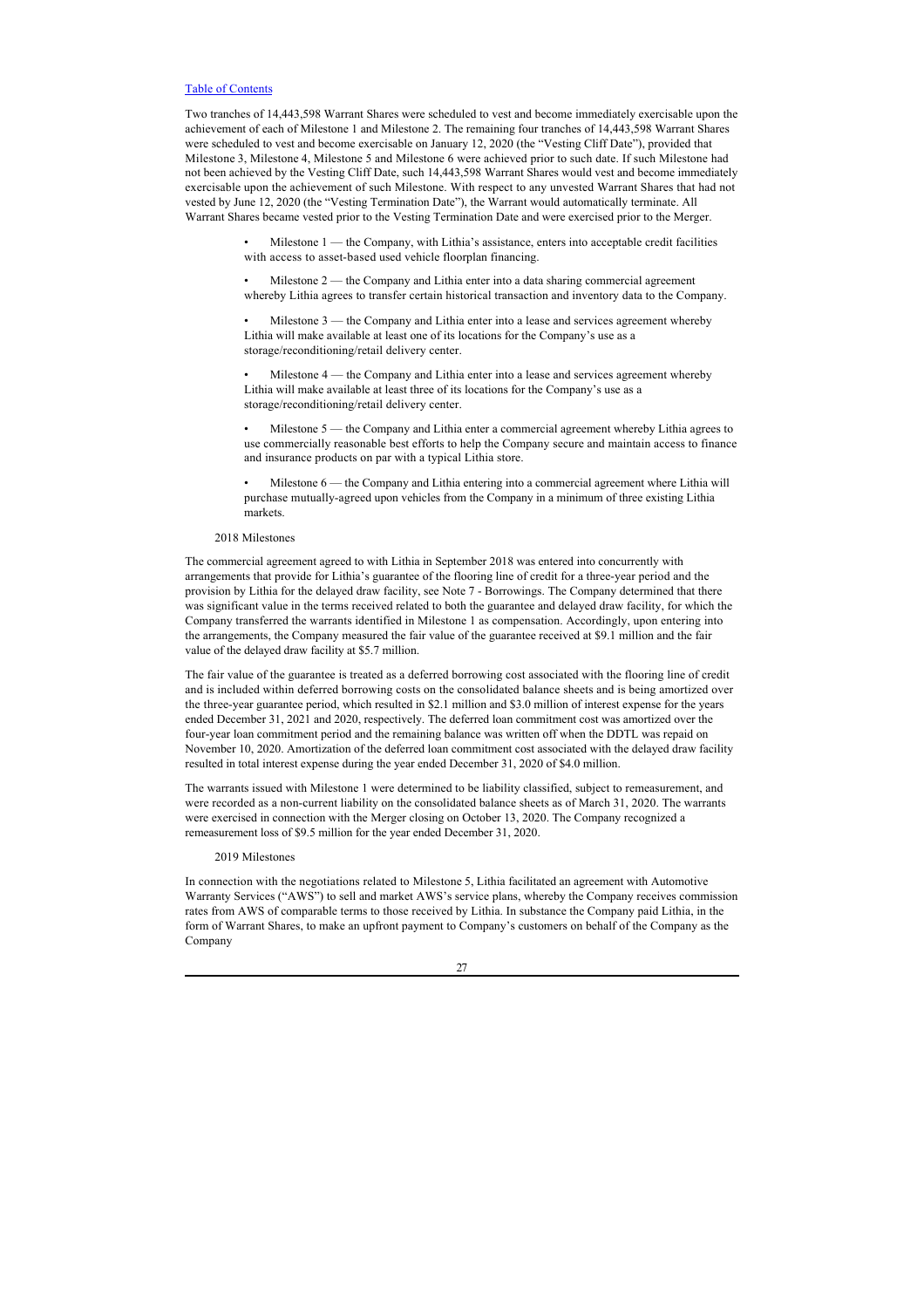achieved favorable pricing from AWS. The benefits of this agreement were guaranteed by Lithia for an initial term of five years commencing on the signing date of the agreement. Such arrangement was the first of a number of agreements to be entered into under the terms of Milestone 5, see further discussion below. The estimated fair value of the in substance upfront payment to AWS was \$2.8 million with an offsetting entry recorded to additional paid-in capital, representing a capital transaction with a related party.

Milestone 5 was met in October 2019 and the Company recorded the warrants to additional paid-in capital based on a fair value of \$4.3 million. Milestone 5 was achieved after a mutual signed agreement was entered into evidencing that Lithia provided commercially best efforts to help the Company secure and maintain access to four finance and insurance products on par with a typical Lithia store. The fair value of the in substance upfront payment, other than the \$2.8 million for AWS discussed above, was \$0.4 million and was recorded to other noncurrent assets on the consolidated balance sheets. The combined asset recorded of \$3.2 million is subject to amortization over a five-year period expected period of benefit. During the years ended December 31, 2021 and 2020, the Company amortized \$0.6 million and \$0.6 million, respectively of the asset as a reduction to finance and insurance sales, which is recorded within other revenue, net on the consolidated statements of operations and comprehensive loss. As of December 31, 2021 and December 31, 2020, the remaining asset, net of amortization, was \$1.2 million and \$1.9 million, respectively.

#### *Lease Agreements*

On November 1, 2018 and July 10, 2019, pursuant to Milestone 3 and 4, the Company and Lithia, entered into license and services agreements that govern the Company's access to and utilization of reconditioning, offices and parking spaces at the Concord and Portland facilities of Lithia, respectively. Both agreements expired on October 12, 2021. During the years ended December 31, 2021 and 2020, total costs related to these agreements were approximately \$0.1 million and \$0.1 million, respectively. The lease costs were expensed to selling, general and administrative expenses on the consolidated statements of operations and comprehensive loss.

#### *Flooring Line of Credit Guarantee*

In February 2019, the Company entered into a guarantee agreement with Lithia. The interest rate is 1.50% per annum based on a daily outstanding flooring line of credit and is payable monthly to Lithia. For the years ended December 31, 2021 and 2020, the Company recorded \$78 thousand and \$0.2 million, respectively, of interest and \$2.1 million and \$3.0 million, respectively, of deferred borrowing cost amortization to interest and other expense, net on the consolidated statements of operations and comprehensive loss. The guarantee expired conterminously with the US Bank FLOC on October 11, 2021.

#### *Delayed Draw Term Loan Agreement*

The Company drew down \$12.5 million on December 27, 2019, in accordance with the DDTL agreement. On July 2, 2020, an additional \$12.5 million was drawn down. On November 10, 2020 the outstanding amount of \$25.0 million was repaid. For the year ended December 31, 2020, the Company recorded \$0.3 million of interest and \$4.0 million of deferred borrowing cost amortization to interest and other expense, net on the consolidated statements of operations and comprehensive loss. See Note 7 - Borrowings for further discussion regarding the DDTL.

## *Accounts Payable Due to Related Party*

As of December 31, 2021 and December 31, 2020 payables and accruals to Lithia consisted of other miscellaneous expenses of \$0.2 million and \$0.5 million, respectively.

#### *Loan to Employees*

On July 30, 2018 and April 4, 2019, the Company received partial recourse promissory notes for \$0.2 million and \$0.1 million, respectively, as loans to an employee. The notes bear interest of 2.87% and 2.59%, respectively, per year, compounded annually. The principal balance together with all accrued but unpaid interest shall be due and payable in full upon the earliest of the day before the ninth anniversary of the promissory note or earlier if the employee ceases to provide services to the Company subject to the terms of the promissory note. Concurrently, the Company entered into a stock pledge agreement whereby the employee granted security interest to the Company for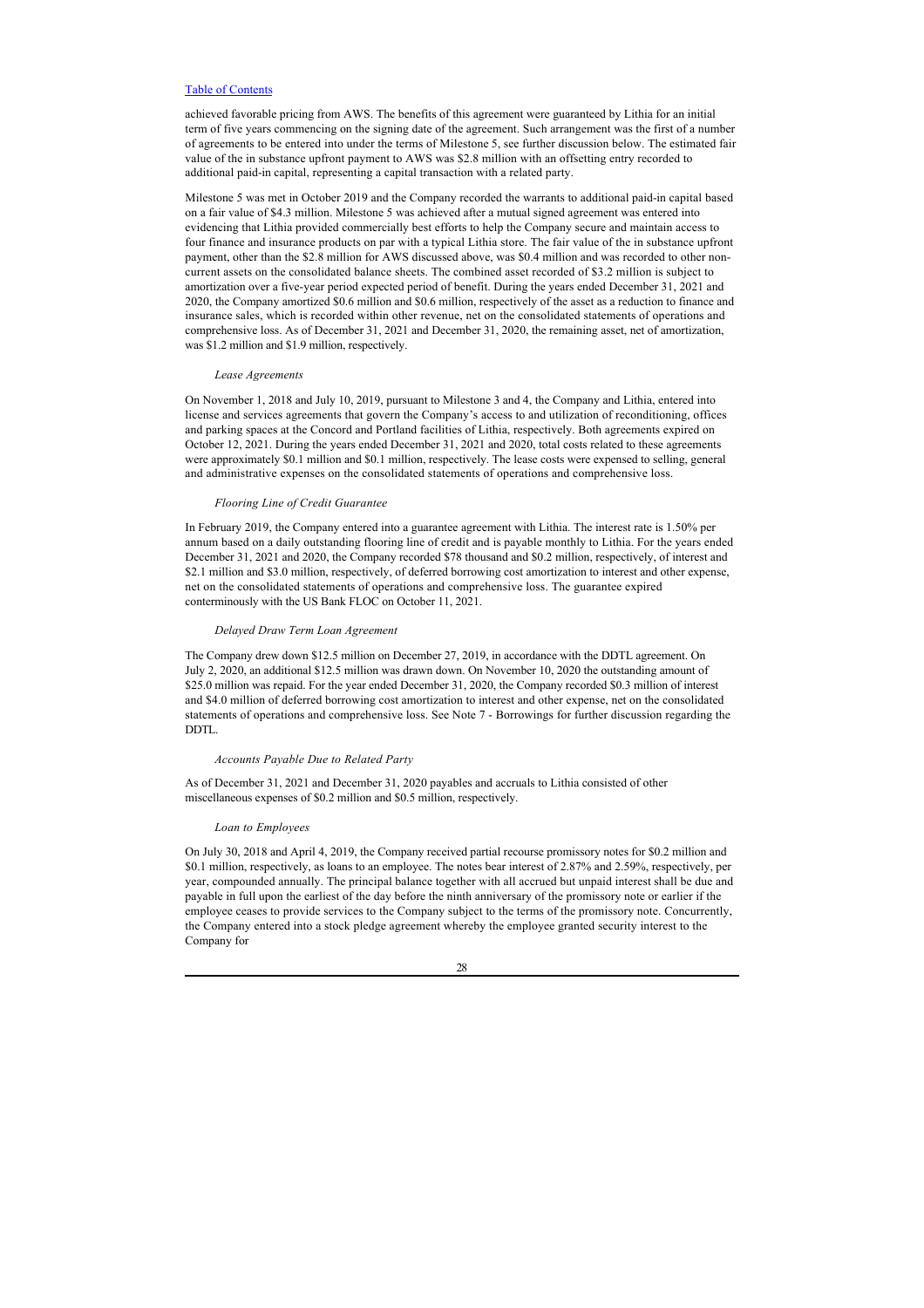all existing and new shares earned by the employee from the Company. The proceeds from loan the of \$0.2 million were used to exercise the employee's options and no cash was paid to the employee. The Company treated the loan as an off-balance sheet transaction. The proceeds from the loan of \$0.1 million was partially paid to the employee and partially used to pay off taxes resulting from exercise of options in 2018.

On January 14, 2019, the Company received a promissory note in exchange for a \$0.1 million loan to another employee. The note bears an interest of 2.72% per year, compounded annually. Each of these promissory notes was satisfied prior to the closing of the Merger via the issuance of bonuses to the employees.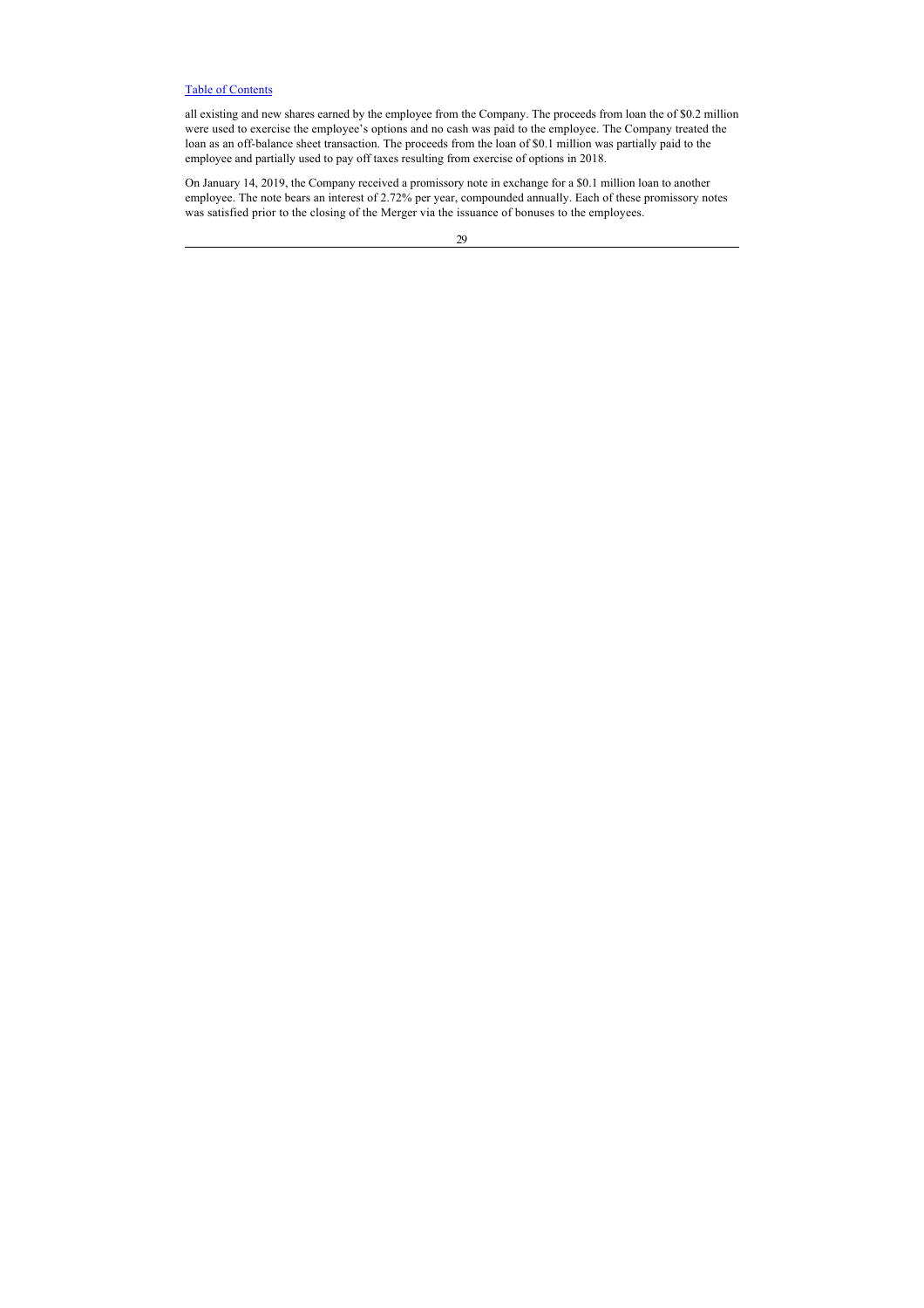## <span id="page-35-0"></span>**OWNERSHIP OF SECURITIES**

## **Security Ownership of Certain Beneficial Owners and Management**

The following table sets forth certain information regarding the beneficial ownership of our outstanding shares of common stock as of March 25, 2022 by: (a) each person or "group" (as such term is used in Section 13(d)(3) of the Exchange Act) who is known by us to beneficially own 5% or more of our shares of Common Stock, (b) each of our directors and each of our NEOs, and (c) all of our directors and executive officers as a group. Except as otherwise indicated, the persons named in the table below have sole voting and investment power with respect to all of the common stock owned by them.

Unless otherwise provided, beneficial ownership of common stock of the Company is based on 82,921,455 shares of common stock of the Company issued and outstanding as of March 25, 2022.

Unless otherwise indicated, we believe that all persons named in the table below have sole voting and investment power with respect to all shares of common stock beneficially owned.

|                                                                        |            | <b>Class A Common Stock</b> |  |  |  |
|------------------------------------------------------------------------|------------|-----------------------------|--|--|--|
| <b>Name and Address of Beneficial Owners</b>                           | Number     | % of class                  |  |  |  |
| Directors and Executive Officers: <sup>(1)</sup>                       |            |                             |  |  |  |
| George Arison <sup>(2)</sup>                                           | 2,560,242  | 3.1%                        |  |  |  |
| Toby Russell <sup>(3)</sup>                                            | 1,971,796  | 2.4%                        |  |  |  |
| Oded Shein                                                             | 46,158     | *                           |  |  |  |
| Sean $Foy(4)$                                                          | 184,894    | $\ast$                      |  |  |  |
| Victoria McInnis <sup>(5)</sup>                                        | 15,000     | *                           |  |  |  |
| Kellyn Smith Kenny                                                     | 11,763     | $\ast$                      |  |  |  |
| Jason Krikorian <sup>(6)</sup>                                         | 2,387,450  | 2.9%                        |  |  |  |
| Emily Melton <sup><math>(7)</math></sup>                               | 2,061,398  | 2.5%                        |  |  |  |
| Adam $Nash^{(8)}$                                                      | 35,132     | *                           |  |  |  |
| Manish Patel                                                           | 8,492      | $\ast$                      |  |  |  |
| All directors and executive officers as a group (thirteen individuals) | 9,471,755  | 11.4%                       |  |  |  |
|                                                                        |            |                             |  |  |  |
| 5% or Greater Beneficial Owners:                                       |            |                             |  |  |  |
| BlackRock, Inc. <sup>(9)</sup>                                         | 4,398,223  | 5.3%                        |  |  |  |
| Nantahala Capital Management, LLC <sup>(10)</sup>                      | 6,846,018  | 8.3%                        |  |  |  |
| Lithia Motors Inc. $(11)$                                              | 12,827,826 | 15.5%                       |  |  |  |
|                                                                        |            |                             |  |  |  |

Less than 1 percent.

 $\frac{1}{2}$  ,  $\frac{1}{2}$  ,  $\frac{1}{2}$  ,  $\frac{1}{2}$  ,  $\frac{1}{2}$  ,  $\frac{1}{2}$ 

<sup>(1)</sup> Unless otherwise noted, the business address of each of the following individuals is c/o Shift Technologies, Inc., 290 Division Street, Suite 400, San Francisco, CA 94103.

<sup>(2)</sup> Includes 77,101 shares allocated to Mr. Arison and held in escrow, pursuant to the terms of the Merger Agreement ("Additional Shares"). Includes 151,916 shares, including their allocation of Additional Shares, held by Mr. Arison's family members that Mr. Arison exercises voting control over pursuant to a permanent voting proxy, which shares Mr. Arison disclaims beneficial ownership of. Includes 557,114 shares of common stock subject to currently exercisable options and restricted stock unit awards subject to release within 60 days of March 25, 2022. (3) Includes 54,972 Additional Shares allocated to Mr. Russell and held in escrow, pursuant to the terms of the Merger Agreement. Includes 1,186,594 shares of common stock subject to currently exercisable options. (4) Includes 8,975 Additional Shares allocated to Mr. Foy and held in escrow, pursuant to the terms of the Merger Agreement. Includes 249,450 shares of common stock subject to currently exercisable options and restricted stock unit awards subject to release within 60 days of March 25, 2022. If the stock options are exercised in full as of the

date of this table, 48,650 shares would be subject to a right of repurchase in our favor.

<sup>(5)</sup> Shares are held directly by the Victoria McInnis Grantor Retained Annuity Trust, u/a/d May 26, 2021. (6) Shares are held directly by DCM Affiliates Fund VIII, L.P., DCM Ventures China Fund (DCM VIII), L.P., DCM VIII, L.P., and A-Fund, L.P., including 183,401 Additional Shares allocated to such entities and held in escrow, pursuant to the terms of the Merger Agreement. As a General Partner of DCM Venture Capital, Mr. Krikorian may be deemed to share beneficial ownership of the shares of common stock owned by such entities. Mr. Krikorian disclaims beneficial ownership of such shares, except to the extent of his pecuniary interest therein.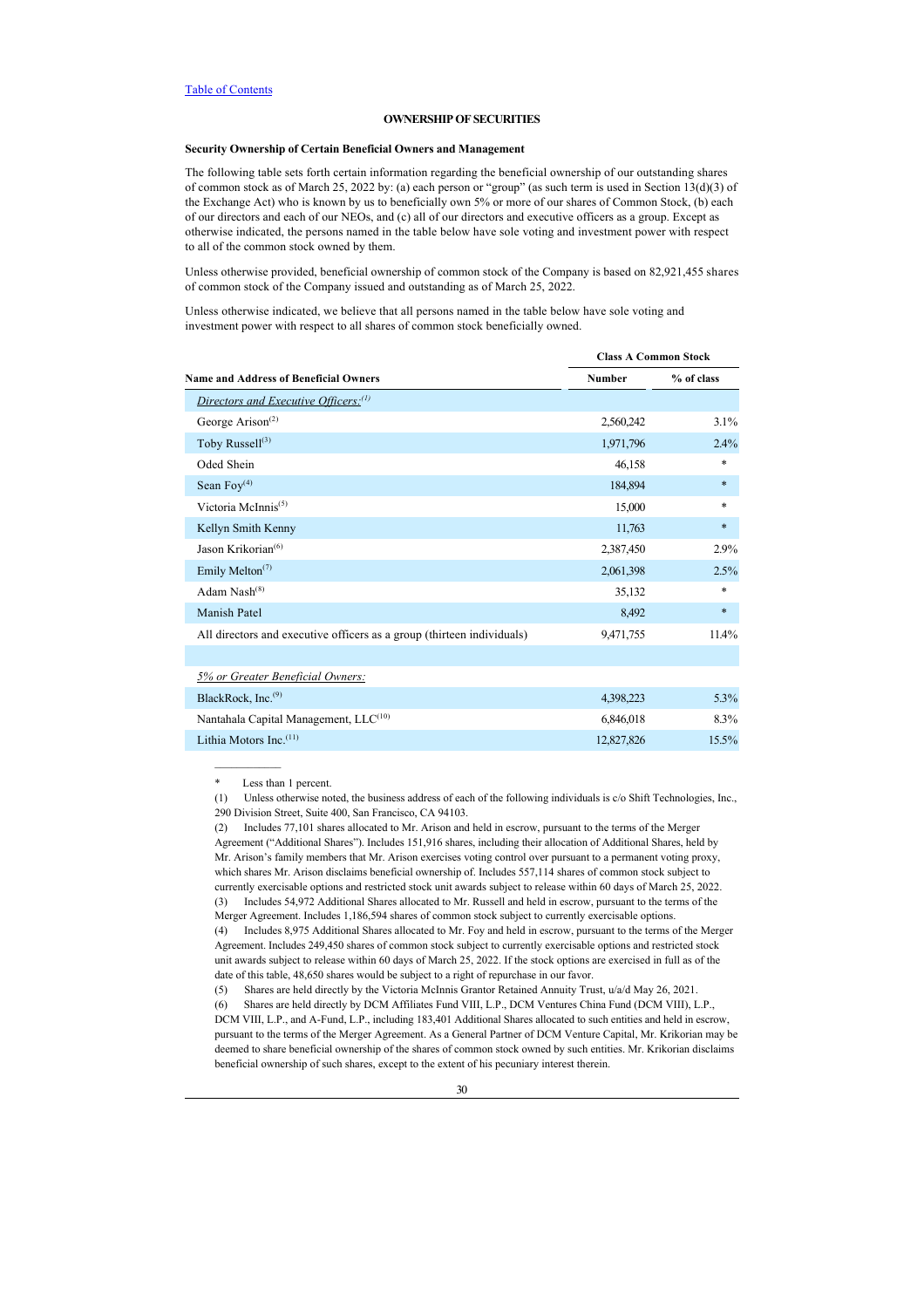(7) Includes 2,048,914 shares held directly by Threshold Partners and Threshold Ventures I, including 157,395 Additional Shares allocated to such entities and held in escrow, pursuant to the terms of the Merger Agreement. As a managing partner of Threshold Ventures, Ms. Melton may be deemed to share beneficial ownership of the shares of common stock owned by such entities. Ms. Melton disclaims beneficial ownership of such shares, except to the extent of her pecuniary interest therein.

(8) Includes 131 Additional Shares allocated to Mr. Nash and held in escrow, pursuant to the terms of the Merger Agreement. Shares are held directly by the Adam and Carolyn Nash Family Trust. Includes 35,132 shares underlying stock options and restricted stock unit awards subject to release within 60 days of March 25, 2022.

(9) Per the Schedule 13G filed on March 11, 2022: BlackRock, Inc. has the sole voting power with respect to 4,352,422 shares and the sole dispositive power with respect to 4,398,223 shares. The address of BlackRock, Inc. is 55 East 52<sup>nd</sup> Street, New York, NY 10055.

(10) Per the Schedule 13G filed on February 14, 2022: Nantahala Capital Management, LLC has shared voting power with respect to 6,846,018 shares and shared dispositive power with respect to 6,846,018 shares; Wilmot B. Harkey has shared voting power with respect to 6,846,018 shares and shared dispositive power with respect to 6,846,018 shares; and Daniel Mack has shared voting power with respect to 6,846,018 shares and shared dispositive power with respect to 6,846,018 shares. Each of Messrs. Harkey and Mack are control persons in respect of shares beneficially owned by Nantahala Capital Management, LLC. The address of such persons is 130 Main St., 2<sup>nd</sup> Floor, New Canaan, CT 06840.

(11) Per the Schedule 13G filed on February 14, 2022: Lithia Motors, Inc. has the sole voting power with respect to 12,827,826 shares and the sole dispositive power with respect to 12,827,826 shares. The address of Lithia Motors, Inc. is 150 North Bartlett Street, Medford, OR.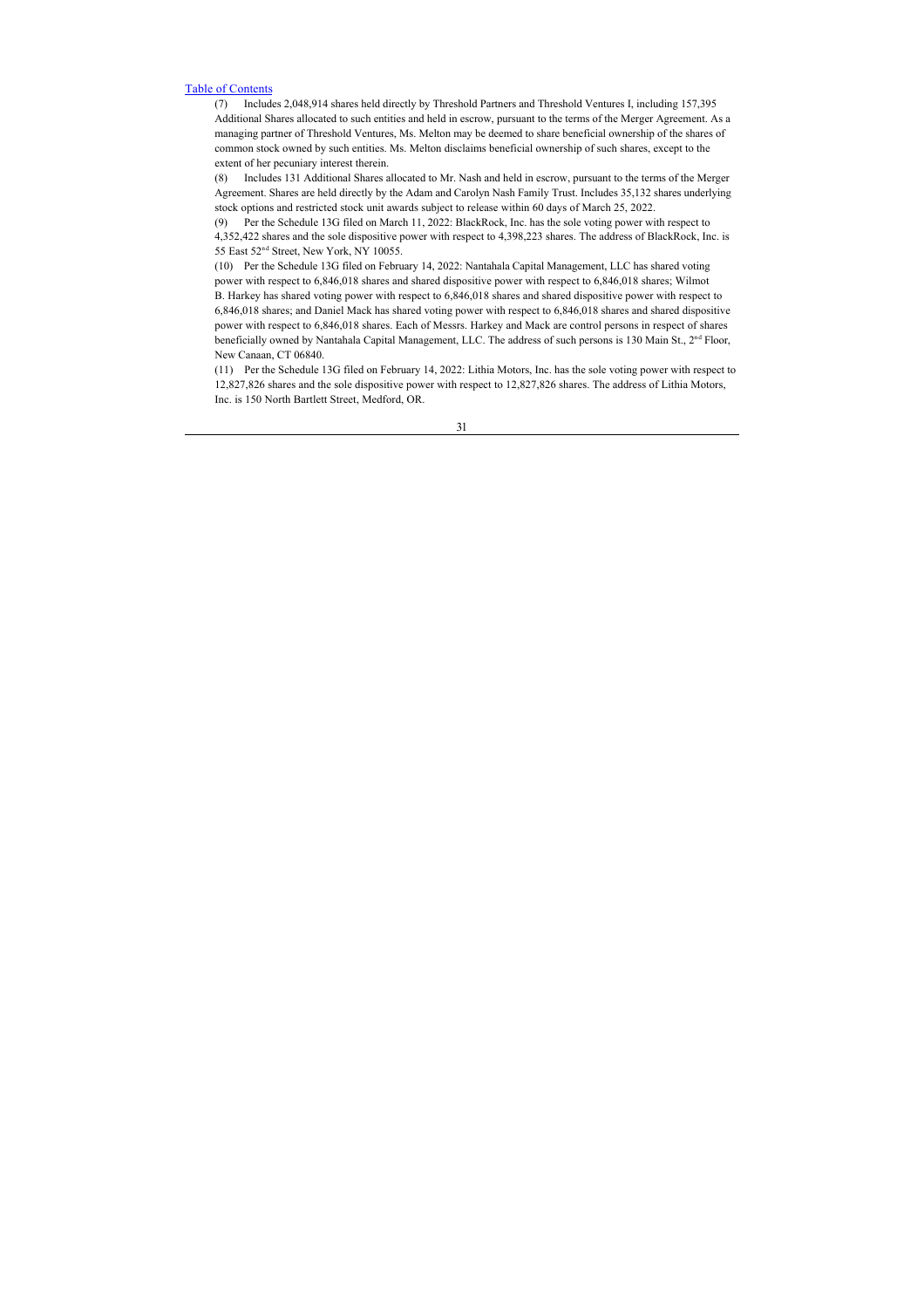## <span id="page-37-0"></span>**PROPOSAL 2 RATIFICATION OF APPOINTMENT OF INDEPENDENT REGISTERED PUBLIC ACCOUNTING FIRM**

## <span id="page-37-1"></span>**General**

The Audit Committee has selected Deloitte & Touche LLP ("Deloitte") as Shift's independent registered public accounting firm to audit the consolidated financial statements of Shift for the fiscal year ending December 31, 2022. A representative of Deloitte is expected to be present at the 2022 Annual Meeting, will have the opportunity to make a statement if he or she desires to do so, and is expected to be available to respond to appropriate questions.

Stockholder ratification of the selection of Deloitte is not required by our Bylaws or other applicable legal requirements. However, the Board of Directors is submitting the selection of Deloitte to Shift's stockholders for ratification as a matter of good corporate practice. In the event that this selection of an independent registered public accounting firm is not ratified by the affirmative vote of a majority of the shares present and voting at the meeting in person or by proxy, the appointment of the independent registered public accounting firm will be reconsidered by the Audit Committee. Even if the selection is ratified, the Audit Committee in its discretion may direct the appointment of a different accounting firm at any time during the year if the Audit Committee determines that such a change would be in the best interests of Shift and its stockholders.

### <span id="page-37-2"></span>**Change in Independent Registered Accounting Firm**

As previously disclosed, on November 11, 2020, the Audit Committee approved the dismissal of Grant Thornton LLP ("Grant Thornton"), which was then serving as the Company's independent registered public accounting firm. Grant Thornton was dismissed on November 16, 2020 as the Company's independent registered public accounting firm, effective upon completion of their review of the Company's unaudited condensed consolidated financial statements as of and for the three and nine months ended September 30, 2020, included in its Quarterly Report on Form 10-Q filed on November 16, 2020.

Also on November 11, 2020, the Audit Committee approved the appointment of Deloitte as the Company's new independent registered public accounting firm, effective upon the dismissal of Grant Thornton as the Company's independent registered public accounting firm. Deloitte served as the independent registered public accounting firm of Shift Technologies, Inc. (now Shift Platform, Inc.) prior to the Merger.

Grant Thornton's reports on the Company's financial statements for the year ended December 31, 2019 and for the period from March 13, 2018 (inception) to December 31, 2018 did not contain an adverse opinion or a disclaimer of opinion, and were not qualified or modified as to uncertainty, audit scope, or accounting principles. During the period from March 13, 2018 (inception) to December 31, 2019 and the subsequent period through September 30, 2020, there were no: (1) disagreements with Grant Thornton on any matter of accounting principles or practices, financial statement disclosure, or auditing scope or procedure, which disagreements, if not resolved to their satisfaction, would have caused them to make reference in connection with their opinion to the subject matter of the disagreement, or (2) reportable events as defined in Item  $304(a)(1)(v)$  of Regulation S-K.

The Company previously provided Grant Thornton with a copy of the disclosures regarding the dismissal reproduced in this Proxy Statement and received a letter from Grant Thornton addressed to the SEC stating that they agree with the above statements. This letter was filed as an exhibit to our Current Report on Form 8-K filed with the SEC on November 16, 2020.

During the period from March 13, 2018 (inception) to December 31, 2019, and the subsequent period through September 30, 2020, the Company did not consult Deloitte with respect to either (i) the application of accounting principles to a specified transaction, either completed or proposed; or the type of audit opinion that might be rendered on the Company's financial statements, and no written report or oral advice was provided to the Company by Deloitte that Deloitte concluded was an important factor considered by the Company in reaching a decision as to the accounting, auditing or financial reporting issue; or (ii) any matter that was either the subject of a disagreement, as that term is described in Item  $304(a)(1)(iv)$  of Regulation S-K under the Exchange Act and the related instructions to Item 304 of Regulation S-K under the Exchange Act, or a reportable event, as that term is defined in Item 304(a)(1)(v) of Regulation S-K under the Exchange Act.

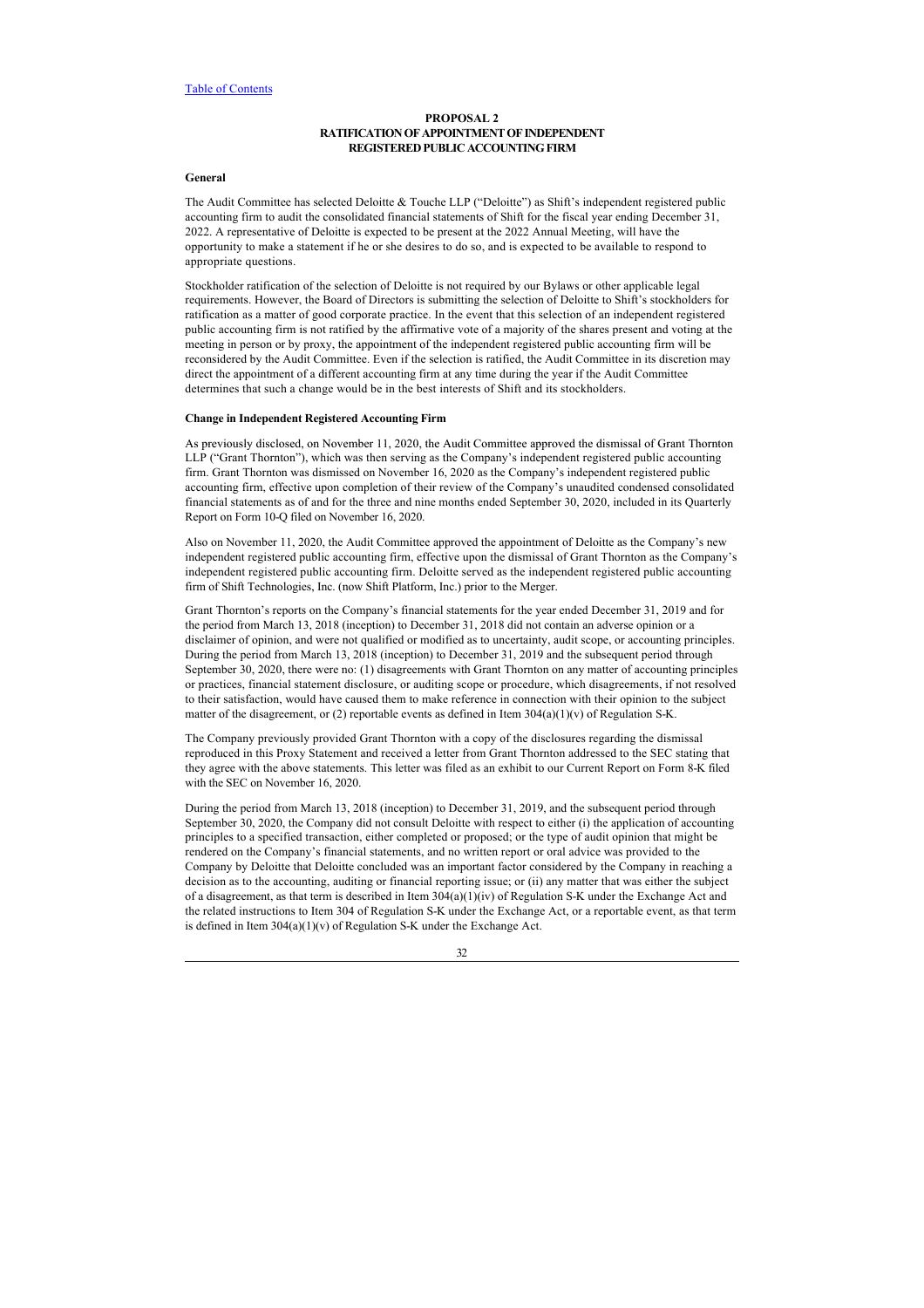## <span id="page-38-0"></span>**Principal Accountant Fees and Services**

As previously disclosed, on November 16, 2020, Grant Thornton was dismissed as our independent registered public accounting firm and Deloitte was engaged as the Company's new independent registered public accounting firm. The dismissal of Grant Thornton and the appointment of Deloitte was done in connection with the Merger.

The table below sets forth the aggregate fees billed by Deloitte in 2020 and 2021.

|                           | $2020^{(1)}$<br>2021 |               |            | $2020^{(2)}$    |  |  |
|---------------------------|----------------------|---------------|------------|-----------------|--|--|
| Audit Fees $^{(3)}$       | \$<br>1,165,000      | <sup>\$</sup> | 993,000 \$ | 775,000         |  |  |
| <b>Audit-Related Fees</b> | $\theta$             |               |            |                 |  |  |
| Tax Fees                  | $\theta$             |               |            |                 |  |  |
| All Other Fees            | $3.790^{(4)}$        |               |            | $225,000^{(5)}$ |  |  |
| Total                     | 1,168,790            | $\mathbb{S}$  | 993,000 \$ | 1,000,000       |  |  |
|                           |                      |               |            |                 |  |  |

(1) Represents fees billed for services for the period from October 13, 2020 through December 31, 2020 following the Merger. Audit Fees include the audit of our fiscal year 2020 consolidated financial statements for approximately \$625,000 and fees related to SEC filings associated with the Merger for approximately \$140,000.

(2) Represents fees billed for services for the period from January 1, 2020 through October 13, 2020 prior to the Merger. Audit Fees include fees related to the audits under PCAOB standards of Shift's fiscal years 2019, 2018, and 2017 of \$793,000 and fees related to SEC filings associated with the Merger for approximately \$200,000.

(3) Audit fees include fees for services performed to comply with the standards established by the Public Company Accounting Oversight Board, including the audit of our consolidated financial statements. This category also includes fees for audits provided in connection with statutory filings or services that generally only the principal independent auditor reasonably can provide, such as comfort letters, consents and assistance with and review of our SEC filings.

(4) Represents subscription fees to the Deloitte Accounting Research Tool.

(5) Represents fees billed for services involving due diligence performed in connection with the Merger.

## <span id="page-38-1"></span>**Pre-Approval Policies and Procedures**

 $\frac{1}{2}$  ,  $\frac{1}{2}$  ,  $\frac{1}{2}$  ,  $\frac{1}{2}$  ,  $\frac{1}{2}$  ,  $\frac{1}{2}$ 

The charter of the Audit Committee requires that the Audit Committee (i) approve the annual audit fees to be paid to the independent auditors and (ii) pre-approve all audit services, as well as all permitted non-audit services to be performed for the Company by the independent auditors as and to the extent required by the Exchange Act and the Sarbanes-Oxley Act of 2002. The Audit Committee must consider whether the provision of permitted non-audit services by the independent auditors is compatible with maintaining the auditor's independence, and shall solicit the input of management and the independent auditors on that issue. The chair of the Audit Committee (or any other member if the chair is unavailable) may pre-approve such services in between Committee meetings; provided, however, that the chair (or such other member) must disclose all such pre-approved services to the full Committee at the next scheduled meeting.

Prior to the Merger, all of the services listed in the table above provided by Grant Thornton were approved by Insurance Acquisition Corp. in accordance with its policies then in effect. Following the Merger, all of the services listed in the table above provided by Deloitte were approved by our Audit Committee.

#### <span id="page-38-2"></span>**Board Recommendation**

The Board of Directors unanimously recommends a vote "**FOR**" the ratification of the appointment of Deloitte & Touche LLP as our independent registered public accounting firm for the fiscal year ending December 31, 2022.

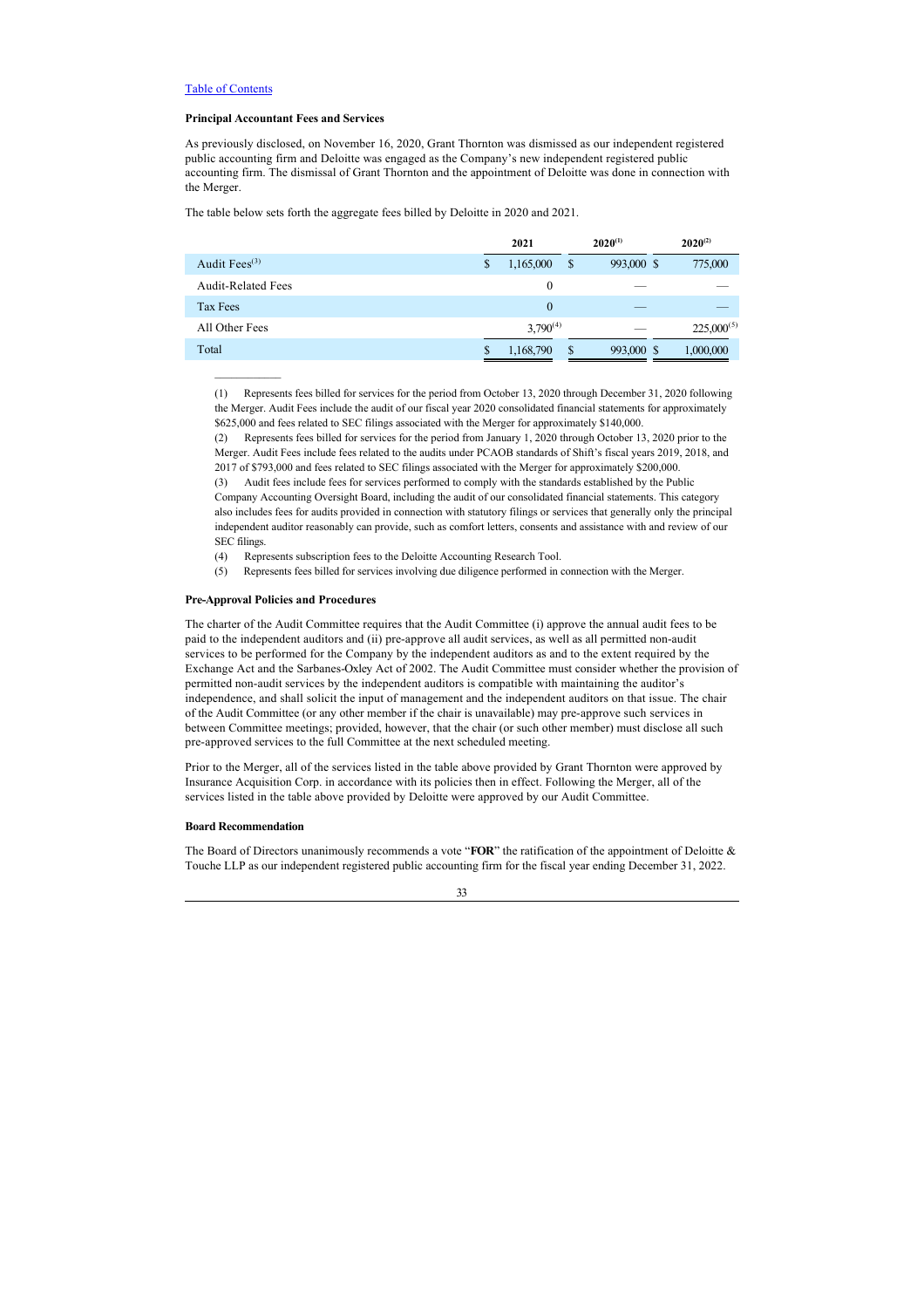## <span id="page-39-0"></span>**AUDIT COMMITTEE REPORT**

The Audit Committee assists the Board of Directors in fulfilling its responsibilities for oversight of the integrity of Shift's consolidated financial statements, our internal accounting and financial controls, our compliance with legal and regulatory requirements, and the qualifications, independence and performance of our independent registered public accounting firm.

The management of Shift is responsible for establishing and maintaining internal controls and for preparing Shift's consolidated financial statements. The independent registered public accounting firm is responsible for auditing the financial statements. It is the responsibility of the Audit Committee to oversee these activities.

The Audit Committee has reviewed and discussed the audited financial statements for the year ended December 31, 2021 with management. The Audit Committee has discussed with the independent registered public accounting firm the matters required to be discussed by Auditing Standard No. 1301, *Communications with Audit Committees,* as adopted by the Public Company Accounting Oversight Board ("PCAOB"). The Audit Committee has also received the written disclosures and the letter from the independent registered public accounting firm required by applicable requirements of the PCAOB regarding the independent accountants' communications with the Audit Committee concerning independence and has discussed with the independent registered public accounting firm the accounting firm's independence.

Based upon these discussions and review, the Audit Committee recommended to the Board of Directors that the audited consolidated financial statements be included in Shift's Annual Report on Form 10-K for the fiscal year ended December 31, 2021.

Respectfully submitted by the members of the Audit Committee of the Board of Directors:

Victoria McInnis Jason Krikorian Adam Nash

*The material in this report is not "soliciting material," is not deemed "filed" with the Commission and is not to be incorporated by reference in any filing of Shift under the Securities Act or the Exchange Act, whether made before or after the date hereof and irrespective of any general incorporation language in any such filing.*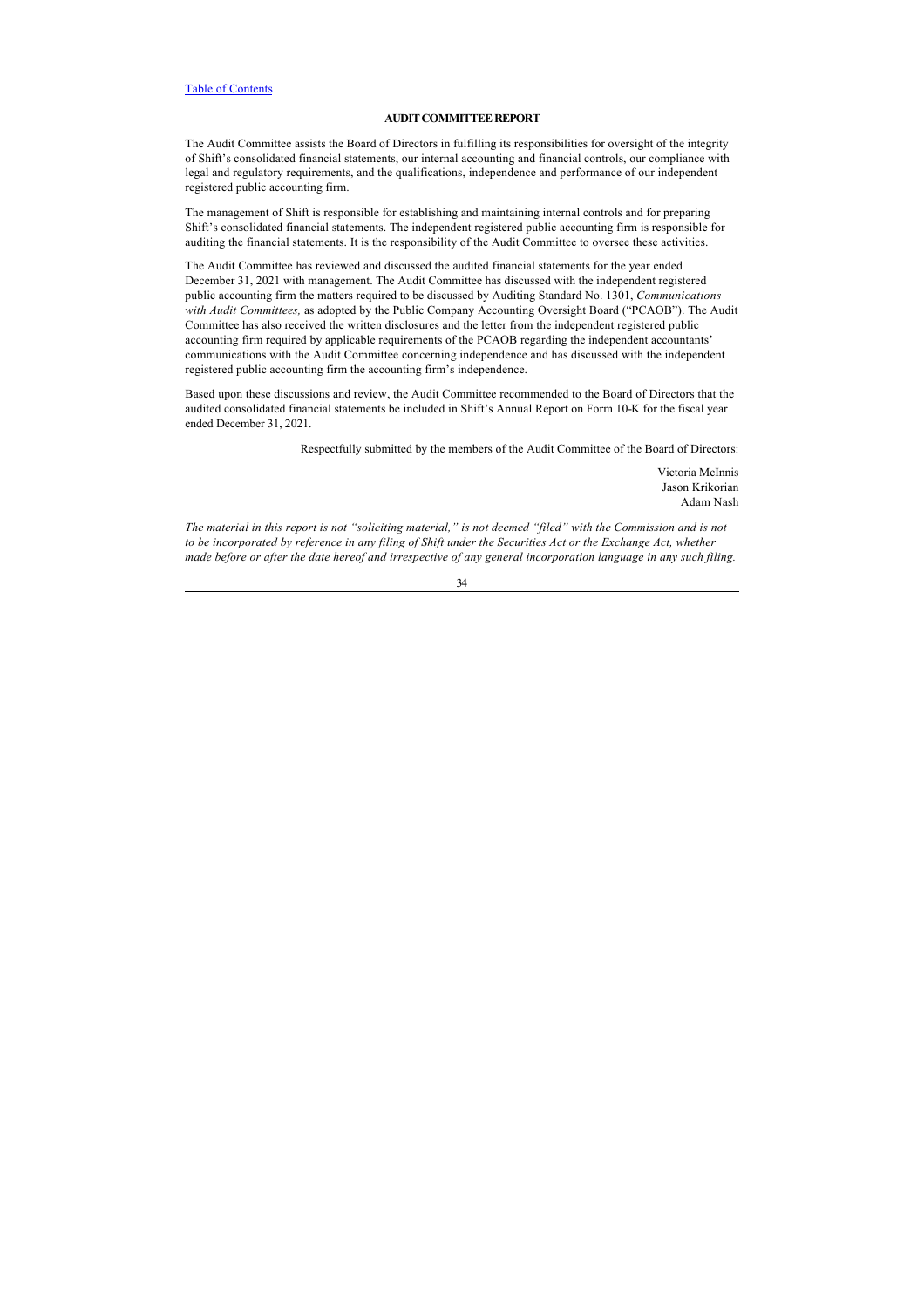## <span id="page-40-0"></span>**OTHER MATTERS**

## **Delinquent Section 16(a) Reports**

During the fiscal year ended December 31, 2021, one Form 4 was filed late by or on behalf of Emily Melton, one Form 4 was filed late by or on behalf of Adam Nash, and one Form 4 was filed late by or on behalf of Oded Shein. An equity grant to Ms. Melton was not reported within two business days of June 8, 2021, and the Form 4 filed on July 28, 2021 on behalf of Ms. Melton corrected the error by reporting the equity grant. An equity grant to Mr. Nash was not reported within two business days of June 8, 2021, and the Form 4 filed on July 28, 2021 on behalf of Mr. Nash corrected the error by reporting the equity grant. An equity grant to Mr. Shein was not reported within two business days of May 5, 2021, and the Form 4 filed on December 6, 2021 on behalf of Mr. Shein corrected the error by reporting the equity grant. In each case, the delinquency was due to an administrative oversight.

## **Other Matters**

As of the date of this Proxy Statement, our Board of Directors and management have no knowledge of any other business matters that will be presented for consideration at the 2022 Annual Meeting other than those referred to in this Proxy Statement. However, persons named in the accompanying proxy card shall have authority to vote such proxy as to any other matters that properly come before the 2022 Annual Meeting and as to matters incidental to the conduct of the 2022 Annual Meeting in accordance with their discretion.

By Order of the Board of Directors,

Jumpe VM George Arison

Chief Executive Officer and Chairman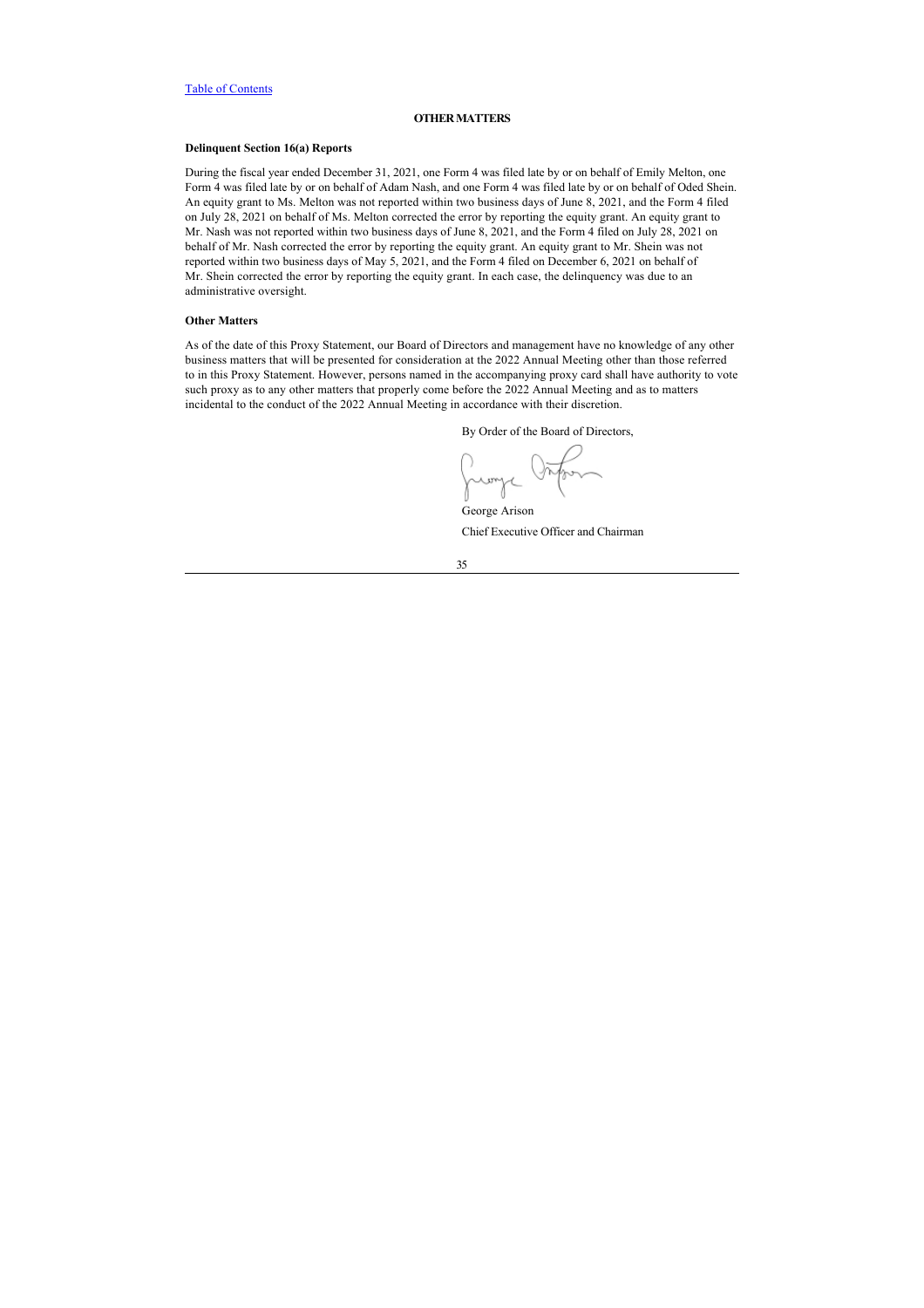## **APPENDIX A Definitions of Non-GAAP Financial Measures**

In this Proxy Statement, we refer to Adjusted EBITDA Margin. This is a non-GAAP financial measure used to supplement our financial statements, which are based on U.S. generally accepted accounting principles (GAAP). We define Adjusted EBITDA as net loss adjusted to exclude stock-based compensation expense, depreciation and amortization, net interest income or expense, impact of change in fair value of financial instruments, warrant milestone impact, and other cash and non-cash based income or expenses that we do not consider indicative of our core operating performance. We define Adjusted EBITDA Margin as Adjusted EBITDA divided by revenue.

The non-GAAP amounts for Adjusted EBITDA and Adjusted EBITDA Margin shown in the following table should not be considered as substitutes for net income or other data prepared and reported in accordance with GAAP, but should be viewed in addition to our reported results prepared in accordance with GAAP.

| <b>Adjusted EBITDA Reconciliation</b>               | <b>Year Ended</b><br>December 31,<br>2021 |
|-----------------------------------------------------|-------------------------------------------|
|                                                     | (\$ in thousands)                         |
| Net Loss                                            | \$<br>(166, 268)                          |
| (+) Interest and other Expense, net                 | 8,082                                     |
| (+) Stock-Based Compensation                        | 25,130                                    |
| $(+)$ Change in fair value of financial instruments | (18, 893)                                 |
| $(+)$ Depreciation & Amortization                   | 6,253                                     |
| (+) Warrant Impact Adjustment – Contra-Revenue      | 637                                       |
| $(+)$ Income Tax Expense                            | 226                                       |
| $(+)$ One-time sales tax and penalty accrual        | 5,951                                     |
| $(+)$ Fair transaction costs                        | 141                                       |
| $(+)$ One-time severance and transaction bonuses    | 1,166                                     |
| <b>Adjusted EBITDA</b>                              | \$<br>(137,575)                           |
| Adjusted EBITDA Margin (%)                          | $(21.6)\%$                                |

Appendix A-1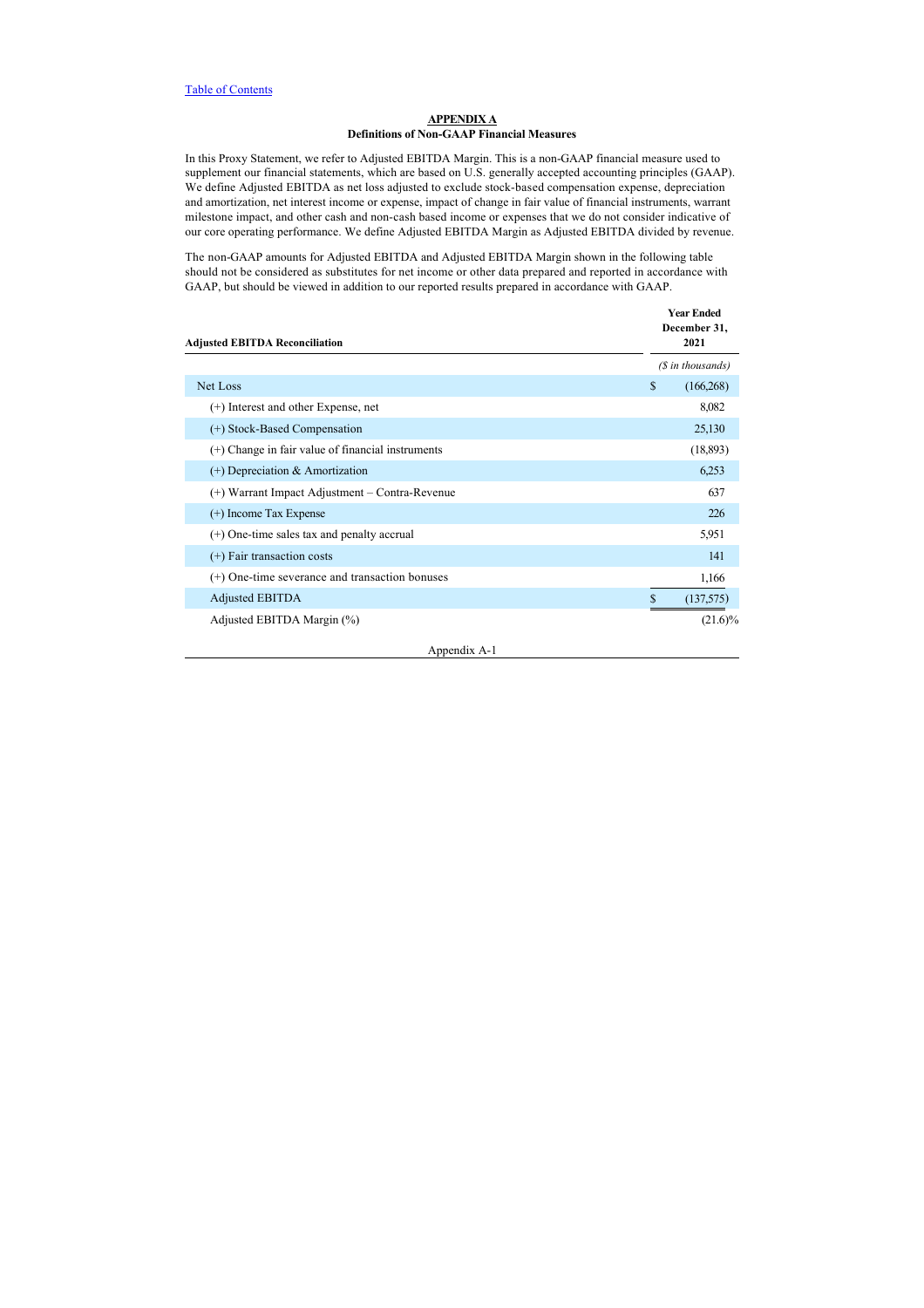**SHIFT TECHNOLOGIES INC.<br>290 DIVISION STREET<br>SUITE 400<br>SAN FRANCISCO, CA 94103** 



VOTE BY INTERNET - www.proxyvote.com or scan the QR Barcode above<br>Use the Internet to transmit your voting instructions and for electronic delivery of<br>information up until 11:59 p.m. Eastern Time on July 7, 2022. Have your

instructions

msuccions.<br>Use any touch-tone telephone to transmit your voting instructions up until 11:59 p.m.<br>Eastern Time on July 7, 2022. Have your proxy card in hand when you call and then<br>follow the instructions.

NOTE BY MAIL<br>Mark, sign and date your proxy card and return it in the postage-paid envelope we have<br>Mark, sign and date your proxy card and return it in the postage-paid envelope we have<br>NY 11717.

TO VOTE, MARK BLOCKS BELOW IN BLUE OR BLACK INK AS FOLLOWS:  $- - - -$ 

— **—** ---

KEEP THIS PORTION FOR YOUR RECORDS  $-$ DETACH AND RETURN THIS PORTION ONLY

|                                                                                                                                                                                                                                                                                                                                                     | THIS PROXY CARD IS VALID ONLY WHEN SIGNED AND DATED. |                              |                     |                          |                                                                                                                                                          | DETACH AND RETURN THIS PORTION ONLY |     |                 |   |
|-----------------------------------------------------------------------------------------------------------------------------------------------------------------------------------------------------------------------------------------------------------------------------------------------------------------------------------------------------|------------------------------------------------------|------------------------------|---------------------|--------------------------|----------------------------------------------------------------------------------------------------------------------------------------------------------|-------------------------------------|-----|-----------------|---|
| The Board of Directors recommends you vote FOR<br>the following:                                                                                                                                                                                                                                                                                    | For<br>All<br>Ο                                      | Withhold For All<br>All<br>n | Except<br>n         |                          | To withhold authority to vote for any<br>individual nominee(s), mark "For All<br>Except" and write the number(s) of the<br>nominee(s) on the line below. |                                     |     |                 |   |
| 1. Election of Directors                                                                                                                                                                                                                                                                                                                            |                                                      |                              |                     |                          |                                                                                                                                                          |                                     |     |                 |   |
| Nominees                                                                                                                                                                                                                                                                                                                                            |                                                      |                              |                     |                          |                                                                                                                                                          |                                     |     |                 |   |
| 02) Emily Melton<br>01) Adam Nash                                                                                                                                                                                                                                                                                                                   |                                                      |                              | 03) Jason Krikorian |                          |                                                                                                                                                          |                                     |     |                 |   |
| The Board of Directors recommends you vote FOR the following proposal:                                                                                                                                                                                                                                                                              |                                                      |                              |                     |                          |                                                                                                                                                          |                                     | For | Against Abstain |   |
| 2. Ratification of the appointment of Deloitte & Touche LLP as Shift's independent registered public accounting<br>firm for the fiscal year ending December 31, 2022.                                                                                                                                                                               |                                                      |                              |                     |                          |                                                                                                                                                          |                                     | Π   | Ω               | Ω |
| NOTE: Such other business as may properly come before the meeting or any adjournment thereof.                                                                                                                                                                                                                                                       |                                                      |                              |                     |                          |                                                                                                                                                          |                                     |     |                 |   |
| Please sign exactly as your name(s) appear(s) hereon. When signing as<br>attorney, executor, administrator, or other fiduciary, please give full<br>title as such. Joint owners should each sign personally. All holders must<br>sign. If a corporation or partnership, please sign in full corporate or<br>partnership name by authorized officer. |                                                      |                              |                     |                          |                                                                                                                                                          |                                     |     |                 |   |
|                                                                                                                                                                                                                                                                                                                                                     |                                                      |                              |                     |                          |                                                                                                                                                          |                                     |     |                 |   |
| Signature [PLEASE SIGN WITHIN BOX]<br>Date                                                                                                                                                                                                                                                                                                          |                                                      |                              |                     | Signature (Joint Owners) |                                                                                                                                                          | Date                                |     |                 |   |